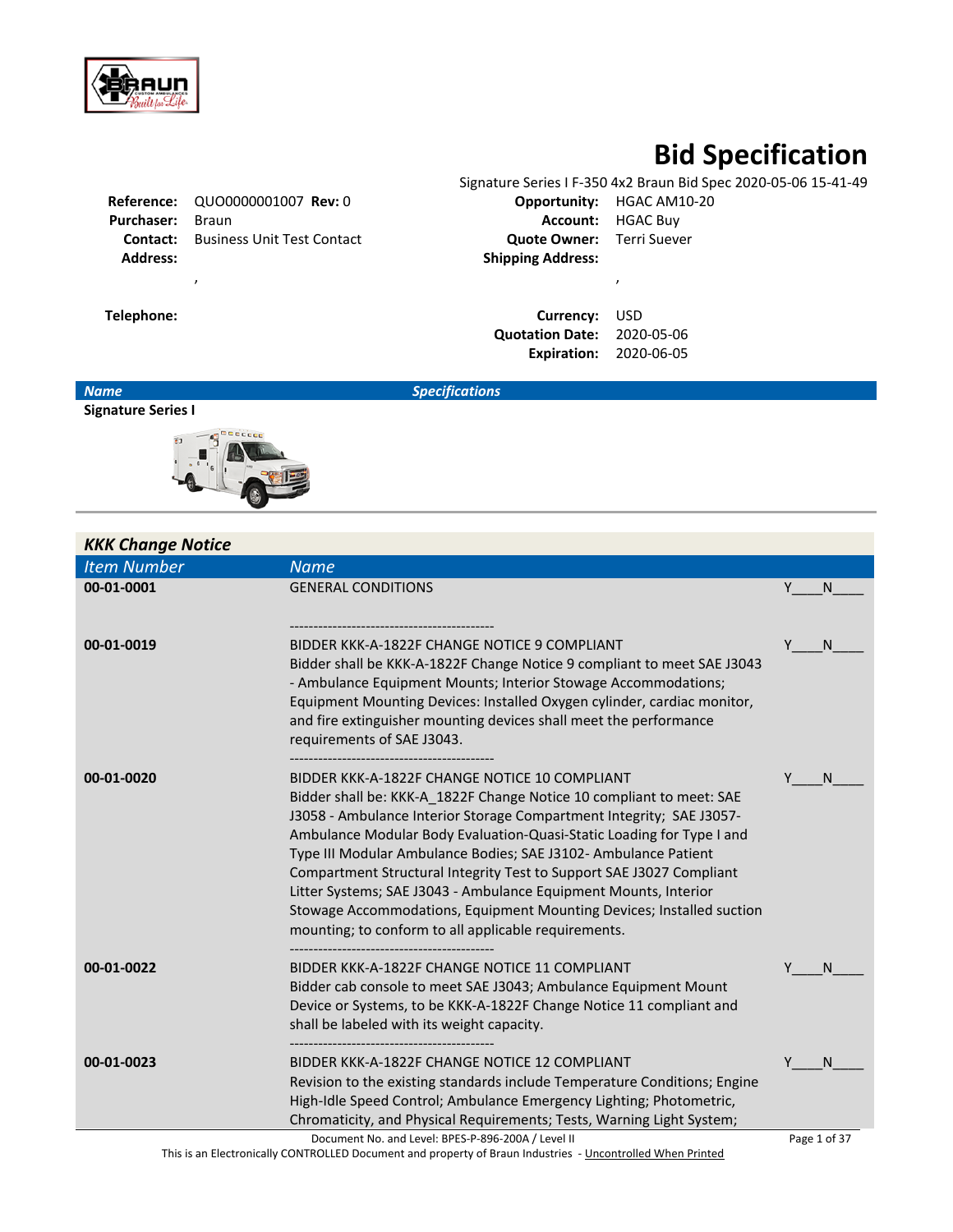

|                    | Flood and Loading Light (Exterior); Bumpers and Steps; Doors; Equipment<br>Mounting Devices; Oxygen Main Supply and Installation; Ventilation<br>Criteria; Siren - Public Address System; and Test Criteria.                                                                                                                                                                                                                                    |         |
|--------------------|-------------------------------------------------------------------------------------------------------------------------------------------------------------------------------------------------------------------------------------------------------------------------------------------------------------------------------------------------------------------------------------------------------------------------------------------------|---------|
| 00-01-0029         | NO STS, HGAC, FSA, SOURCEWELL OR GPO CONTRACT REQUIRED                                                                                                                                                                                                                                                                                                                                                                                          | N.      |
| 80-10-0000         | KKK-A-1822F COMPLIANCE PACKAGE<br>A KKK-A-1822F compliance sticker, electrical load analysis sticker, and<br>payload sticker shall be installed in the oxygen compartment. Any<br>deviations from KKK-A-1822F shall be listed in the vehicle delivery packet<br>with a notation on the-compliance sticker.<br>-----------------------------------                                                                                               | N.      |
| 00-01-0018         | BIDDER KKK-A-1822F CHANGE NOTICE 8 COMPLIANT<br>Bidder shall be KKK-A-1822F Change Notice 8 compliant to meet SAE J3026<br>- Ambulance Patient Compartment Seating Integrity and Occupant<br>Restraint Standards, and SAE J3027 - Ambulance Litter Integrity, Retention,<br>and Patient Restraint Standards.                                                                                                                                    | N       |
| <b>Chassis</b>     |                                                                                                                                                                                                                                                                                                                                                                                                                                                 |         |
| <b>Item Number</b> | <b>Name</b>                                                                                                                                                                                                                                                                                                                                                                                                                                     |         |
| 00-01-0006         | DYNAMIC SIDE IMPACT & ROLLOVER TESTS<br>Bidder shall perform Dynamic Side Impact & Rollover Tests with same<br>module that was involved in side impact crash test. This module must be<br>the same brand, make, and model for both tests. Video documentation to<br>be provided to the Purchaser upon request. Crash test shall be performed<br>within a controlled and repeatable environment, validated by a third party<br>testing facility. | Y<br>N. |
| 01-01-0206         | TYPE I - AMBULANCE - SIGNATURE SERIES - 68 INCH INTERIOR HEADROOM<br>SPECIFICATION INTENT: Type I, 150-inch module, constructed with not less<br>than 68.0-inches interior module height, an overall length of 288-inches, an<br>overall width of 95.00-inches, and an overall height not to exceed 105-<br>inches.                                                                                                                             | N.      |
| 15-00-0010         | <b>FUEL TANK - FULL UPON FACTORY RELEASE</b><br>The chassis fuel tank of the completed unit shall be full at time of release<br>from the ambulance manufacturer's facility.                                                                                                                                                                                                                                                                     | N.      |
| 19F2350S           | CHASSIS FORD F350 169" WB 4X2 DRW (84 C.A.) DIESEL ENGINE<br>2020 FORD F350 CHASSIS CAB, 169" WB 4X2 DRW (84" C.A.)<br>F3G<br><b>MECHANICAL</b><br>Axle-Twin-I-beam front axle w/coil spring suspension<br>Battery - Batteries Dual 750 CCA<br>Brakes - Four-wheel Disc Brakes; Anti-lock Brake System (ABS)<br><b>Emission 50-State Emissions System</b><br>Engine - 6.7L 4V OHV POWER STROKE V8 TURBO DIESEL B20<br>$(*99T*)$                 | N.      |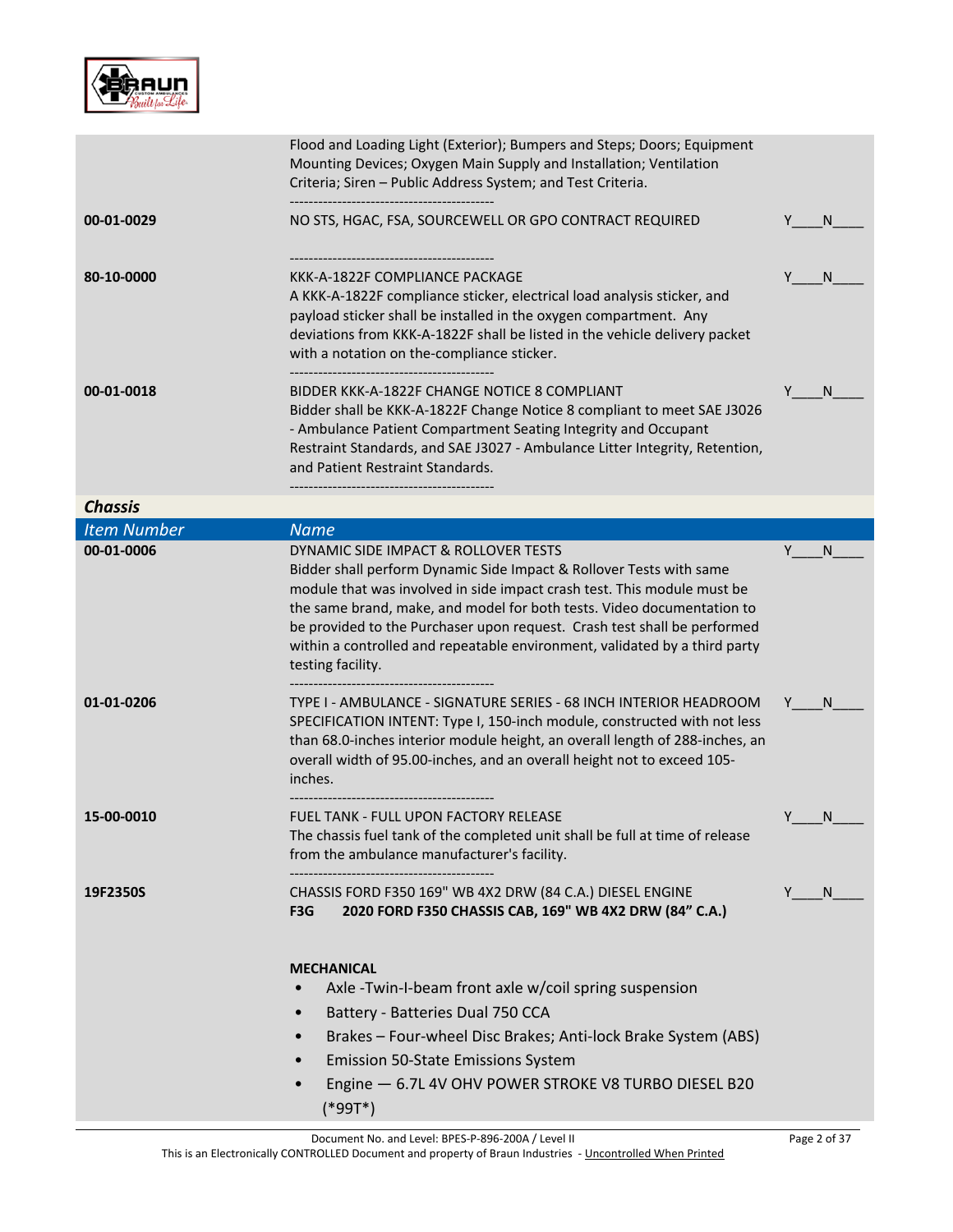

- Engine block heater (\*41H\*)
- Operator Command Regeneration (\*98R\*)
- Rear-axle Wide Track 4.10 Limited-slip w/DRW (\*X4W\*)
- Tires LT245/75Rx17E BSW A/S (\*TD8\*)
- Transmission TorgShift<sup>®</sup> Ten-Speed automatic w/Selectable Drive Modes (\*44G\*)

#### **FUNCTIONAL**

- Alternator: 397 amp (\*67B\*)
- Ambulance Prep Package (\*47L\*)
- Hood release
- Horn dual electric
- Intelligent Oil-Life Monitor
- Shock absorbers heavy -duty gas
- Sirius XM® Radio (Note: Includes a 6-month prepaid subscription. Service is not available in Alaska or Hawaii)
- Spare Tire, Wheel and Jack (Excludes carrier; includes Hydraulic Jack (\*512\* \*61J\*)
- Springs, rear auxiliary
- Stabilizer bars front rear
- Trailer Brake Controller
- Transmission Power Take-Off Provision (62R)

#### **EXTERIOR**

- Bumper front, chrome
- CAL SER VEH EXP (\*936\*)
- Color Oxford White (\*Z1\*)
- Fender vents front
- Front License Plate Bracket
- Fuel Tank 40 gallon aft axle
- Glass privacy
- Grille two (2) bar, bright chrome
- Preferred Equipment Package XLT Trim (\*643A\*)
- Scuff plates front, color-coordinated
- "Three Blink" Lane change signal
- Tow hooks front  $(2)$
- Trailer wiring 7 wire harness w/relays, blunt cut labeled
- Wheels 17" Argent Painted Steel
- Windshield Wipers intermittent

#### **INTERIOR/COMFORT/CONVENIENCE**

- 4.2" LCD Productivity Screen in IP Cluster w/Compass display
- 12V Power point, auxiliary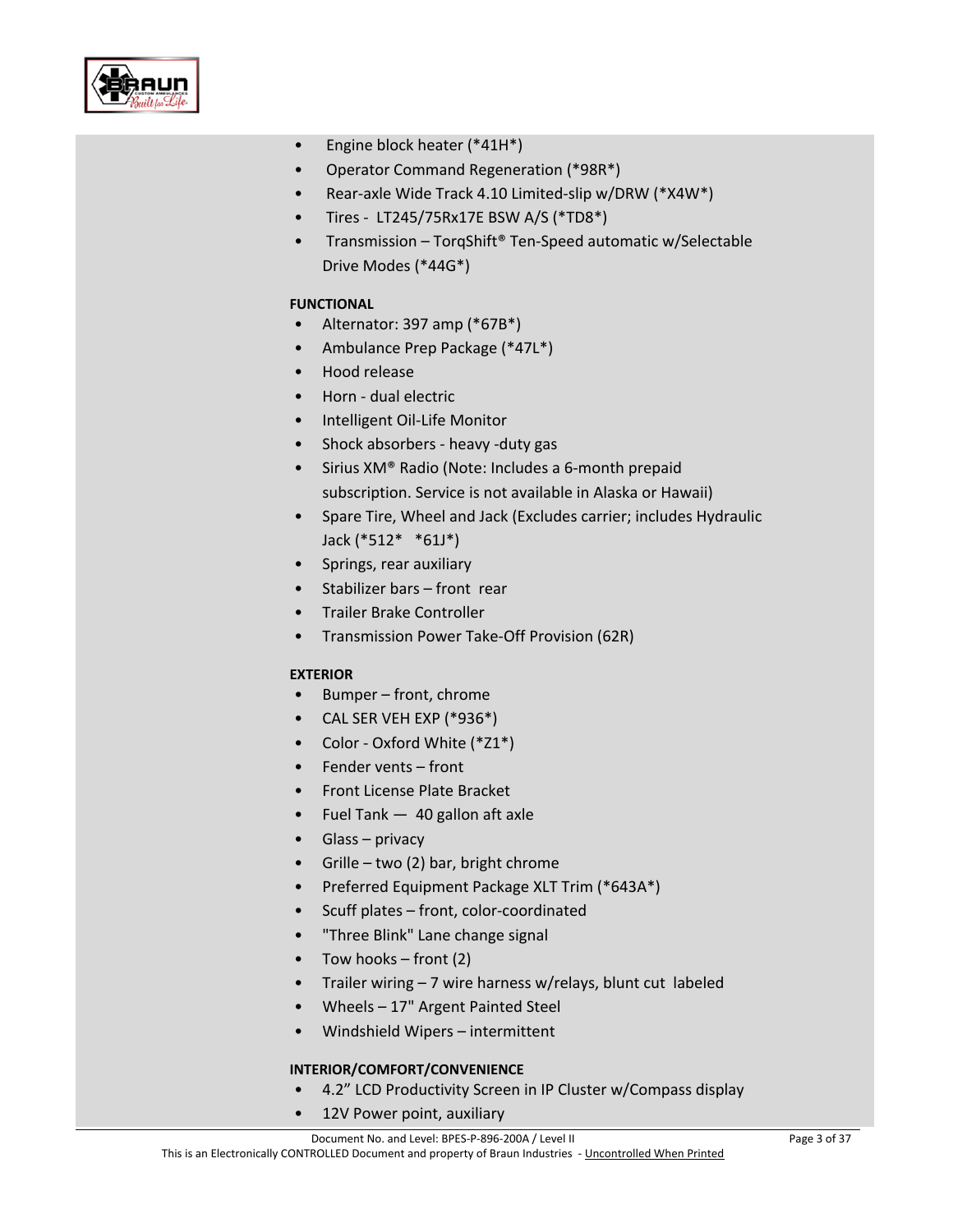

- Adjustable Gas / Brake Pedal (62M)
- Air conditioning single-zone, manual
- Air conditioning vents black w/chrome ring and knob
- Auxiliary audio input jack
- Cabin Air Particulate Filter
- Carpet Delete (\*166\*)
- Coat hooks, LH/RH color-coordinated
- Dash top tray
- Daytime Running Lamps (DRL) (\*942\*)
- Dome lamp LH/RH door activated I/P switch operated w/delay
- Door locks w/ backlit switches
- Door-trim soft armrest, grab handle, power window/lock switches and reflector; front map pockets
- Gauges Meters Fuel , Transmission temperature, Engine coolant temperature, Oil pressure (gas engine), and Turbo (diesel engine) gauges, Speedometer, Odometer, an d **Tachometer**
- Handles, grab driver front-passenger Handles, roof ride front-passenger (also over rear-doors on Crew Cab)
- Headrests driver and passenger 4 way adjustable
- Map lights dual (front and rear w/Crew Cab)
- Mirror rearview 11.5" day/night
- Outside Temperature Display
- Power Equipment Group 1ST row (front-seat) windows w/one-touch up/down, power 2ND row (rear-seat) windows (Super/Crew Cab); power/door-locks w/backlit switches accessory delay
- Seat –Front, high-series cloth 40/20/40 medium earth grey (\*3S\*) split bench - 20% center under-seat storage, – w/center armrest, cupholder and storage (manual lumbar – driver's side) — Four-way adjustable driver/passenger headrests
- Steering power
- Steering wheel Black urethane with tilt and telescoping steering wheel/column; includes three (3) button message control
- Sun visors color-coordinated cloth, driver w/pocket, both driver and passenger w/covered mirrors
- Upfitter switches 6 located in Overhead Console
- Power windows w/backlit switches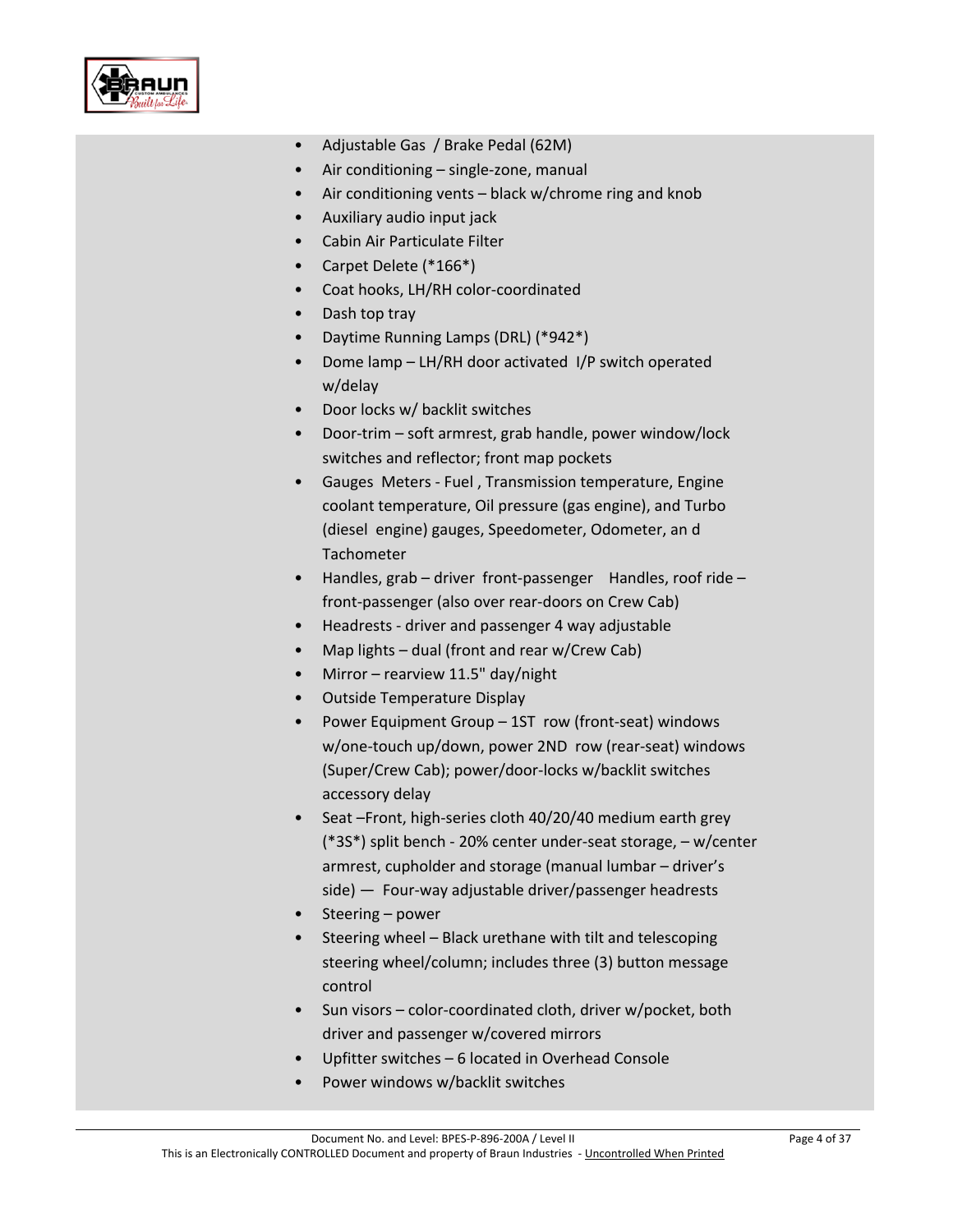

#### **SAFETY/SECURITY**

- AdvanceTrac® with RSC® (Roll Stability Control™)
- AutoLamp Auto On/Off Headlamps with Rain lamp Wiper activated Headlamps
- Belt-Minder® (front safety belt reminder)
- Driver and passenger frontal and side airbag/curtain; passenger side deactivation switch
- Headlamps Quad beam jewel effect halogen
- Lamps Roof marker/clearance LED
- Mirrors manually telescoping (\*54K\*) /folding trailer tow with power/heated glass, heated convex spotter mirror, integrated clearance lamps/turn signals
- MyKey<sup>®</sup> owner controls feature
- Remote keyless entry and Perimeter anti-theft alarm
- Safety Belts color-coordinated w/height adjustment (frontoutboard seating positions only)
- Safety Canopy<sup>®</sup> System
- SecuriLock® Passive Anti-Theft System (PATS)
- Stationary Elevated Idle Control (SEIC)
- SOS Post-Crash Alert System™
- Under hood service light

### **DRIVER ASSIST**

- Audible Lane Departure Warning (60C)
- Automatic High Beam standard
- Pre-Collision Assist with Automatic Emergency Braking (AEB) and Forward Collision Warning (94P)
- Cruise Control (steering wheel mounted)
- SYNC® 3 Enhanced Voice-Recognition Communications and Entertainment System with 911 Assist® and AppLink®, Apple CarPlay™, and Android Auto™

### **WEIGHT RATINGS**

- FRONT AXLE WEIGHT RATING 5250 lbs
- REAR AXLE WEIGHT RATING 10040 lbs
- GROSS VEHICLE WEIGHT RATING 14000 lbs

## **20-10-0206** BATTERY - TWO SYSTEM - F SERIES CHASSIS

 $N$ 

The vehicle shall have a 12 V two (2) battery system rated at 1500 cold cranking amps. Both batteries shall be securely installed in the Ford OEM locations, under the vehicle hood. -------------------------------------------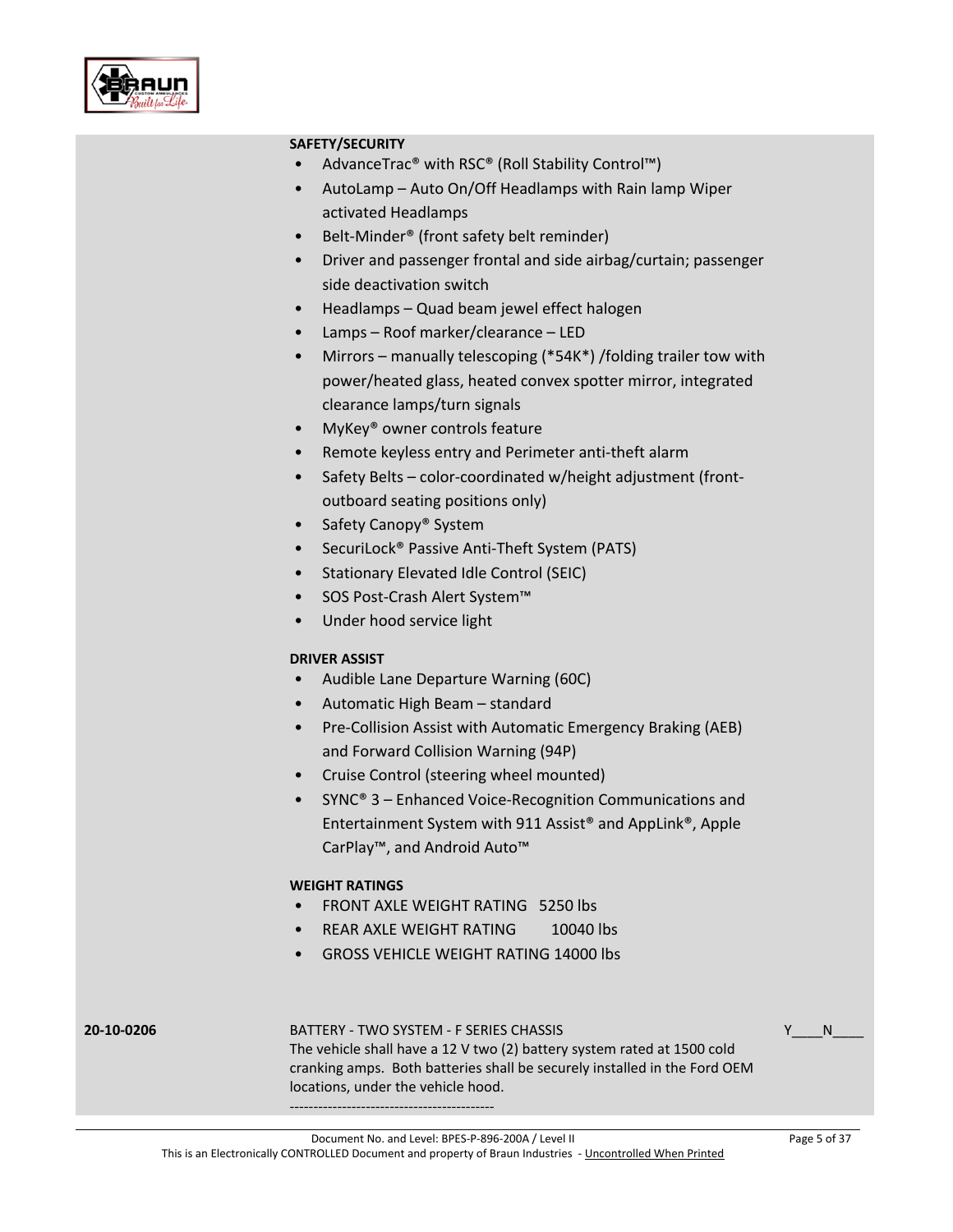

| 20-10-0603    | ENGINE BLOCK HEATER - OEM PLUG<br>An engine block heater shall be included in the chassis with the 125 VAC<br>power cord, located under the hood.                                                                                                                                                                                                                                                                                                                                                                                                                                                                                                                                     | Y | N            |
|---------------|---------------------------------------------------------------------------------------------------------------------------------------------------------------------------------------------------------------------------------------------------------------------------------------------------------------------------------------------------------------------------------------------------------------------------------------------------------------------------------------------------------------------------------------------------------------------------------------------------------------------------------------------------------------------------------------|---|--------------|
| 20-20-0108    | <b>F-Series ABS Console</b><br>A black vacuum formed ABS center floor console shall be installed. This<br>shall include an angled surface to accommodate the Weldon Vista display<br>as well as a siren and a radio. Additional sirens or radios can also be<br>installed on the horizontal surface on the base console. It will also include a<br>recessed storage well for maps and reports and two (2) drink holders. The<br>location of the console shall be between the cab seats (arm rest not<br>available w/ ABS console). The Console System is to be SAE J3043<br>Ambulance Equipment Mount Device or Systems compliant and shall be<br>labeled with its weighted capacity. | Y | N            |
| 20-20-0252    | HEAT SHIELDS, PROTECTIVE<br>Three (3) aluminized steel protective heat shields shall be installed to the<br>upper laterals above the exhaust system to help protect the module from<br>the chassis exhaust system heat. This shall meet OEM guidelines for heat<br>shields.                                                                                                                                                                                                                                                                                                                                                                                                           | Y | N            |
| 20-20-0277    | HIGH IDLE SYSTEM, AUTOMATIC<br>An aftermarket auto high-idle system shall be provided on the chassis. The<br>high-idle shall be programmed to activate when the transmission is placed<br>in the park position and the parking brake is activated. The system will<br>automatically go to high idle, but will adjust itself as needed for higher or<br>lower idle. If the module heat or a/c is activated the high idle will be over<br>ridden to 1500 rpm                                                                                                                                                                                                                            |   | N            |
| 20-30-0202    | MIRRORS, EXT OEM MANUAL TELESCOPNG WREMOTE & HEAT<br>The chassis shall have OEM manual telescoping, folding trailer tow mirrors<br>with power/heated glass, heated convex spotter mirror, integrated<br>clearance lamps/turn signals.                                                                                                                                                                                                                                                                                                                                                                                                                                                 | Y | N            |
| 20-30-0261    | OEM AUTO-LOCK DISABLED (cab & module doors do not auto lock or<br>unlock)<br>The OEM auto-lock feature will be disabled.                                                                                                                                                                                                                                                                                                                                                                                                                                                                                                                                                              |   | N            |
| 20-30-0806    | RUNNING BOARDS - STAR PUNCHED DIAMOND PLATE<br>Aluminum diamond plate running boards with a star punched non-skid<br>surface shall be provided on the cab.  The running boards shall be bright<br>dip anodized after they are formed to retain finish and increase corrosion<br>resistance.                                                                                                                                                                                                                                                                                                                                                                                           | Y | <sub>N</sub> |
| 20-30-0916    | SUPER SWAY STOPS - F350<br>Super Sway Stops shall be added to the chassis, installed one (1) per side,<br>and mounted on the overload spring bracket(s) on the rear of the<br>OEMsuspension.                                                                                                                                                                                                                                                                                                                                                                                                                                                                                          |   | N            |
| 20-40-0206-30 | WHEEL SIMS - STAINLESS WITH VALVE STEM EXTENSIONS - F-350 CHASSIS<br>Stainless steel full wheel simulators shall be provided for the front and the<br>outside rear wheels. Air Max valve extensions shall be provided to properly                                                                                                                                                                                                                                                                                                                                                                                                                                                     |   | <sub>N</sub> |
|               | Document No. and Level: BPES-P-896-200A / Level II                                                                                                                                                                                                                                                                                                                                                                                                                                                                                                                                                                                                                                    |   | Page 6 of 37 |

This is an Electronically CONTROLLED Document and property of Braun Industries - <u>Uncontrolled When Printed</u>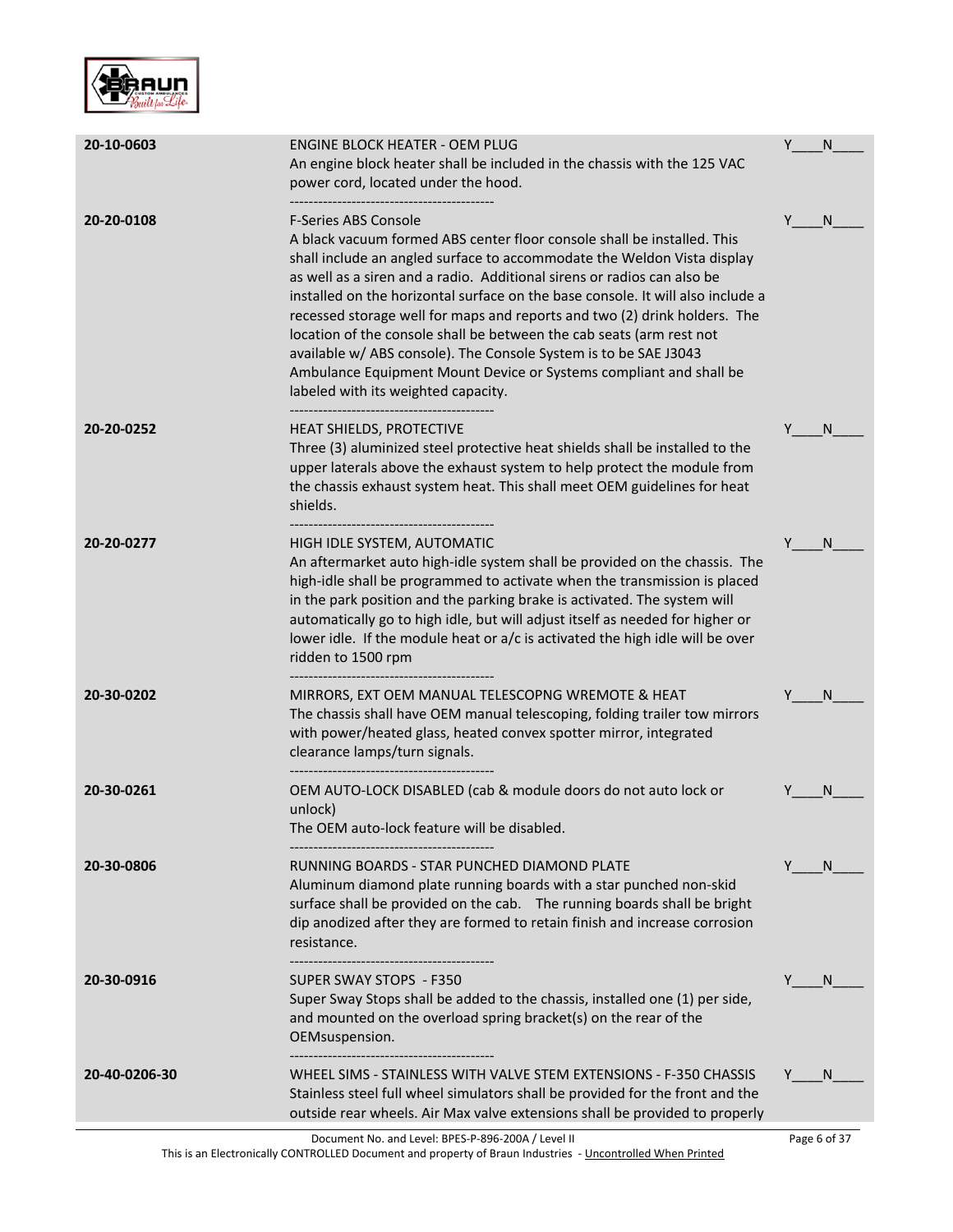

|                          | inflate the inner dual rear tires.                                                                                                                                                                                                                                                                                                                                                                                                                                                                                                                                                                                                                                                                                                                                                                                                                                                                                                                                                                                                                                                                                                                                                                                                                                                                                                                                                                      |        |        |
|--------------------------|---------------------------------------------------------------------------------------------------------------------------------------------------------------------------------------------------------------------------------------------------------------------------------------------------------------------------------------------------------------------------------------------------------------------------------------------------------------------------------------------------------------------------------------------------------------------------------------------------------------------------------------------------------------------------------------------------------------------------------------------------------------------------------------------------------------------------------------------------------------------------------------------------------------------------------------------------------------------------------------------------------------------------------------------------------------------------------------------------------------------------------------------------------------------------------------------------------------------------------------------------------------------------------------------------------------------------------------------------------------------------------------------------------|--------|--------|
| 30-10-0030               | <b>BACKUP ALARM</b><br>An (OSHA approved) back up alarm shall be installed with a disable control<br>for silent backing. The disable control shall be located on the MCC (master<br>control console). The back up alarm system shall automatically reset to the<br>"on" mode when the transmission is taken out of reverse.                                                                                                                                                                                                                                                                                                                                                                                                                                                                                                                                                                                                                                                                                                                                                                                                                                                                                                                                                                                                                                                                             | Y      | N      |
| 30-10-0753<br>30-10-0812 | SIREN, WHELEN 295-HFSA7-REMOTE WITH MICROPHONE (Meets CA Title<br>13)<br>A Whelen 295-HFSA7 remote dualsiren amplifier shall be flush-<br>mounted in the master control console located inthe cab. The siren<br>shall be capable ofhands-free operation and shall be equipped with a<br>noise cancelingmicrophone.<br>Note - Meets CA Title 13. Some<br>features of this sireninclude:<br>DUAL 200 WATT, FLUSH MOUNT SIREN with REMOTE SIREN<br><b>AMPLIFIER</b><br>• Six function siren plus radiorepeat and public address.<br>• Operates two 100-watt speakers.<br>• Operates in dual (outputs 2 independentsiren tones creating rich<br>harmonic dual tone sound) or mono sound modes.<br>• External dip switch programmablesiren tones.<br>• PTT (push to talk) switch onmicrophone overrides all siren<br>functions.<br>• Removable unidirectionalmicrophone with adjustable microphone<br>volume adjustable preset radiorepeat volume.<br>· SI TEST®, silent diagnostic test.<br>• Quick disconnect plug for ease ofservice or replacement.<br><b>12 Siren Tones</b><br>. Air horn . Wail . Yelp . Piercer. Manual Coast to Stop<br>• Manual • Mechanical Coast to Stop• Hi/Low • Yelp 249<br>• Warble • Whoop • Mechanical Tone<br>SIREN SPEAKERS, CAST PRODUCTS - IN FRONT BUMPER<br>Two (2) Cast Products - 100-watt siren speakers, shall be installed in outer<br>ends of the front bumper. | Y<br>Y | N<br>N |
| <b>Electrical</b>        |                                                                                                                                                                                                                                                                                                                                                                                                                                                                                                                                                                                                                                                                                                                                                                                                                                                                                                                                                                                                                                                                                                                                                                                                                                                                                                                                                                                                         |        |        |
| <b>Item Number</b>       | <b>Name</b>                                                                                                                                                                                                                                                                                                                                                                                                                                                                                                                                                                                                                                                                                                                                                                                                                                                                                                                                                                                                                                                                                                                                                                                                                                                                                                                                                                                             |        |        |
| 125AA101                 | OUTLET, 125VAC - ONE (1) INTERIOR DUPLEX - LEFT WALL ACTION AREA<br>One (1) 2-wire +plus ground 125 VAC hospital grade duplex outlet shall be<br>installed in the street side wall in the primary action area, with wiring<br>connected to the shoreline. An indicator lamp shall be located within the<br>125 VAC outlet as a line monitor to indicate a live circuit. The outlet shall<br>be labeled, "125 VAC".                                                                                                                                                                                                                                                                                                                                                                                                                                                                                                                                                                                                                                                                                                                                                                                                                                                                                                                                                                                      | Y      | N      |
| 125AA201                 | OUTLET, 125VAC - ONE (1) INTERIOR DUPLEX - LEFT WALL REAR ACTION<br><b>AREA</b><br>One (1) 2-wire +plus ground 125 VAC hospital grade duplex outlet shall be<br>installed in the street side wall in the rear action area, with wiring<br>connected to the shoreline. An indicator lamp shall be located within the<br>125 VAC outlet as a line monitor to indicate a live circuit. The outlet shall<br>be labeled, "125 VAC".                                                                                                                                                                                                                                                                                                                                                                                                                                                                                                                                                                                                                                                                                                                                                                                                                                                                                                                                                                          |        | N      |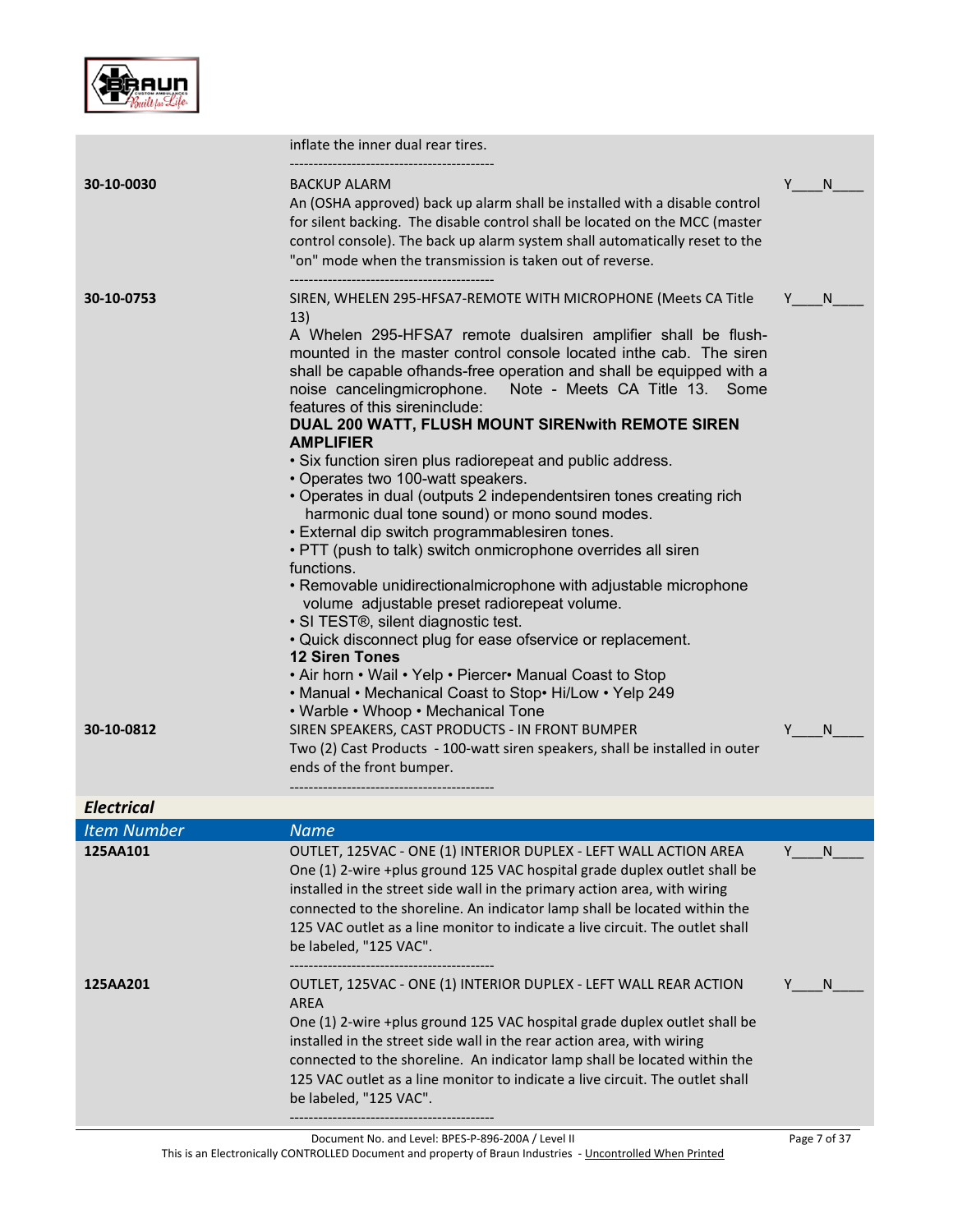

| 125IF201        | OUTLET, 125VAC - ONE (1) INTERIOR DUPLEX - FRONT WALL CABINET<br>One (1) 2-wire +plus ground 125 VAC hospital grade duplex outlet shall be<br>installed in the mid front wall cabinet, with wiring connected to the<br>shoreline. An indicator lamp shall be located within the 125 VAC outlet as<br>a line monitor to indicate a live circuit. The outlet shall be labeled, "125<br>VAC".                                                                                                                                                                                                                                                                                                                                                                                                                                                                                                                                                                                                                                                                                                                                                                                                                                                                                                       | Y | N |
|-----------------|--------------------------------------------------------------------------------------------------------------------------------------------------------------------------------------------------------------------------------------------------------------------------------------------------------------------------------------------------------------------------------------------------------------------------------------------------------------------------------------------------------------------------------------------------------------------------------------------------------------------------------------------------------------------------------------------------------------------------------------------------------------------------------------------------------------------------------------------------------------------------------------------------------------------------------------------------------------------------------------------------------------------------------------------------------------------------------------------------------------------------------------------------------------------------------------------------------------------------------------------------------------------------------------------------|---|---|
| 12VAA101        | OUTLET, 12VDC - ONE (1) - LEFT WALL ACTION AREA<br>One (1) 12 VDC power point outlet shall be installed in the street side wall<br>in the primary action area. The outlet shall be labeled, "12 VDC". A<br>Schottky diode medical isolator shall be provided to protect the 12 VDC<br>outlet.                                                                                                                                                                                                                                                                                                                                                                                                                                                                                                                                                                                                                                                                                                                                                                                                                                                                                                                                                                                                    | Y | N |
| <b>12VIF201</b> | OUTLET, 12VDC - ONE (1) FRONT WALL - CABINET<br>One (1) 12 VDC power point outlet shall be installed in the patient<br>compartment, in the front wall equipment area. The outlet shall be<br>labeled, "12 VDC". A Schottky diode medical isolator shall be provided to<br>protect the 12 VDC outlet.                                                                                                                                                                                                                                                                                                                                                                                                                                                                                                                                                                                                                                                                                                                                                                                                                                                                                                                                                                                             | Y | N |
| 30-06-0004      | ELECTRICAL SYSTEM - WELDON V-MUX, MICRO PROCESSOR BASED<br>A Weldon V-MUX 100% solid state microprocessor based multiplex system<br>shall be installed to control the electrical functions. The system shall<br>include load management, load shedding, power modulation, load<br>sequencing capabilities and provide on-board diagnostics with real-time<br>status reporting. The system shall consist of one (1) color control console<br>(Vista) in the cab, one (1) color control console (Vista) in the patient<br>compartment, a total of three (3) control nodes: two (2) High Content<br>nodes and one (1) 8 X 16 node, and a module warning display with video<br>input and monoriting capabilities. The system must be a Weldon V-MUX.<br>No exception. Bidders who propose any other proprietary electrical<br>system shall be considered as non-compliant. Documentation required<br>with bid submission. Bidder must supply with his/her bid proposal, a listing<br>of not less than 500 ambulances produced with the Weldon V-MUX system<br>within the past 5 years. The documentation shall include a production<br>order number, the purchaser's agency name, and the date the ambulance<br>was delivered. Bids submitted without this documentation shall not be<br>considered. | Y | N |
| 30-06-0010      | VISTA IV MCC - PUSH BUTTON<br>A Weldon V-MUX Vista IV interface module / display screen shall be<br>provided and installed in the cab. The Vista module shall be operated<br>through the use of push buttons.                                                                                                                                                                                                                                                                                                                                                                                                                                                                                                                                                                                                                                                                                                                                                                                                                                                                                                                                                                                                                                                                                    | Y | N |
| 30-06-0015      | VISTA IV ACP - PUSH BUTTON<br>A Weldon V-MUX Vista IV interface module / display screen shall be<br>provided and mounted on an angled flip - down panel with chrome lever<br>latches, in the patient compartment ACP area. The Vista module shall be<br>operated through the use of push buttons. A temperature sensor shall be<br>mounted to the bottom of the ACP panel.                                                                                                                                                                                                                                                                                                                                                                                                                                                                                                                                                                                                                                                                                                                                                                                                                                                                                                                       | Y | N |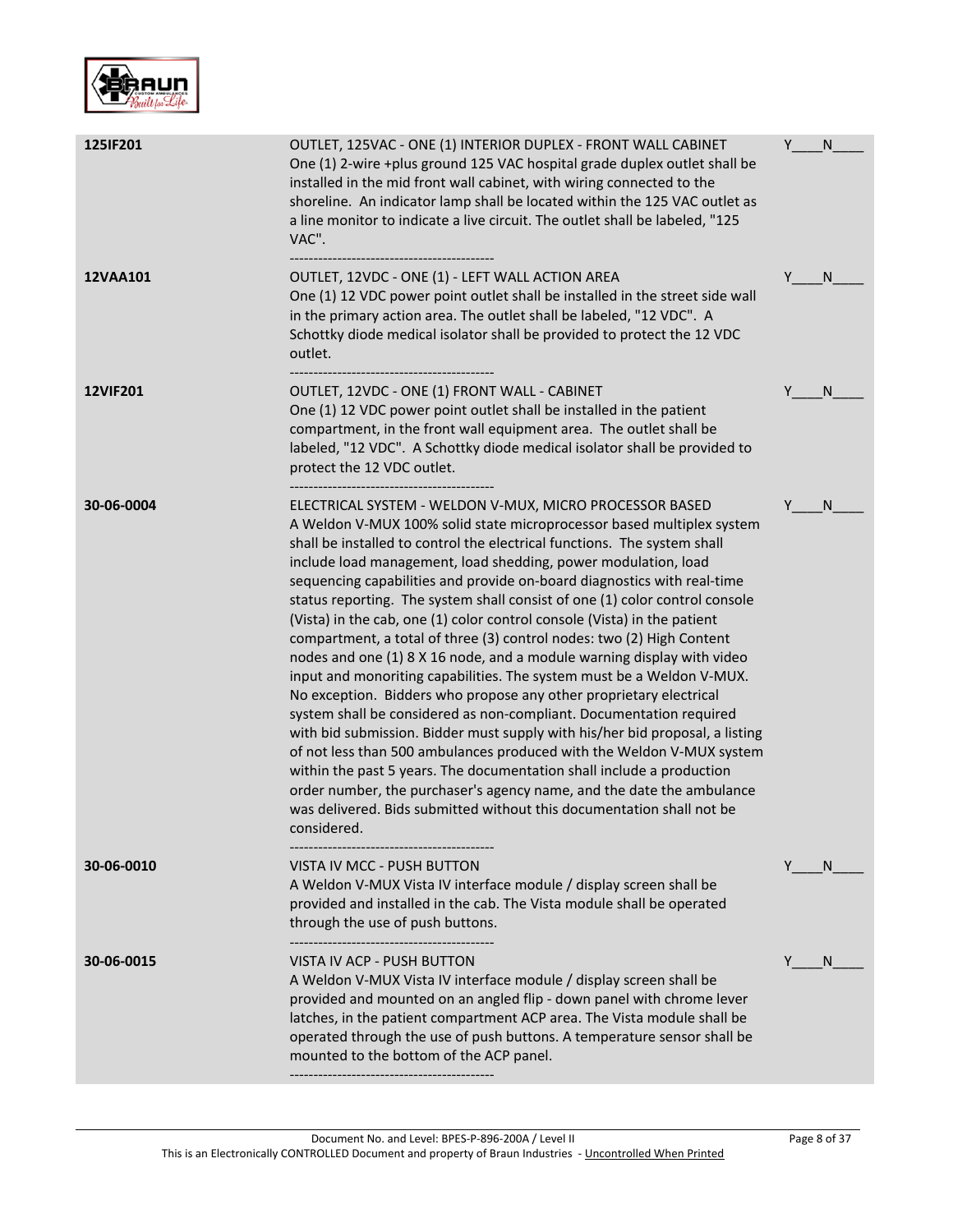

| 30-06-0026 | WARNING DISPLAY - MULTIPLEX ELECTRICAL SYSTEM<br>A digital warning display shall beintegrated into the cab display console and<br>programmed through the multiplexsystem to provide visual and audible<br>indications for: Parking brake set condition, Parking brake release condition,<br>Patient status alarm (four colorwith reset capability), Individual outside<br>storagecompartment "door open" warnings in vehicle outline form, Low<br>voltage alarm, Low oxygen pressure alarm. | Υ | N            |
|------------|---------------------------------------------------------------------------------------------------------------------------------------------------------------------------------------------------------------------------------------------------------------------------------------------------------------------------------------------------------------------------------------------------------------------------------------------------------------------------------------------|---|--------------|
| 30-06-0050 | DAYTIME RUNNING LAMPS - MULTIPLEX ELECTRICAL SYSTEM<br>The Headlights shall be activated at 30% intensity, for day time operation,<br>when transmission is placed in drive, as a feature of the multiplex system.<br>(if not standard on the chassis).                                                                                                                                                                                                                                      |   | N.           |
| 30-06-0076 | MASTER CONTROL CONSOLE (MCC) - MULTIPLEX ELECTRICAL SYSTEM<br>A floor mounted Master Control Console (MCC) shall be located in the cab.<br>The console shall house the siren and the color microprocessor display<br>screen, which will control all the Emergency Warning functions as well as<br>also being able to control the Patient Compartment lighting and module<br>heat/ac functions.                                                                                              |   | N.           |
| 30-06-0101 | ATTENDANT CONTROL PANEL (ACP) - MULTIPLEX ELECTRICAL SYSTEM<br>The Attendant Control Panel (ACP) shall contain a color micro processor<br>screen, which will control all equipment installed in the patient<br>compartment.                                                                                                                                                                                                                                                                 |   | N            |
| 30-06-0126 | ELECTRICAL COMPARTMENT (PDQ) - MULTIPLEX ELECTRICAL SYSTEM<br>The Power Distribution Quarters (PDQ) shall hold electrical components,<br>(i.e. power distribution nodes, circuit breakers, etc). The electrical<br>compartment shall have a hinged door with two (2) chrome locking lever<br>latches and be shall located on the partition wall behind the attendant<br>seat.                                                                                                               |   | N.           |
| 30-06-0150 | SPARE CIRCUIT - MULTIPLEX ELECTRICAL SYSTEM<br>One (1) spare 15 amp circuit shall be provided.                                                                                                                                                                                                                                                                                                                                                                                              |   | N            |
| 30-06-0175 | WIRING HARNESS CONNECTORS - MULTIPLEX ELECTRICAL SYSTEM<br>All wiring harnesses shall be connected via quick connect circular plug<br>connectors.                                                                                                                                                                                                                                                                                                                                           |   | N            |
| 30-06-0201 | RADIO TIE-IN POINT - (1) 12V/40 AMP - CAB CONSOLE AREA<br>One (1) set of 12 volt/40 amp radio tie-in points shall be installed in the cab<br>console area of the unit. The set shall include one (1) "Battery Hot", one<br>(1) "Ignition Hot", and one (1) "Grounded" 250 amp junction stud.                                                                                                                                                                                                | Y | <sup>N</sup> |
| 30-06-0202 | RADIO TIE-IN POINT - (1) 12V/40 AMP - PATIENT COMPARTMENT<br>One (1) set of 12 volt/40 amp radio tie-in points shall be installed in the<br>patient compartment attendant control panel area of the unit. The set<br>shall include one (1) "Battery Hot", one (1) "Ignition Hot", and one (1)<br>"Grounded" 250 amp junction stud.                                                                                                                                                          |   | <sub>N</sub> |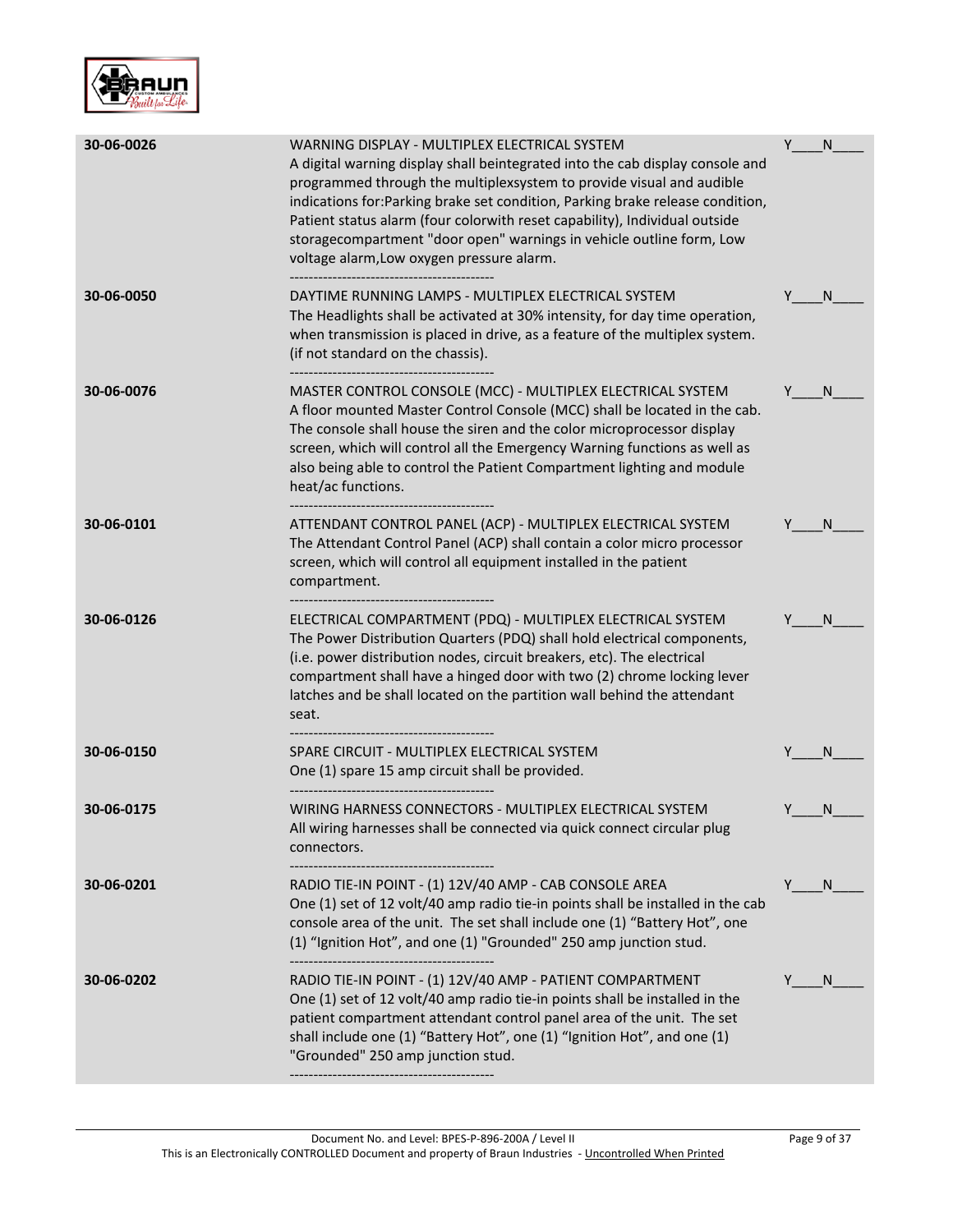

| 30-06-0203 | RADIO TIE-IN POINT - (1) 12V/40 AMP - PDQ<br>One (1) set of 12 volt/40 amp radio tie-in points shall be installed and<br>mounted in the PDQ of the unit. The set shall include one (1) "Battery<br>Hot", one (1) "Ignition Hot", and one (1) "Grounded" 250 amp junction<br>stud.                                                                                                                                                                                                                                                                                                                                                                                                                    | Y | N            |
|------------|------------------------------------------------------------------------------------------------------------------------------------------------------------------------------------------------------------------------------------------------------------------------------------------------------------------------------------------------------------------------------------------------------------------------------------------------------------------------------------------------------------------------------------------------------------------------------------------------------------------------------------------------------------------------------------------------------|---|--------------|
| 30-06-0225 | EMERGENCY MASTER SWITCH - MULTIPLEX ELECTRICAL SYSTEM<br>A single emergency master switch shall be supplied for activating all the<br>emergency warning lights and shall be provided on the master control<br>console screen. The emergency master switch will activate the module<br>power automatically. There shall also be an Emergency Master Menu<br>button which shall allow access to individual warning light functions.<br>-------------------------------------                                                                                                                                                                                                                           |   | <sub>N</sub> |
| 30-06-0250 | CONTROL PANEL SWITCHES - MULTIPLEX ELECTRICAL SYSTEM<br>The switches on the master control console and attendant control panel<br>screens shall have dimmable perimeter backlighting for easy identification.                                                                                                                                                                                                                                                                                                                                                                                                                                                                                        |   | N.           |
| 30-06-0275 | MODULE POWER SWITCH - MULTIPLEX ELECTRICAL SYSTEM<br>A module power switch for the electrical system shall be provided on both<br>the Master Control Console and the Attendant Control Panel screens.                                                                                                                                                                                                                                                                                                                                                                                                                                                                                                |   | <sub>N</sub> |
| 30-06-0285 | MODULE DISCONNECT - MULTIPLEX ELECTRICAL SYSTEM<br>An In-Power 15 minute, nonadjustable disconnect shall be installed to keep<br>the module power switch engaged, after the ignition is switched to the<br>"off" position. This disconnect can also be activated from the side and rear<br>doorways to turn on the check-out lights.                                                                                                                                                                                                                                                                                                                                                                 |   | <sub>N</sub> |
| 30-06-0300 | VOLTMETER - MULTIPLEX ELECTRICAL SYSTEM<br>One (1) digital voltmeter shall be provided on the master control console<br>screen.                                                                                                                                                                                                                                                                                                                                                                                                                                                                                                                                                                      |   | N            |
| 30-06-0325 | FLASHER - MULTIPLEX ELECTRICAL SYSTEM<br>The flasher shall be provided within and programmed by the multiplex<br>electrical system.                                                                                                                                                                                                                                                                                                                                                                                                                                                                                                                                                                  |   | N            |
| 30-06-0350 | FLASHING HEADLIGHTS - MULTIPLEX ELECTRICAL SYSTEM<br>The headlights (high beams) shall be programmed through the multiplex<br>system to alternate flash (wig-wag), activated by a switch on the master<br>control console screen labeled "Flashing Headlights", with the ignition on<br>and module power and emergency master switches enabled. The flashing<br>headlights are to be disabled when the low or high beams are activated.<br>They are also disabled when the transmission is placed in the neutral/park<br>position. The flashing headlights shall have the capability to be reactivated<br>with the "park override" switch in the "on" position if the low and high<br>beams are off. |   | N            |
| 30-06-0375 | PARK OVERRIDE - MULTIPLEX ELECTRICAL SYSTEM<br>A park override switch, located on the master control console screen, shall<br>reactivate all lights disabled when the transmission is placed in the<br>neutral/park position.                                                                                                                                                                                                                                                                                                                                                                                                                                                                        |   | <sub>N</sub> |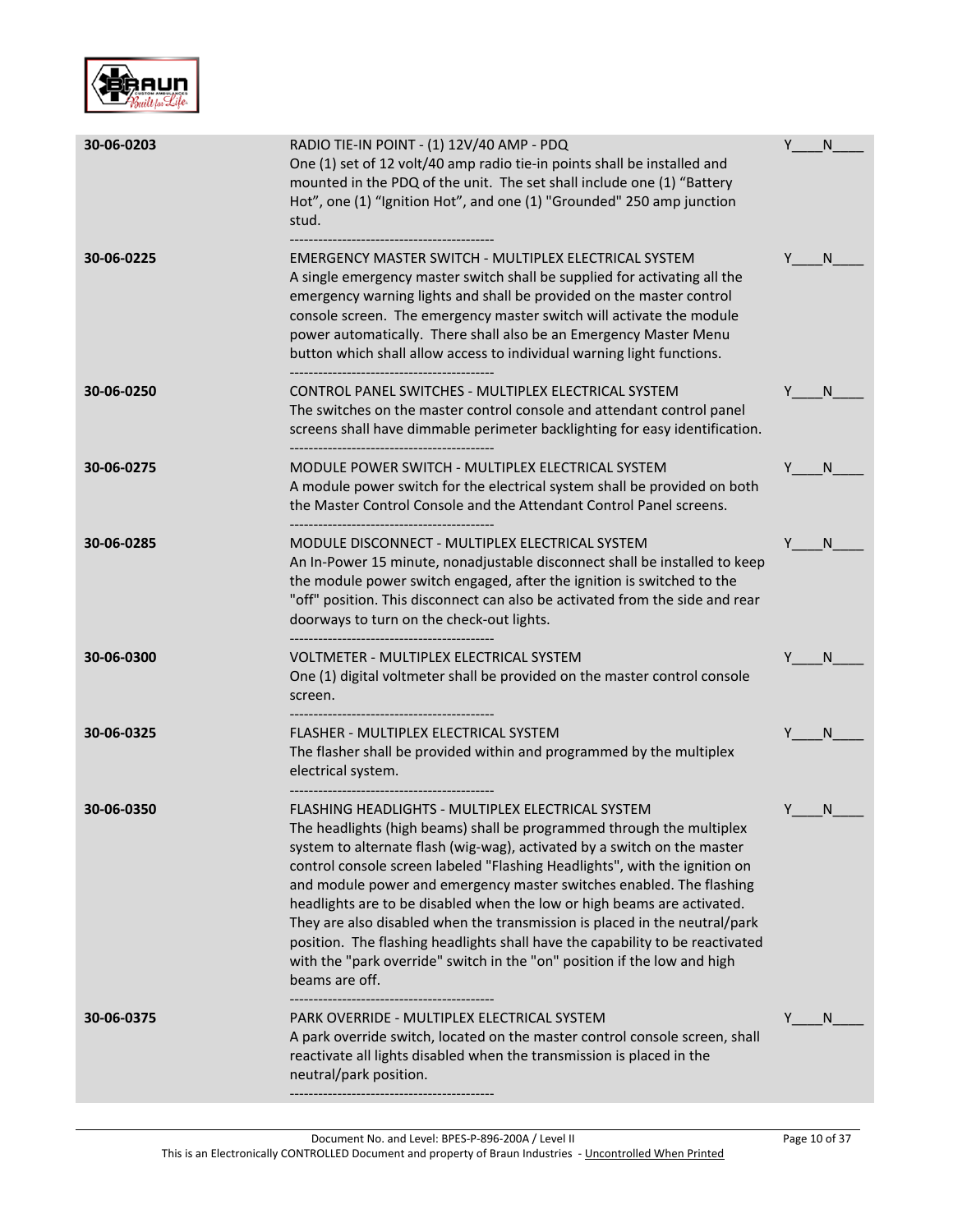

| 30-06-0400 | LOAD MANAGER-SEQUENTIAL SWITCHING SYSTEM - MULTIPLEX ELECTRIC<br><b>SYSTEM</b><br>The load manager-sequential switching system shall be controlled by the<br>microprocessor based electrical system. The emergency master button<br>shall control the sequential switching of the emergency lights and/or other<br>warning devices. The load manager shall automatically shed non-critical<br>electrical loads during low voltage conditions to help prevent electrical<br>system overload when the vehicle is stationary and the transmission is in<br>the park position.                                                                 | Y | N            |
|------------|--------------------------------------------------------------------------------------------------------------------------------------------------------------------------------------------------------------------------------------------------------------------------------------------------------------------------------------------------------------------------------------------------------------------------------------------------------------------------------------------------------------------------------------------------------------------------------------------------------------------------------------------|---|--------------|
| 30-06-0450 | FRONT CLEAR DISABLE SWITCH - MULTIPLEX ELECTRICAL SYSTEM<br>Activation of the switch on the master control console screen shall disable<br>all forward facing clear warning lights.                                                                                                                                                                                                                                                                                                                                                                                                                                                        |   | N            |
| 30-06-0475 | CURBSIDE SCENE LIGHTS ON WITH CURBSIDE DOOR<br>The Curbside scene lights shall be programmed to activate when the<br>Curbside door is in the open position.<br>------------------------------------                                                                                                                                                                                                                                                                                                                                                                                                                                        |   | N            |
| 30-06-0500 | REAR SCENE LIGHTS ON WITH REAR DOORS OPEN<br>The rear scene lights shall be programmed to activate when the rear doors<br>are in the open position.                                                                                                                                                                                                                                                                                                                                                                                                                                                                                        | Y | <sup>N</sup> |
| 30-06-0525 | DISABLE SWITCH FOR REAR SCENE LIGHTS - MULTIPLEX ELECTRICAL<br><b>SYSTEM</b><br>A disable switch shall be installed at the rear door area to disable the rear<br>scene lights.                                                                                                                                                                                                                                                                                                                                                                                                                                                             |   | N            |
| 30-06-0550 | DISABLE SWITCH FOR SIDE SCENE LIGHTS - MULTIPLEX ELECTRICAL SYSTEM<br>A disable switch shall be installed at the curbside door area to disable the<br>curbside scene lights.                                                                                                                                                                                                                                                                                                                                                                                                                                                               | Y | N.           |
| 30-06-0575 | REVERSE - TRANSMISSION- FUNCTIONS - MULTIPLEX ELECTRICAL SYSTEM<br>The system shall be programmed to provide activation for the rear<br>outboard warning lights, the rear side warning lights, the rear scene lights,<br>and the rear side scene lights, when the transmission selector lever is<br>placed into "reverse" position.                                                                                                                                                                                                                                                                                                        |   | N.           |
| 30-10-0050 | BATTERY CONVERTER - CHARGER<br>A Progressive Dynamics #PD9245C, 45 amp, 125 VAC to 13.6 VDC converter<br>shall be connected to the shoreline inlet and be capable of maintaining the<br>batteries when plugged in.                                                                                                                                                                                                                                                                                                                                                                                                                         | Y | <sub>N</sub> |
| 30-10-0110 | ELECTRICAL CIRCUITS<br>All electrical circuits shall have wiring and circuit protection suitable to the<br>demand and must meet the national electric code (NEC) wiring<br>requirements. All added on wiring (18 GA through 10 GA) shall be color<br>coded and stamped with code numbers and functions every 4" for easy<br>identification (all other wiring shall be color coded). SLX high temperature<br>thermoplastic cross link wire shall be used. insulated cable shall be used for<br>all under hood / underbody battery and charging system cable. High<br>temperature (375° f)thermoplastic loom shall be used on all harnesses. | Y | N            |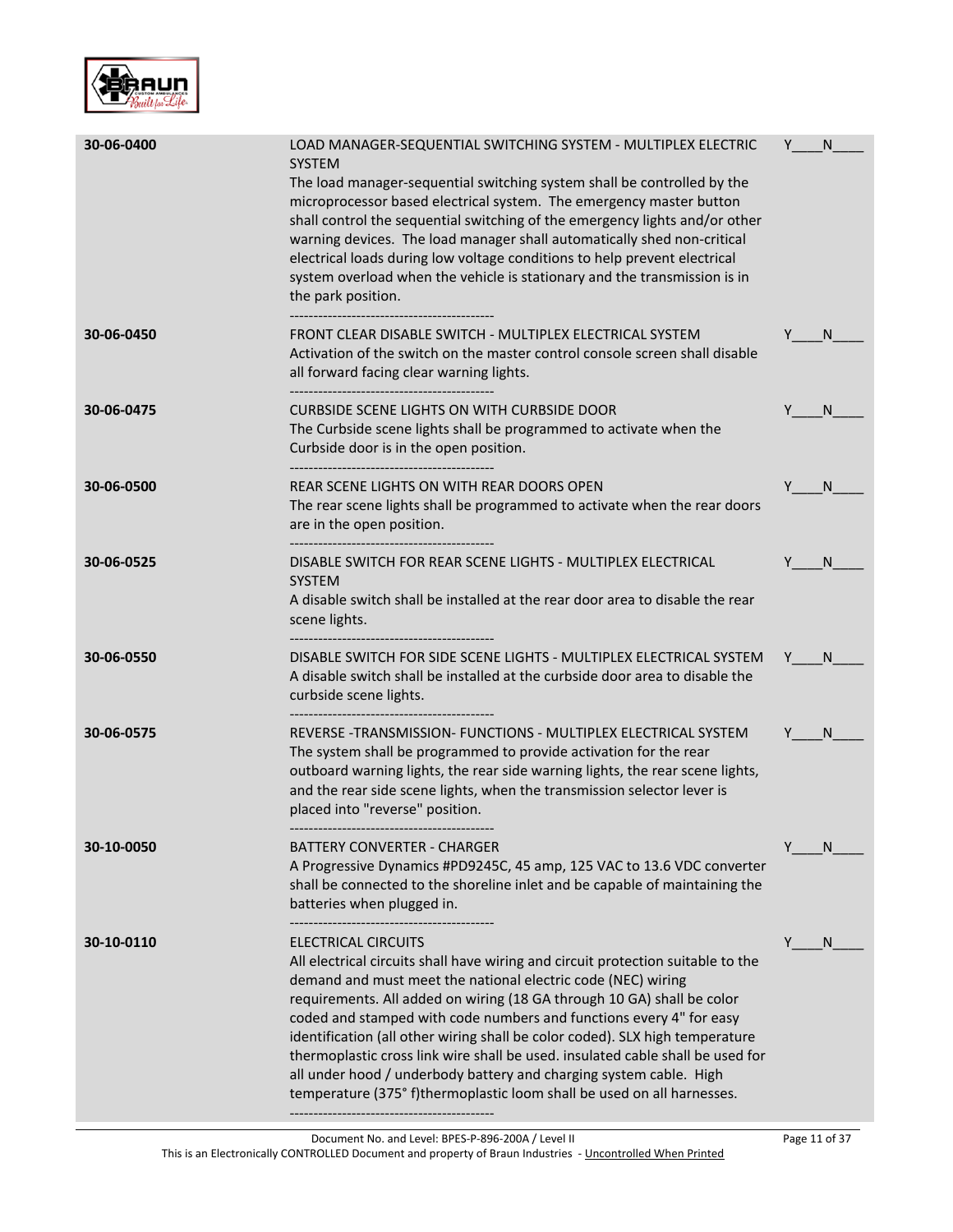

| 30-10-0190 | <b>GROUND FAULT CIRCUIT INTERRUPTER-GFCI</b><br>A 125 VAC, 20 AMP circuit breaker with ground fault circuit interrupter<br>(GFCI) electronic ground leakage detection shall be installed in the load<br>center for the shoreline circuit.                                                                                                                                                                                                                                                                                                                                                                                                                                                                | Y | N |
|------------|----------------------------------------------------------------------------------------------------------------------------------------------------------------------------------------------------------------------------------------------------------------------------------------------------------------------------------------------------------------------------------------------------------------------------------------------------------------------------------------------------------------------------------------------------------------------------------------------------------------------------------------------------------------------------------------------------------|---|---|
| 30-10-0415 | LIGHTS, OSS COMPARTMENTS - INCANDESCENT<br>The outside storage compartments shall be equipped with Truck-Lite brand<br>incandescent lights, activatedby magnetic switches. (compartments #1,<br>#1A, #2, and #3, each contain one (1) clear 4" round light,<br>andcompartment #4 shall contain two (2) clear 2-1/2" round lights)                                                                                                                                                                                                                                                                                                                                                                        | Y | N |
| 30-10-0585 | USB - DUAL OUTLET, ONE (1) INTERIOR LOCATED ON CONSOLE<br>One (1) dual USB port outlet, 5 volt / 2.1 amp, shall be installed on the<br>Master Control Console in the cab. The outlet shall have power and ground<br>for charging equipment, such as cell phones, iPad, etc                                                                                                                                                                                                                                                                                                                                                                                                                               |   | N |
| 30-10-0651 | RADIO ANTENNA BASES - ONE (1)<br>One (1) antenna base, with attached coax cable shall be installed on the<br>module roof. The coax cableshall terminate in the PDQ. Access to the<br>antenna base shall be through an adjacent interior moduledome light.<br>------------------------------------                                                                                                                                                                                                                                                                                                                                                                                                        |   | N |
| 30-10-0901 | SYSTEM ACTIVE AND CHECK OUT LIGHTS - 15 MINUTES<br>A switch shall be located at the curb and rear entry doors that will allow<br>activation of the V-MUX electrical system. There shall also be a check out<br>light switch located at the curb and rear doors that will allow activation of<br>the left LED angled lights prior to entering the module. The system shall be<br>programmed to shut down automatically after 15 minutes unless the<br>ignition is on. This shutdown delay shall be user adjustable.<br>-------------------------------                                                                                                                                                    |   | N |
| 30-10-1007 | <b>BRAKE OVERRIDE NOT REQUIRED</b><br>Brake override not required.                                                                                                                                                                                                                                                                                                                                                                                                                                                                                                                                                                                                                                       |   | N |
| 30-11-0106 | LIGHTS, DOME LED (8) WHELEN SUPER LED<br>Eight (8) Super LED dome lights, Whelen #80C0EHCR, shall be provided in<br>the patient compartment. Thedome lights shall be controlled by separate<br>switches for the left bank and right bank of lights. The domelights shall be<br>activated by switches on both the attendant control panel and the master<br>control console. The dome lights shall be illuminated at 50% power<br>whenever the patient compartment side or rear doorsare opened.                                                                                                                                                                                                          | Y | N |
| 30-12-0001 | RECEPTACLE SHORELINE INLET-SUPER 20 AMP, AUTO EJECT - YELLOW<br><b>COVER</b><br>A Kussmaul super auto eject shoreline inlet receptacle with yellow cover<br>shall be installed on the module exterior (forward Streetside) near the<br>driver's door. The receptacle shall be equipped with an integral dynamic<br>disconnect. The 125VAC, heavy duty 20-amp circuit breaker shall have<br>GFCI protection and shall be connected to the lighted 125VAC patient<br>compartment outlet(s) and to the engine block heater (with a block heater<br>circuit breaker in the load center). A mating connector shall be shipped<br>loose with the completed ambulance.<br>------------------------------------- |   | N |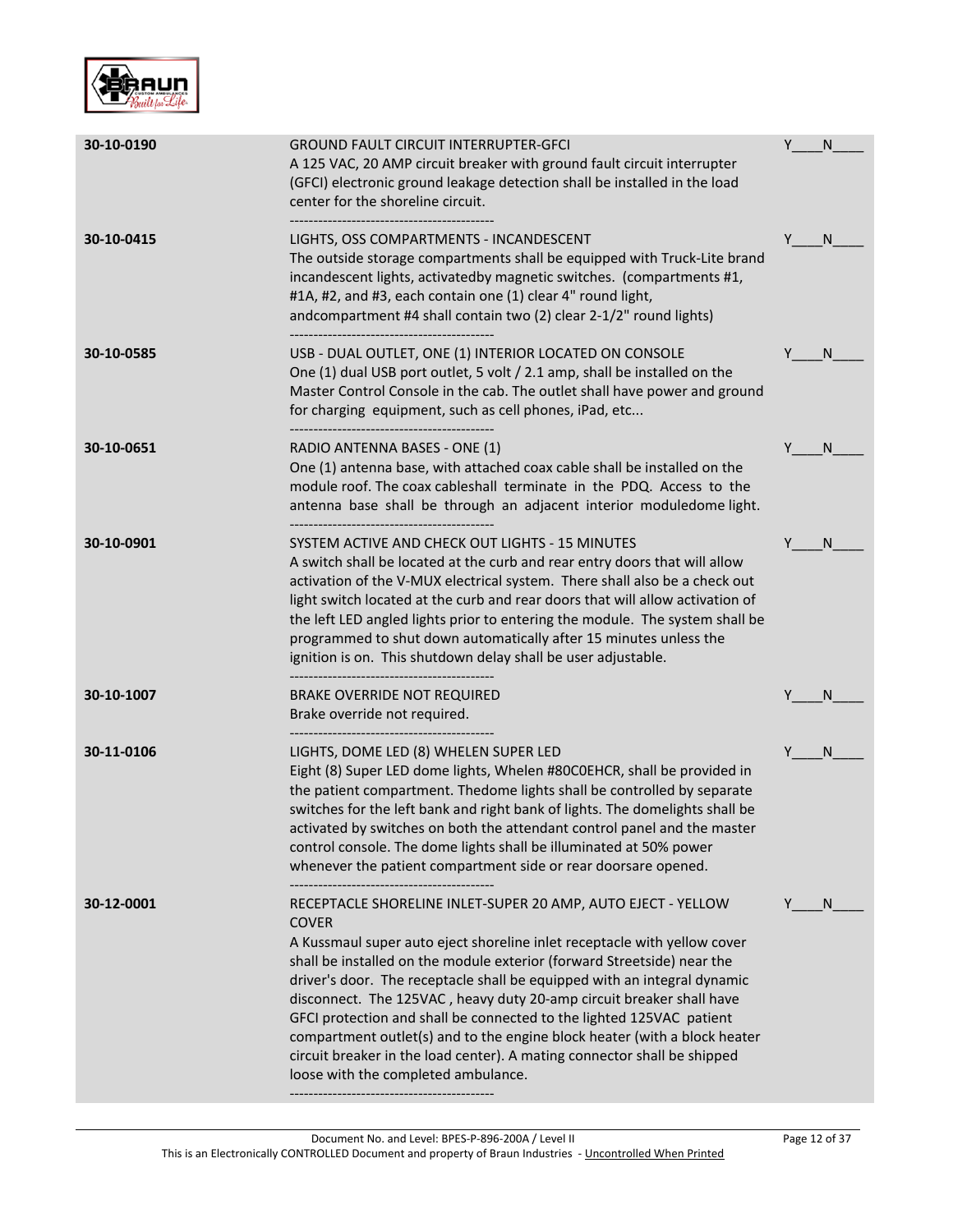

| <b>USBAA101</b>          | OUTLET, USB - ONE (1) DUAL - LEFT WALL ACTION AREA<br>One (1) dual USB port outlets, 5 volt / 2.1 amp, shall be installed in the<br>vehicle, located on the streetside main action area in the patient<br>compartment. The outlet shall have power and ground for charging<br>equipment, such as cell phones, iPad, etc                                                                                                                      | N  |
|--------------------------|----------------------------------------------------------------------------------------------------------------------------------------------------------------------------------------------------------------------------------------------------------------------------------------------------------------------------------------------------------------------------------------------------------------------------------------------|----|
| <b>Exterior Lighting</b> |                                                                                                                                                                                                                                                                                                                                                                                                                                              |    |
| <b>Item Number</b>       | <b>Name</b>                                                                                                                                                                                                                                                                                                                                                                                                                                  |    |
| 30-06-0410               | WARNING LIGHTS FLASH PATTERN SIGNAL ALERT 75 - MULTIPLEX<br><b>ELECTRICAL SYSTEM</b><br>The default flash pattern for the warning lights shall be Signal Alert 75.<br>These warning lights will be operated from a single button labeled<br>"flashers" via the Multiplex System on the master control console.                                                                                                                               | N  |
| 30-25-0122               | LIGHTS, ICC / LED CLEARANCE - ON MODULE FRONT - TECNIQ<br>The vehicle shall have five (5) amber Tecniq LED (S33-AA00-1) clearance /<br>ICC lights on the front of the module near the roof line.                                                                                                                                                                                                                                             | N. |
| 30-25-0123               | LIGHTS, ICC / LED CLEARANCE - ON MODULE REAR - TECNIQ<br>The vehicle shall have five (5) red TECNIQ LED (S33-RR00-1) clearance / ICC<br>lights on the rear of the module near the roof line.                                                                                                                                                                                                                                                 | N  |
| 30-26-3008               | LIGHTS, REAR TAIL - WHELEN 600 LED STOP, TURN, & MINIMUM INTENSITY<br><b>BACK-UP</b><br>One (1) pair each of Whelen 600 series LED stop/tail lights, turn lights, and<br>MINIMUM intensity LED back-up lights with chrome bezels shall be<br>installed on the rear of the module.                                                                                                                                                            | N. |
| 30-26-7002               | LIGHT, LICENSE PLATE LED - WHELEN OACOEDCR<br>One (1) Whelen OACOEDCR LED license plate light with 45 deg angled<br>chrome-plated bezel shall be installed on the rear of the module, lower left<br>side.                                                                                                                                                                                                                                    | N  |
| 30-27-1102               | LIGHTS, ICC / LED CLEARANCE - ON MODULE SIDE - TECNIQ<br>The vehicle shall have two (2) Tecniq (S330) red mini LED marker lights: one<br>(1) red on each side at the rear of the vehicle which will also flash with turn<br>signal.                                                                                                                                                                                                          | N  |
| <b>ClearLENS</b>         | <b>CLEAR LENSES ON ALL WARNING LIGHTS</b><br>All warning lights to have clear lenses                                                                                                                                                                                                                                                                                                                                                         | N. |
| <b>FILO5F0002</b>        | LIGHTS FRONT INTERSECTION - 2 WHELEN 500 LED<br>Two (2) Whelen 500 series super LED warning lights, with chrome flanges<br>and water-proof connectors, shall be mounted on the front chassis<br>fenders, one (1) on each side. The lights shall operate from a switch on<br>the master control console labeled "Flashers".NOTE: When vehicle is<br>placed in park, the override switch must be on for intersection light(s) to<br>remain on. | N  |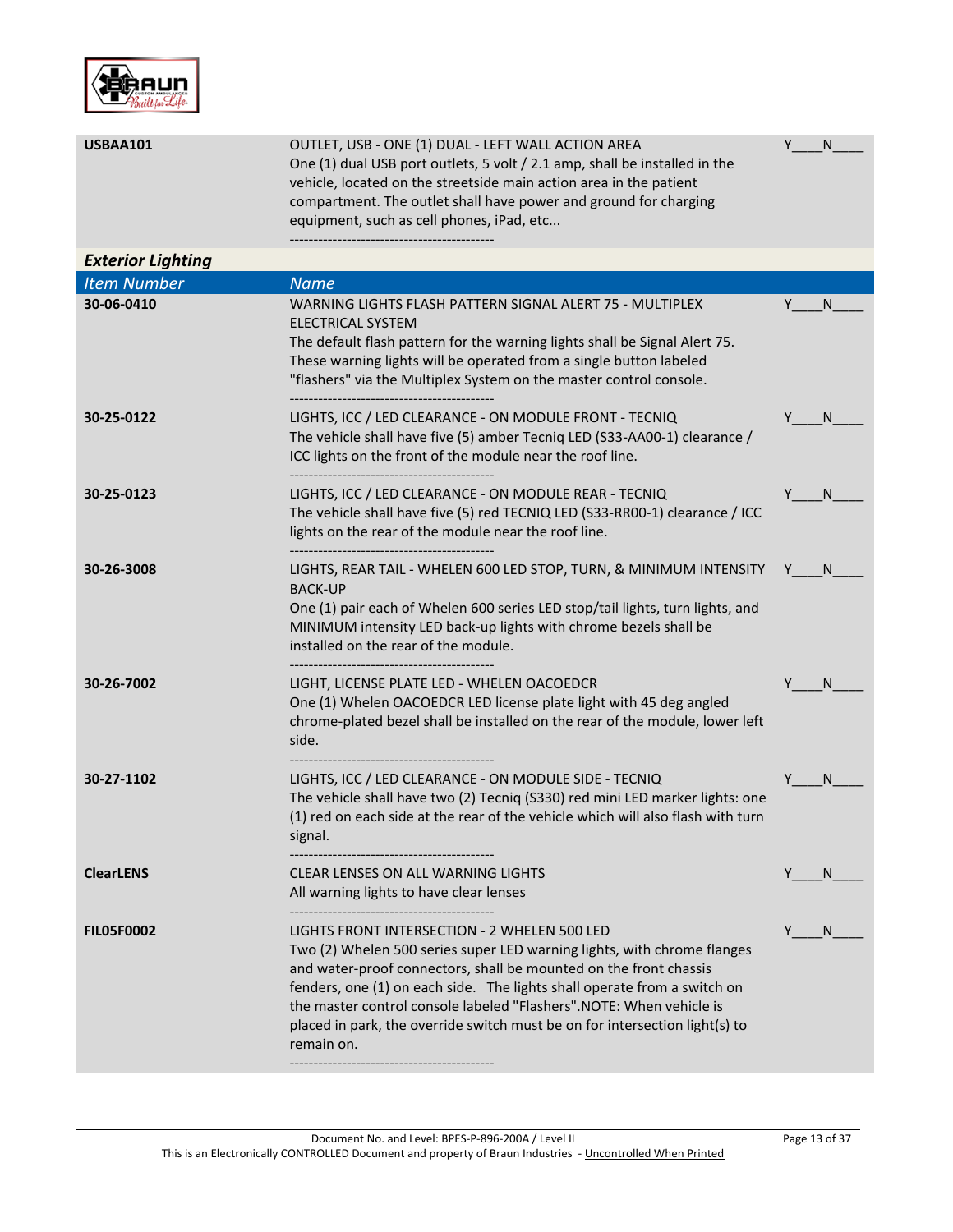

| <b>FILCLR1R</b>  | <b>FRONT INTERSECTION LIGHT LOCATION 1 - RED</b><br>The warning light located on front of the chassis fender in location 1 shall<br>be red.                                                                                                                                                              | Y   | N.           |
|------------------|----------------------------------------------------------------------------------------------------------------------------------------------------------------------------------------------------------------------------------------------------------------------------------------------------------|-----|--------------|
| <b>FILCLR2R</b>  | FRONT INTERSECTION LIGHT LOCATION 2 - RED<br>The warning light located on front of the chassis fender in location 2 shall<br>be red.                                                                                                                                                                     | Y N |              |
| <b>FWL060007</b> | LIGHTS FRONT MODULE - 7 WHELEN 600 SUPER LED<br>Seven (7) Whelen 600 series super LED warning lights with chrome bezels<br>shall be installed on the module front. The lights shall operate from a<br>switch on the master control console, labeled "Flashers".<br>------------------------------------- | Y   | N.           |
| <b>FWLCLR1R</b>  | <b>FRONT WARNING LIGHT LOCATION 1 - RED</b><br>The warning light located on the upper front of the module in location 1<br>shall be red.                                                                                                                                                                 | Y N |              |
| <b>FWLCLR2R</b>  | <b>FRONT WARNING LIGHT LOCATION 2 - RED</b><br>The warning light located on the upper front of the module in location 2<br>shall be red.                                                                                                                                                                 |     | N.           |
| <b>FWLCLR3R</b>  | <b>FRONT WARNING LIGHT LOCATION 3 - RED</b><br>The warning light located on the upper front of the module in location 3<br>shall be red.                                                                                                                                                                 |     | – N          |
| <b>FWLCLR4W</b>  | <b>FRONT WARNING LIGHT LOCATION 4 - WHITE</b><br>The warning light located on the upper front of the module in location 4<br>shall be white.                                                                                                                                                             | Y N |              |
| <b>FWLCLR5R</b>  | <b>FRONT WARNING LIGHT LOCATION 5 - RED</b><br>The warning light located on the upper front of the module in location 5<br>shall be red.<br>--------------------------------------                                                                                                                       | Y . | N.           |
| <b>FWLCLR6R</b>  | <b>FRONT WARNING LIGHT LOCATION 6 - RED</b><br>The warning light located on the upper front of the module in location 6<br>shall be red.                                                                                                                                                                 | Y   | N.           |
| <b>FWLCLR7R</b>  | <b>FRONT WARNING LIGHT LOCATION 7 - RED</b><br>The warning light located on the upper front of the module in location 7<br>shall be red.                                                                                                                                                                 | Y   | N.           |
| GWL050004        | LIGHTS GRILLE - 4 WHELEN 500 SUPER LED<br>Four (4) Whelen 500 series super LED warning lights, with waterproof<br>connectors shall be installed the grille area of the chassis. The lights shall<br>operate from a switch on the master control console labeled "Flashers".                              | Y   | N.           |
| <b>GWLCLR1R</b>  | <b>GRILL WARNING LIGHT LOCATION 1 - RED</b><br>The warning light located on the grill in location 1 shall be red.                                                                                                                                                                                        |     | <sub>N</sub> |
| <b>GWLCLR2R</b>  | <b>GRILL WARNING LIGHT LOCATION 2 - RED</b><br>The warning light located on the grill in location 2 shall be red.                                                                                                                                                                                        |     | N            |

This is an Electronically CONTROLLED Document and property of Braun Industries - Uncontrolled When Printed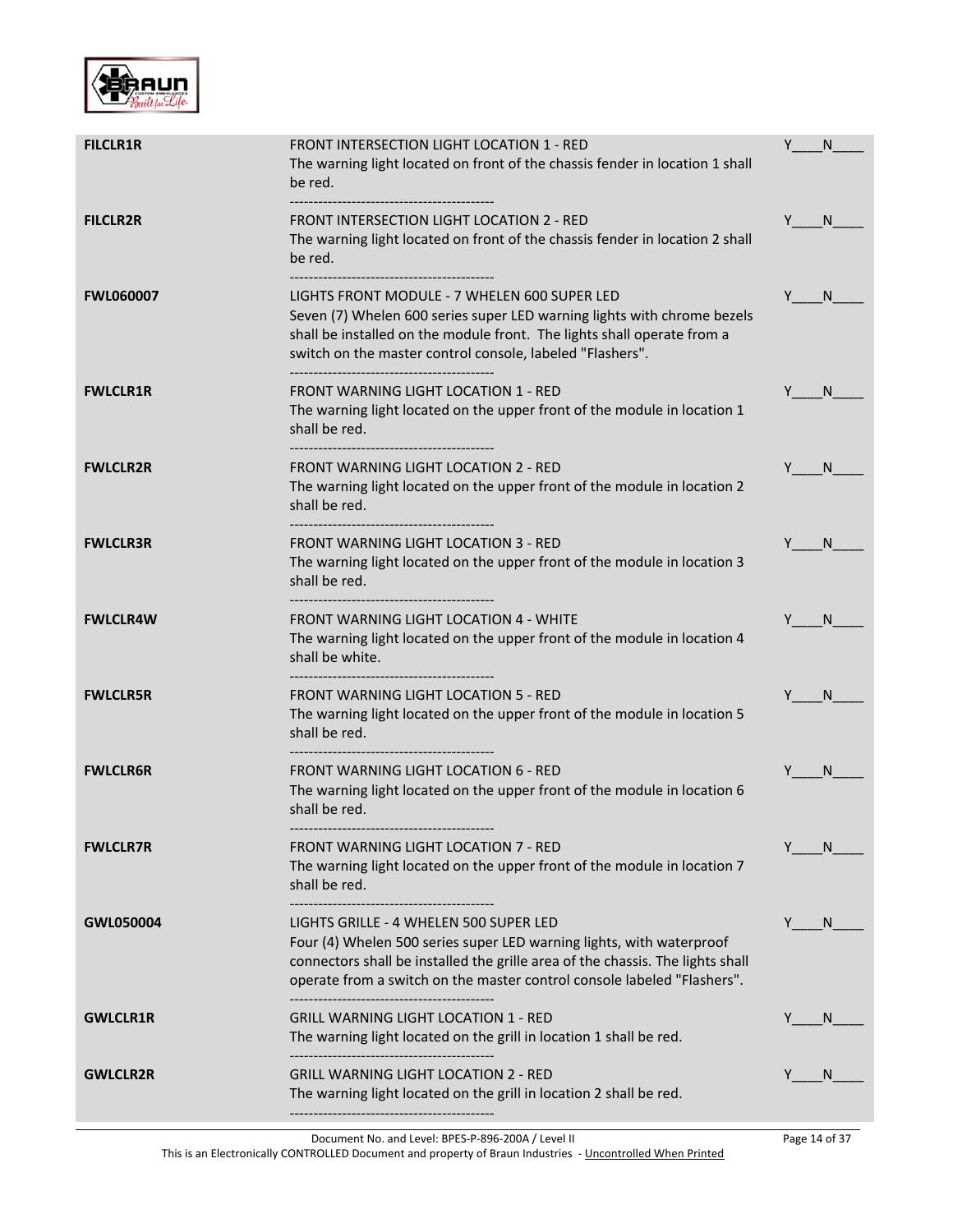

| <b>GWLCLR3R</b>  | <b>GRILL WARNING LIGHT LOCATION 3 - RED</b>                                                                                                               | Y   | N            |
|------------------|-----------------------------------------------------------------------------------------------------------------------------------------------------------|-----|--------------|
|                  | The warning light located on the grill in location 3 shall be red.                                                                                        |     |              |
| <b>GWLCLR4R</b>  | <b>GRILL WARNING LIGHT LOCATION 4 - RED</b>                                                                                                               | Y   | N.           |
|                  | The warning light located on the grill in location 4 shall be red.                                                                                        |     |              |
| <b>RCL060001</b> | LIGHTS REAR MODULE, UPPER CENTER - 1 WHELEN 600 LED                                                                                                       | Y   | N            |
|                  | One (1) Whelen 600 series super LED warning light with chrome bezels                                                                                      |     |              |
|                  | shall be installed on the upper rear of the module, center location. The                                                                                  |     |              |
|                  | lights shall operate from a switch on the master control console, labeled<br>"Flashers".                                                                  |     |              |
|                  |                                                                                                                                                           |     |              |
| <b>RCLCLR1A</b>  | REAR CENTER MODULE LIGHT LOCATION 1-AMBER                                                                                                                 |     | N            |
|                  | The warning light located on upper rear of the module in the center<br>location shall be amber.                                                           |     |              |
| <b>RIL070002</b> | LIGHTS INTERSECTION REAR - 2 WHELEN 700 LED                                                                                                               | Y   | <sup>N</sup> |
|                  | Two (2) Whelen 700 series super LED warning lights with, chrome flanges                                                                                   |     |              |
|                  | and water-proof connectors, shall be installed above the rear wheel wells,                                                                                |     |              |
|                  | one (1) on each side. These lights shall operate from a switch on the master<br>control console screen labeled "Flashers".NOTE: When vehicle is placed in |     |              |
|                  | park, the override switch must be on for intersection light(s) to remain on.                                                                              |     |              |
| <b>RILCLR1R</b>  | REAR INTERSECTION LIGHT LOCATION 1 - RED                                                                                                                  |     | N            |
|                  | The warning light located on above the rear wheel well at location 1 shall                                                                                |     |              |
|                  | be red.                                                                                                                                                   |     |              |
| <b>RILCLR2R</b>  | REAR INTERSECTION LIGHT LOCATION 2 - RED                                                                                                                  | Y   | <sub>N</sub> |
|                  | The warning light located on above the rear wheel well at location 2 shall                                                                                |     |              |
|                  | be red.                                                                                                                                                   |     |              |
| <b>ROL060004</b> | LIGHTS REAR MODULE, UPPER OUTER - 4 WHELEN 600 LED                                                                                                        |     | N            |
|                  | Four (4) Whelen 600 series super LED warning light with chrome bezels<br>shall be installed on the upper rear of the module, in the outer locations.      |     |              |
|                  | The lights shall operate from a switch on the master control console,                                                                                     |     |              |
|                  | labeled "Flashers".                                                                                                                                       |     |              |
| <b>ROLCLR1R</b>  | REAR OUTER MODULE LIGHT LOCATION 1 - RED                                                                                                                  | Y   | N.           |
|                  | The warning light located on upper rear of the module, in outer location 1                                                                                |     |              |
|                  | shall be red.                                                                                                                                             |     |              |
| <b>ROLCLR2R</b>  | <b>REAR OUTER MODULE LIGHT LOCATION 2 - RED</b>                                                                                                           | Y . | N.           |
|                  | The warning light located on upper rear of the module, in outer location 2                                                                                |     |              |
|                  | shall be red.                                                                                                                                             |     |              |
| <b>ROLCLR3R</b>  | REAR OUTER MODULE LIGHT LOCATION 3 - RED                                                                                                                  | Y   | N.           |
|                  | The warning light located on upper rear of the module, in outer location 3,                                                                               |     |              |
|                  | shall be red.                                                                                                                                             |     |              |
|                  |                                                                                                                                                           |     |              |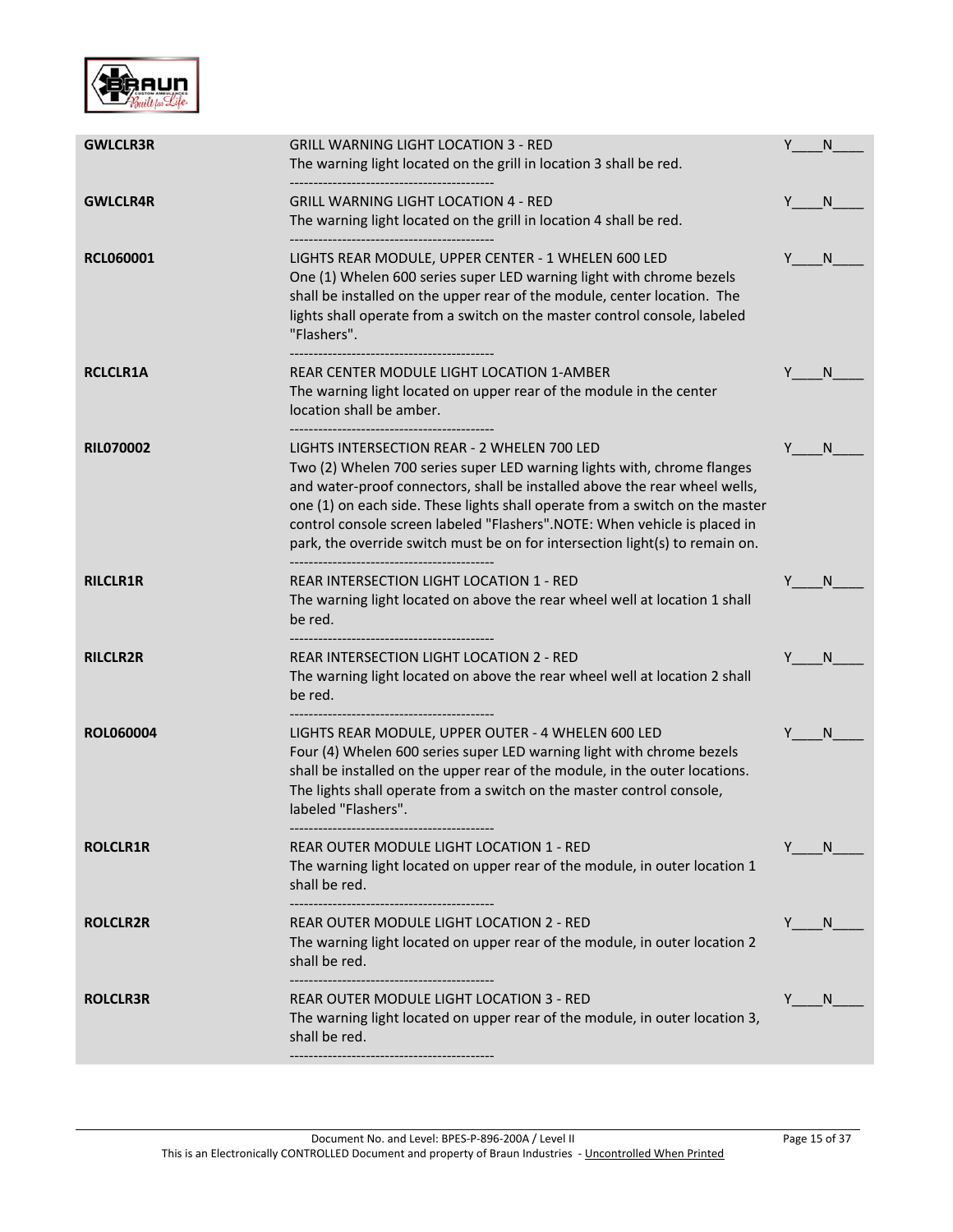

| <b>ROLCLR4R</b> | REAR OUTER MODULE LIGHT LOCATION 4 - RED<br>The warning light located on upper rear of the module, in outer location 4,<br>shall be red.                                                                                                                                                                                                                                                                                                                                                                                                                                                                            | Y | N            |
|-----------------|---------------------------------------------------------------------------------------------------------------------------------------------------------------------------------------------------------------------------------------------------------------------------------------------------------------------------------------------------------------------------------------------------------------------------------------------------------------------------------------------------------------------------------------------------------------------------------------------------------------------|---|--------------|
| <b>RS060002</b> | LIGHTS REAR SCENE - 2 WHELEN 600 LED<br>Two (2) Whelen 600 Series super LED scene/load lights with chrome bezels<br>shall be installed on the upper rear of the module. The lights shall operate<br>from a switch on the master control console, labeled "Rear Scene Lights".                                                                                                                                                                                                                                                                                                                                       |   | <sub>N</sub> |
| SS090004        | LIGHTS SIDE SCENE - 4 WHELEN 900 24 DIODE LED<br>Four (4) Whelen 900 series 24 Diode LED scene lights with chrome flanges<br>shall be installed, two (2) each module side. Streetside shall have one (1)<br>scene light inboard of the module rear warning light, and one (1) scene<br>light inboard of the module front warning light. Curbside shall have one (1)<br>scene light inboard of the module rear warning light, and one (1) scene<br>light below front warning light. These lights shall operate from switches on<br>the master control console labeled "Left Scene Light" and "Right Scene<br>Light". | Y | N            |
| SWL090004       | LIGHTS SIDE WARNING - 4 WHELEN 900 SUPER LED<br>Four (4) Whelen 900 series super LED warning lights with chrome flanges<br>shall be installed, two (2) each module side. Streetside shall have one (1)<br>warning light outboard of the side module rear scene light, and one (1)<br>warning light outboard of the module front scene light. Curbside shall have<br>one (1) warning light outboard of the side module rear scene light, and one<br>(1) warning light outboard of the module front scene light. These lights<br>shall operate from a switch on the master control console labeled<br>"Flashers".     | Y | N            |
| <b>SWLCLR1R</b> | SIDE WARNING LIGHT LOCATION 1 - RED<br>The warning light located on side of the module, in outer location 1 shall be<br>red.                                                                                                                                                                                                                                                                                                                                                                                                                                                                                        |   | N            |
| <b>SWLCLR2R</b> | SIDE WARNING LIGHT LOCATION 2 - RED<br>The warning light located on side of the module, in outer location 2 shall be<br>red.                                                                                                                                                                                                                                                                                                                                                                                                                                                                                        | Υ | N            |
| <b>SWLCLR3R</b> | SIDE WARNING LIGHT LOCATION 3 - RED<br>The warning light located on side of the module, in outer location 3 shall be<br>red.                                                                                                                                                                                                                                                                                                                                                                                                                                                                                        | Y | N            |
| <b>SWLCLR4R</b> | SIDE WARNING LIGHT LOCATION 4 - RED<br>The warning light located on side of the module, in outer location 4 shall be<br>red.                                                                                                                                                                                                                                                                                                                                                                                                                                                                                        | Y | <sub>N</sub> |
| WL090002        | LIGHTS REAR WINDOW - 2 WHELEN 900 SUPER LED<br>Two (2) Whelen 900 series super LED warning lights with chrome flanges<br>shall be installed on the rear of the module at window level, one (1) on<br>each side. These lights shall operate from a switch on the master control<br>console, labeled "Flashers".                                                                                                                                                                                                                                                                                                      | Y | N            |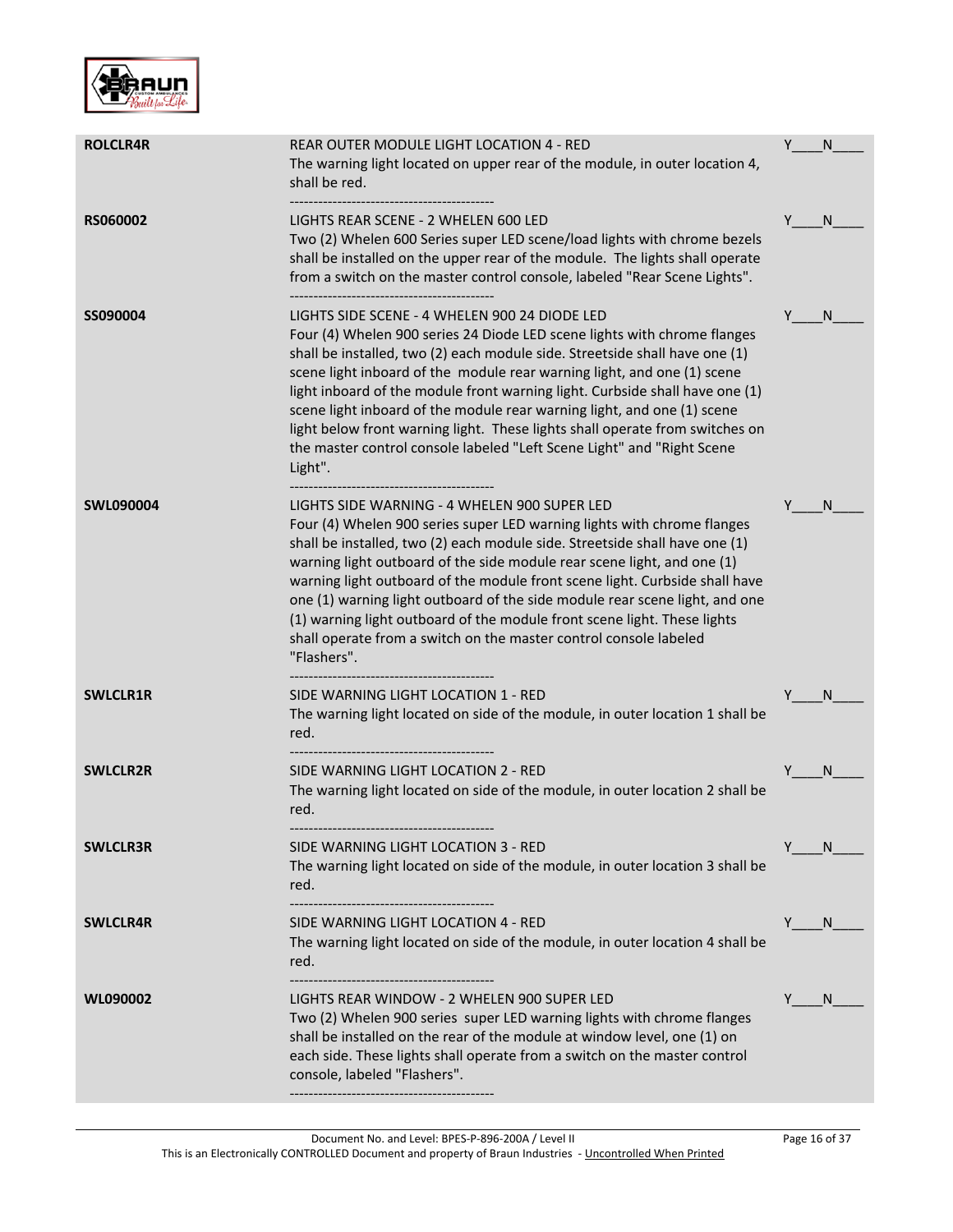

| <b>WLCLR1R</b> | WINDOW LEVEL LIGHT LOCATION 1 - RED<br>The warning light located on rear of the module at window level, location 1<br>shall be red. |  |
|----------------|-------------------------------------------------------------------------------------------------------------------------------------|--|
| <b>WLCLR2R</b> | WINDOW LEVEL LIGHT LOCATION 2 - RED<br>The warning light located on rear of the module at window level, location 2<br>shall be red. |  |

-------------------------------------------

| <b>Module Features / Exterior</b> |                                                                                                                                                                                                                                                                                                                                                                                                                           |    |              |
|-----------------------------------|---------------------------------------------------------------------------------------------------------------------------------------------------------------------------------------------------------------------------------------------------------------------------------------------------------------------------------------------------------------------------------------------------------------------------|----|--------------|
| <b>Item Number</b>                | <b>Name</b>                                                                                                                                                                                                                                                                                                                                                                                                               |    |              |
| 39-00-0001                        | <b>MODULE BODY CONSTRUCTION - SEAMLESS</b><br>The module shall be fabricated entirely of parts cut and formed from .125"<br>(minimum) thickness 5052-H32 flat aluminum sheet stock, using CNC<br>machines capable of .0004" repeatability. This is the only alloy that may be<br>used for body parts that are welded together.                                                                                            | Y. | N.           |
|                                   | The roll-cage type interior super-structure, aluminum partition and module<br>shall all be welded together into a single unit to give optimum strength for<br>patient and attendant protection. The module roof shall be designed with<br>a minimum 1.5" crown to facilitate water run off.                                                                                                                               |    |              |
|                                   | The floor, roof, sides, and all exterior doors shall be fabricated from .125"<br>(minimum) thick flat aluminum sheet stock. The exterior joints between<br>the roof and side components shall be continuous full seam welded the<br>entire length of the module. All exterior body panel joints shall be<br>continuous full seam welded.                                                                                  |    |              |
|                                   | No VHB bonding tape or other adhesives shall be used in the construction<br>of the ambulance module.                                                                                                                                                                                                                                                                                                                      |    |              |
| 39-00-0002                        | SOLE SOURCE MODULE BODY CONSTRUCTION<br>It is required that the manufacturer of this vehicle have the ability to<br>manufacture a completed ambulance, with the exception of the chassis,<br>within their own manufacturing facility. The modular body must be built in<br>the manufacturer's facility and shall not be the product of a subcontractor<br>or any company other than the manufacturer.                     | Y  | <sup>N</sup> |
| 39-00-0005                        | AWS ALUMINUM CERTIFIED WELDERS<br>AWS Aluminum Certified Welders shall construct the module.AWS<br>certificates shall be required to be part of the completed bid packet. Bids<br>without AWS certificates shall be considered non-compliant (no Exception).                                                                                                                                                              | Y  | N            |
| 39-10-0003                        | <b>CONNECTIONS, MODULE</b><br>The module shall be bolted to the chassis frame rail with (12) 5/8" -11<br>grade 8 bolts through OEM rubber insulating spacers installed on outriggers<br>at twelve (12) separate locations (six each frame rail), providing noise<br>insulation and easy removal for chassis replacement. The frame mounting<br>bolts shall be properly torqued and secured with locktite. The system used | Y  | N            |

Document No. and Level: BPES-P-896-200A / Level II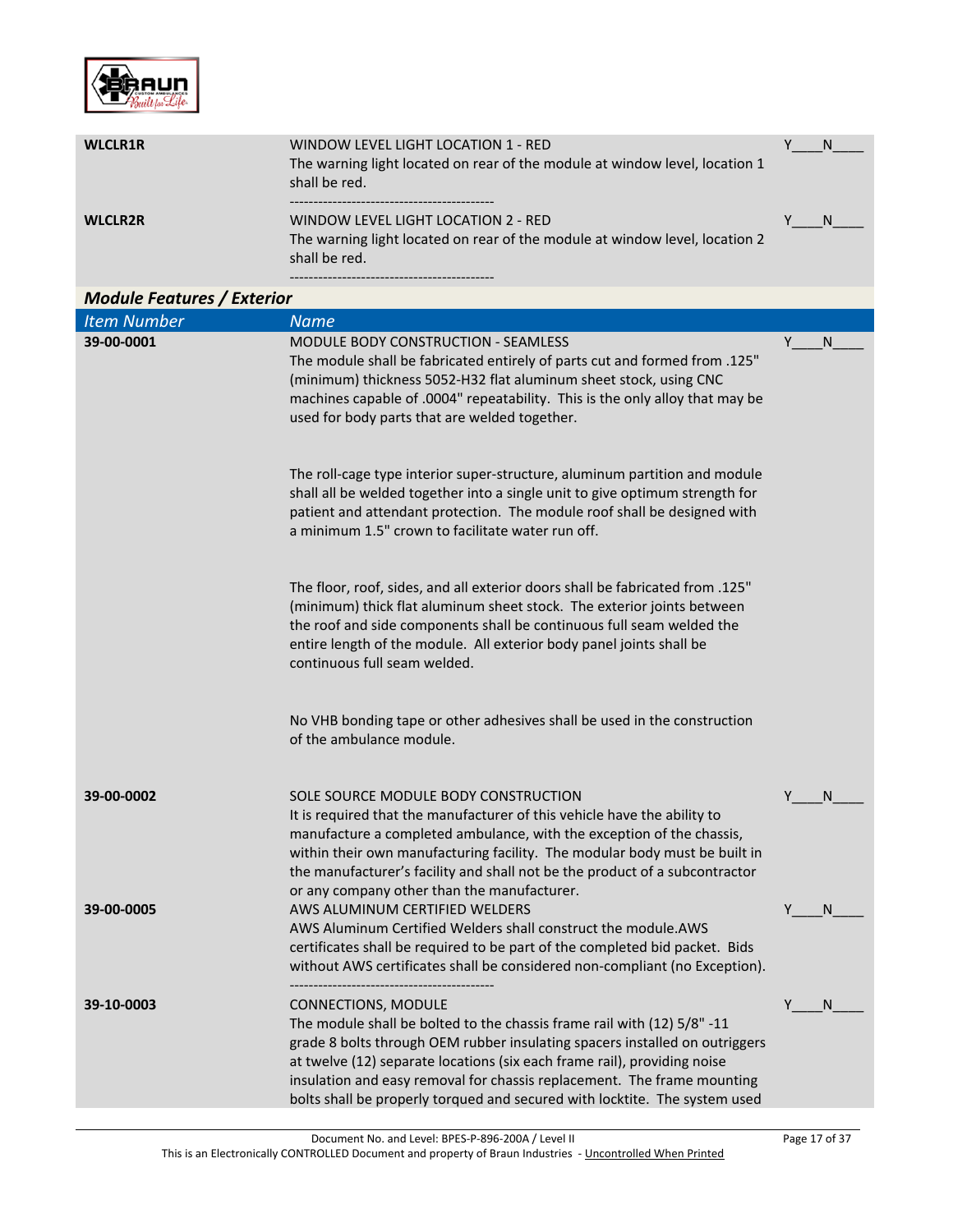

|            | for fastening the module to the frame shall be that approved by the chassis<br>manufacturer.                                                                                                                                                                                                                                                                                                                                                                                                                                                                                                                                                                                                                                                                                                                                                                                                                                                                       |    |   |
|------------|--------------------------------------------------------------------------------------------------------------------------------------------------------------------------------------------------------------------------------------------------------------------------------------------------------------------------------------------------------------------------------------------------------------------------------------------------------------------------------------------------------------------------------------------------------------------------------------------------------------------------------------------------------------------------------------------------------------------------------------------------------------------------------------------------------------------------------------------------------------------------------------------------------------------------------------------------------------------|----|---|
| 40-00-0009 | ALUMINUM PARTS - MODULE EXTERIOR<br>All unpainted exterior aluminum parts shall be bright dip anodized after<br>fabrication to retain the finish and increase corrosion resistance.                                                                                                                                                                                                                                                                                                                                                                                                                                                                                                                                                                                                                                                                                                                                                                                | Y  | N |
| 40-00-0010 | <b>CORROSION MINIMIZATION - MODULE</b><br>All module contact with dissimilar metals shall be minimized with the use<br>of nylon screw-hole inserts to prevent fastener contact with the module<br>body, nylon hinge strips, ceramic coated stainless steel hinge bolts, and<br>ECK brand corrosion inhibitor spray.                                                                                                                                                                                                                                                                                                                                                                                                                                                                                                                                                                                                                                                | Y. | N |
| 40-00-0019 | DOOR SKINS, OUTSIDE STORAGE COMPARTMENTS - DIAMOND PLATE<br><b>INTERIOR SKINS</b><br>The interior door skins for all outside storage compartments shall be<br>constructed of .063" thick aluminum diamond plate.<br>----------------------------------                                                                                                                                                                                                                                                                                                                                                                                                                                                                                                                                                                                                                                                                                                             |    | N |
| 40-00-0020 | DOOR CONSTRUCTION - GASKET PLACEMENT<br>All exterior hinged module doors shall be constructed in an inverted pan-<br>formed design. The pan shall be constructed from .125" thick 5052-H32 flat<br>sheet aluminum. The exterior door skin shall be constructed of .190" thick<br>aluminum and welded to the pan.                                                                                                                                                                                                                                                                                                                                                                                                                                                                                                                                                                                                                                                   | Y  | N |
|            | Door gaskets shall be attached to the interior side of the door skin. Gaskets<br>attached to interior door frames are not satisfactory and shall not be<br>accepted.                                                                                                                                                                                                                                                                                                                                                                                                                                                                                                                                                                                                                                                                                                                                                                                               |    |   |
| 40-00-0030 | <b>EXTERIOR COMPARTMENTS DESIGN</b><br>All exterior compartments shall include these features:<br>Sound absorbing slip resistant polyurethane material shall be<br>sprayed on the insideof all compartments and compartment<br>shelving, slide out trays and closeouts.<br>Baffled seep holes shall be provided to prevent water from<br>$\bullet$<br>splashing or seeping intothe exterior compartments.<br>Full-length, two-way adjustable, stainless steel hinges on all<br>exterior compartment doorswith 3/16" stainless steel hinge<br>pins.<br>Compartment doors shall be installed, flush with the module<br>body.<br>When double doors are provided, each door shall have an<br>exterior handle, but onlythe forward door shall be lockable.<br>(rearward door is secured when forward dooris locked). All<br>exterior compartments and passage doors shall be keyed alike.<br>Lockable, Eberhard "free-floating" type chrome plated handles<br>$\bullet$ |    | N |
|            | with rotarylocks. A gasket shall be installed under each handle<br>to protect the paint.                                                                                                                                                                                                                                                                                                                                                                                                                                                                                                                                                                                                                                                                                                                                                                                                                                                                           |    |   |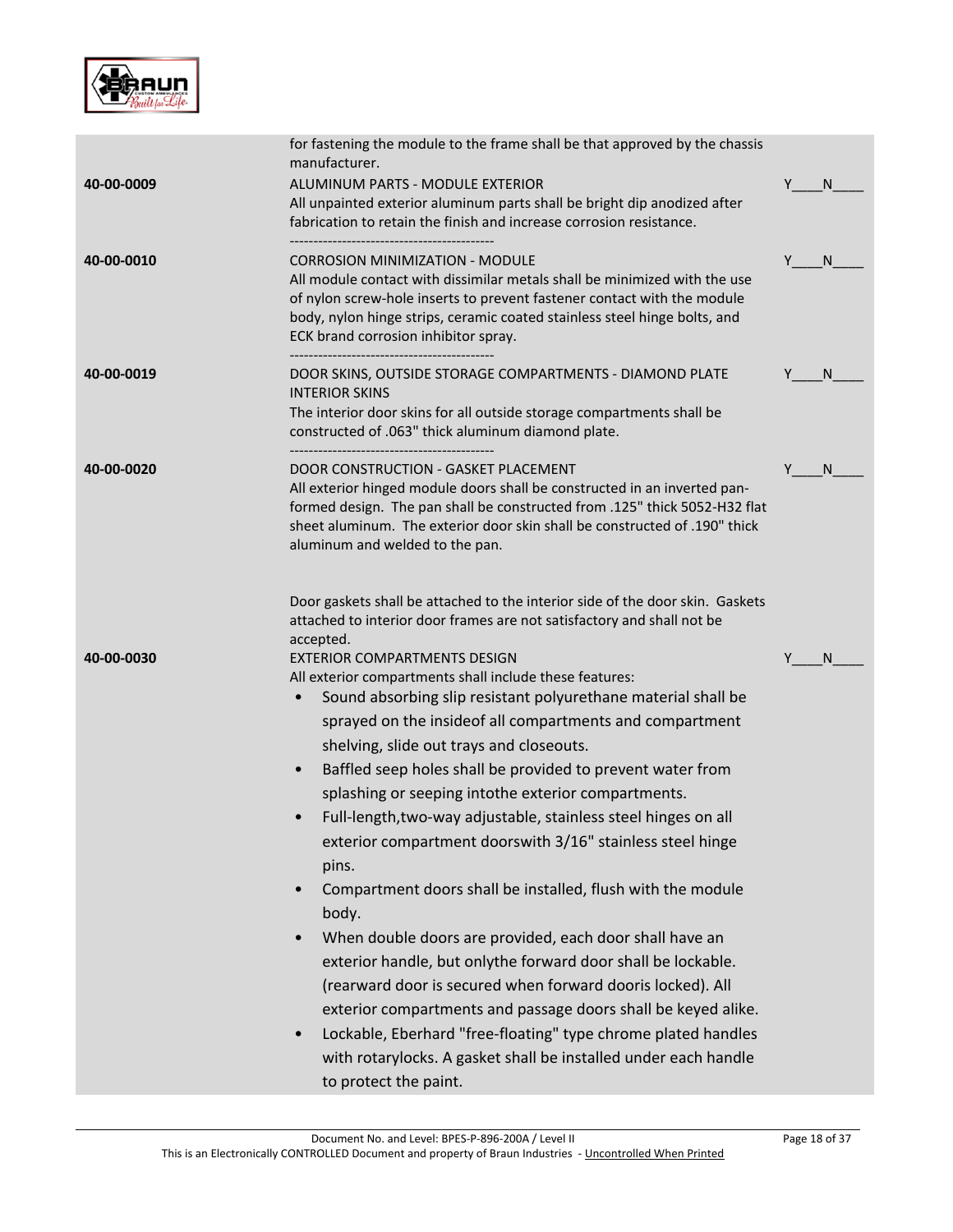

|            | Drip rails shall be installed above all exterior compartment<br>doors.                                                                                                                                                                                                                                                                                                                                                                                                                                                                                                                                                                                                                                                                                                                                                                                                                                                                                                                                                                                            |               |
|------------|-------------------------------------------------------------------------------------------------------------------------------------------------------------------------------------------------------------------------------------------------------------------------------------------------------------------------------------------------------------------------------------------------------------------------------------------------------------------------------------------------------------------------------------------------------------------------------------------------------------------------------------------------------------------------------------------------------------------------------------------------------------------------------------------------------------------------------------------------------------------------------------------------------------------------------------------------------------------------------------------------------------------------------------------------------------------|---------------|
| 40-00-0050 | EXTERIOR COMPARTMENTS, VENTING<br>A minimum of nine (9) square inches of venting shall be provided inside the<br>#1, #2, #3, & #4 exterior storage compartments to provide for easier<br>closure of the compartment doors.                                                                                                                                                                                                                                                                                                                                                                                                                                                                                                                                                                                                                                                                                                                                                                                                                                        | Y.<br>N       |
| 40-00-0055 | EXTERIOR COMPARTMENTS, VENTING - OXYGEN STORAGE<br>A minimum of nine (9) square inches of venting shall be provided in the<br>exterior oxygen storage compartment, to dissipate any leaking oxygen gas.                                                                                                                                                                                                                                                                                                                                                                                                                                                                                                                                                                                                                                                                                                                                                                                                                                                           | Y<br>N        |
| 40-00-0060 | EXTERIOR COMPARTMENTS - SWEEP-OUT<br>Exterior module compartments shall be of a sweep-out design to aid in<br>facilitation of the purchaser's routine care and cleaning of the vehicle.<br>All exterior compartment floors, with the exception of the front ALS<br>compartment shall be constructed to be flush with the bottom door frame.                                                                                                                                                                                                                                                                                                                                                                                                                                                                                                                                                                                                                                                                                                                       | Y<br>N        |
| 40-00-0070 | HANDLES, EBERHARD - CHROME FREE FLOATING TYPE<br>Eberhard #EMC-1-2110 chrome "free-floating" handles shall be installed on<br>each exterior module door. The handles shall be large enough to<br>accommodate a gloved hand.                                                                                                                                                                                                                                                                                                                                                                                                                                                                                                                                                                                                                                                                                                                                                                                                                                       | Y<br>N        |
| 40-00-0080 | INSULATION - POLYURETHANE SPRAY FOAM<br>The walls, ceiling, passage doors, outside storage doors, the entire<br>underside of the module floor (except for mounting pads), the underside of<br>the outside storage compartments, the wheel wells, and the underside of<br>the curbside step area shall be completely foam - in - place insulated with<br>nominal 3/4" thick sprayed on Class I, urethane foam for thermal and<br>acoustical insulation. The insulation shall comply with FMVSS #302 flame<br>spread requirements. The underside of the body shall be properly prepared<br>to ensure adhesion before the spray insulation is applied.                                                                                                                                                                                                                                                                                                                                                                                                               | Y<br>N        |
| 40-00-0091 | THRESHOLD, STAINLESS STEEL - ALL OSS STORAGE COMPARTMENTS<br>Each exterior storage compartment with a hinged door shall have a<br>stainless steel lower threshold at the door opening to protect the paint as<br>equipment is installed and removed from the compartment.                                                                                                                                                                                                                                                                                                                                                                                                                                                                                                                                                                                                                                                                                                                                                                                         | N             |
| 40-10-0066 | DOOR SLIDING - MODULE CURBSIDE PASSAGE<br>The module body shall include a sliding side entry door to access the<br>curbside of the patient compartment. The door shall slide out and towards<br>the rear of the module body. The door design must meet FMVSS 206 for<br>sliding doors and shall have been cycle tested in excess of 100,000 cycles.<br>The door shall not extend out more than 5 1/4" from the module when in<br>the open position and shall be flush in the closed position. The door shall<br>operate on a total of nine (9) casters and three (3) tracks for ease of<br>operation. The door shall be held closed with two (2) rotary latches and<br>two (2) locking tabs. The door must have a system to prevent the door<br>from self closing, when unit is parked on an incline. A measured force of<br>ten (10) pounds maximum shall be required to release the door from the<br>open to closed position. A chrome locking handle shall be installed on the<br>exterior of the door. The door shall be lockable from the inside and outside | Y<br>N        |
|            | and shall shut on molded air-core, automotive type door seals to prevent<br>Document No. and Level: BPES-P-896-200A / Level II                                                                                                                                                                                                                                                                                                                                                                                                                                                                                                                                                                                                                                                                                                                                                                                                                                                                                                                                    | Page 19 of 37 |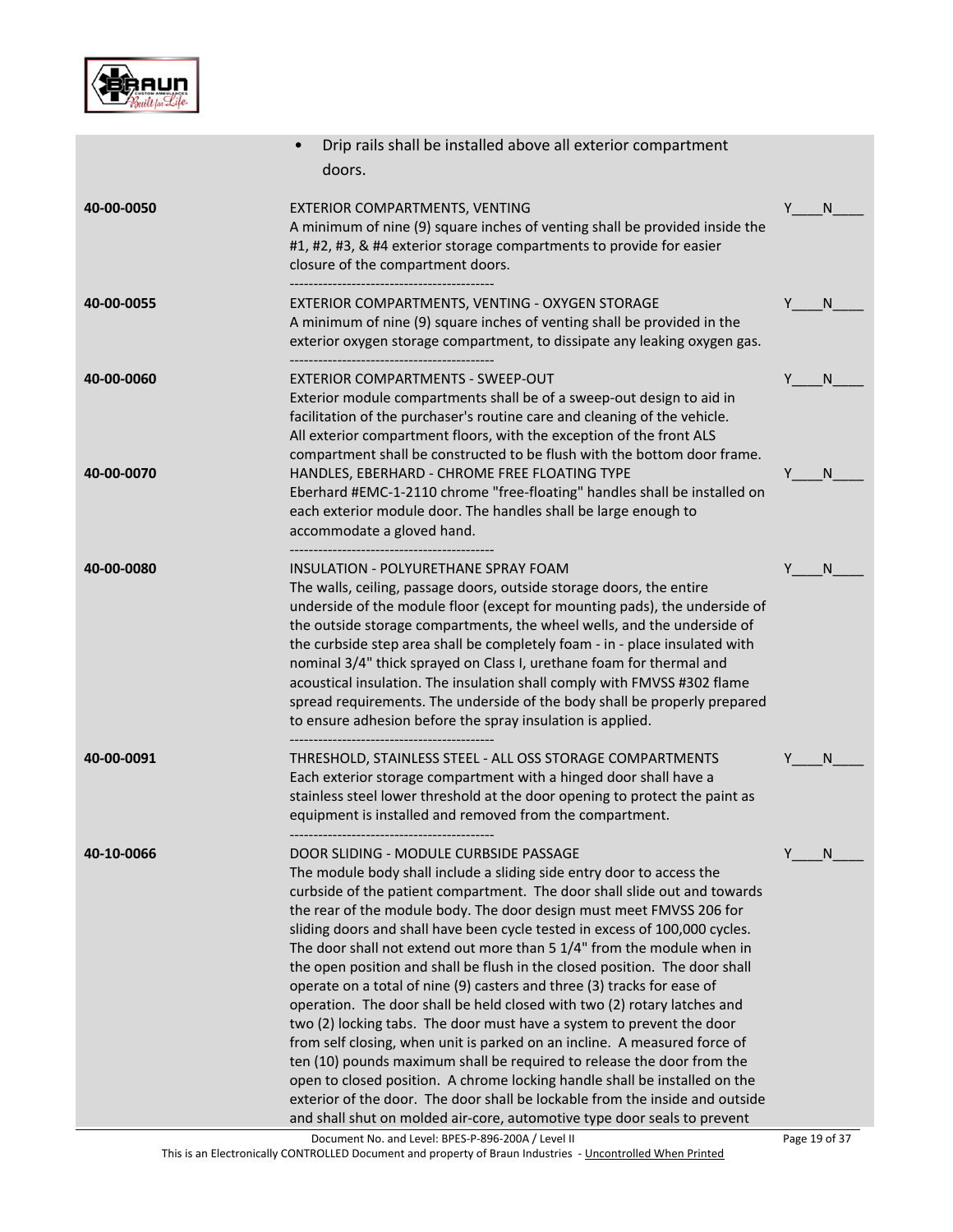

|            | any water from leaking into the vehicle interior. A drip rail shall be installed<br>above the door.                                                                                                                                                                                                                                                                                                                                                                                                                                                                                                                                                                                                                                                                                                                                                                                                                                                                                                                                                                           |   |    |
|------------|-------------------------------------------------------------------------------------------------------------------------------------------------------------------------------------------------------------------------------------------------------------------------------------------------------------------------------------------------------------------------------------------------------------------------------------------------------------------------------------------------------------------------------------------------------------------------------------------------------------------------------------------------------------------------------------------------------------------------------------------------------------------------------------------------------------------------------------------------------------------------------------------------------------------------------------------------------------------------------------------------------------------------------------------------------------------------------|---|----|
|            | Documentation required:<br>The bidder must submit with this bid proposal a listing of not less than 200<br>ambulances produced with curbside sliding doors in the past four years.<br>The listing is to include a production order number, the purchaser's agency<br>name, and date the ambulance equipped with the curbside sliding door<br>was delivered.                                                                                                                                                                                                                                                                                                                                                                                                                                                                                                                                                                                                                                                                                                                   |   |    |
|            | Failure to provide the required documentation shall be considered as non-<br>responsive.                                                                                                                                                                                                                                                                                                                                                                                                                                                                                                                                                                                                                                                                                                                                                                                                                                                                                                                                                                                      |   |    |
| 40-10-0073 | LOWERED MODULE CURB SIDE<br>Module curb side to be as low as possible and still comply with KKK-1822-F<br>ramp break over angle. Lowered side will allow easier entry into the<br>module as well as increased compartment storage.                                                                                                                                                                                                                                                                                                                                                                                                                                                                                                                                                                                                                                                                                                                                                                                                                                            | Y | N  |
| 40-10-0083 | ----------------------------------<br><b>DOORS - REAR PASSAGE</b><br>There shall be a 49.00" wide x 59" high rear door opening in the patient<br>compartment. The doors shall beflush without a protruding flange or lip.<br>The right rear passage door shall have a lockable, chrome exteriorhandle.<br>The left rear door shall have a non-locking, chrome exterior handle. All<br>handles shall be installedwith a gasket to protect the paint. The hinge shall<br>be full length stainless steel with a 3/16" stainless steelhinge pin and shall<br>be two-way adjustable. Each rear door shall have a two point slam action<br>automotivetype rotary latching system to the body. The right rear door<br>shall lock to the body at the top and bottom, not to the left rear door. The<br>doors shallhave .213" steel door latch activator rods with clevis adjusters.<br>The doors shall be lockable from the insideand outside. All doors shall shut<br>on molded, air-core, automotive type door seals to prevent any water from<br>leaking intothe vehicle interior. | Y | N  |
| 40-10-0103 | FENDERETTES - POLISHED ALUMINUM<br>Polished aluminum fenderettes shall be installed around the rear wheel<br>well openings.                                                                                                                                                                                                                                                                                                                                                                                                                                                                                                                                                                                                                                                                                                                                                                                                                                                                                                                                                   |   | N  |
| 40-10-0119 | HOLD-OPEN - REAR DOORS - GRABBERS<br>Door grabbers (1 pair) with hard rubber inserts shall be installed on the<br>rear doors, permitting a door hold open position of 130 degrees.                                                                                                                                                                                                                                                                                                                                                                                                                                                                                                                                                                                                                                                                                                                                                                                                                                                                                            | Y | N. |
| 40-10-0130 | EMERGENCY RELEASE LEVER, EXPOSED, REAR PATIENT PASSAGE DOORS<br>An emergency release lever shall be attached to each rear passage door<br>latch and shall be operated with a sliding motion within a slotted track<br>located towards the edge of the door frame. These levers shall provide an<br>externally mounted means of actuating the latches from the patient<br>compartment without the use of the interior door handles.                                                                                                                                                                                                                                                                                                                                                                                                                                                                                                                                                                                                                                            | Y | N. |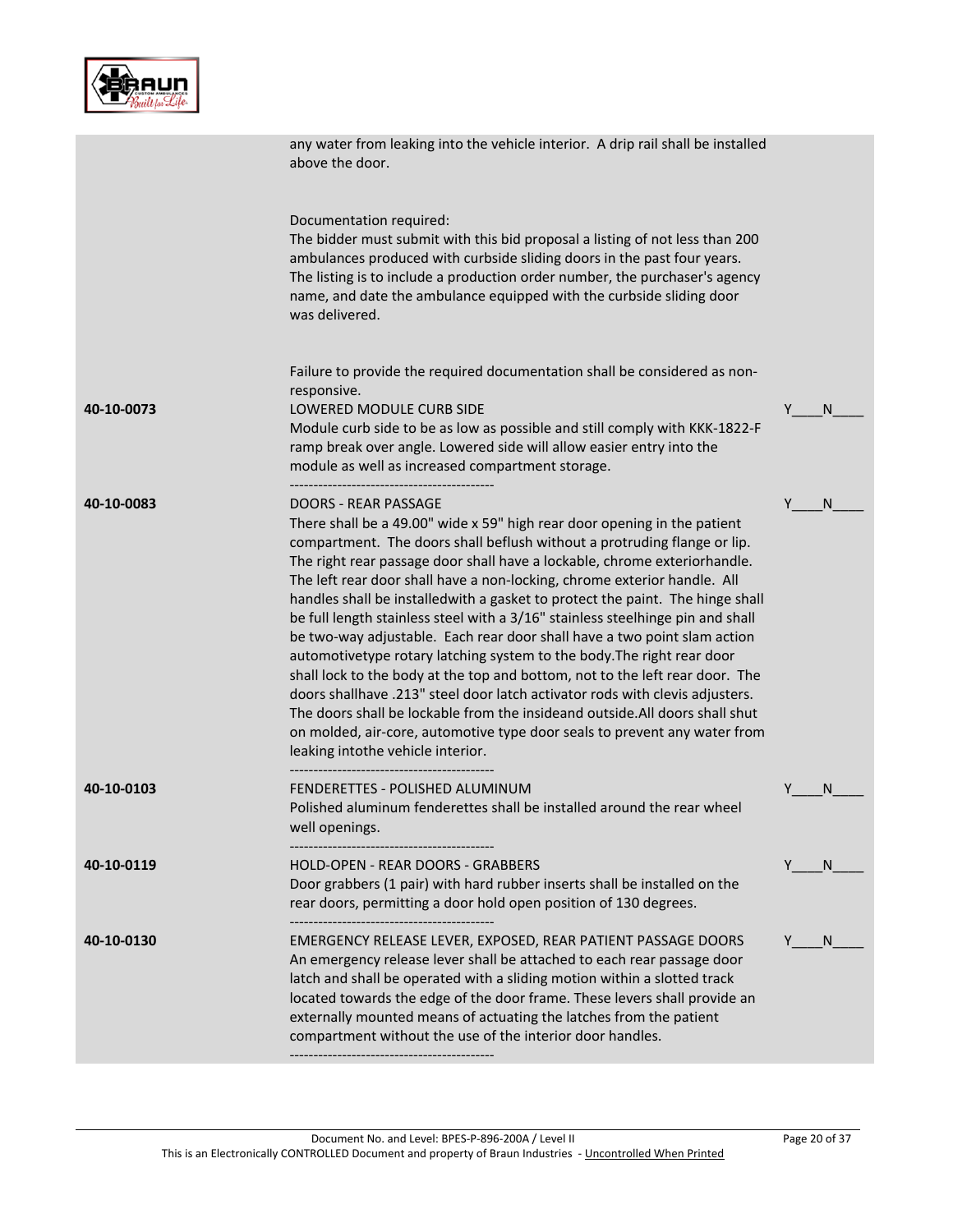

| 40-10-0151 | SWITCH DOOR UNLOCK, WATERPROOF - HIDDEN IN FRONT GRILLE AREA<br>An exterior waterproof hidden door unlock switch shall be provided and<br>installed in the front grill area.                                                                                                                                                                                                                                                                                                                                                                                                                                                                                                                                                                                                                                                                             | Y | N            |
|------------|----------------------------------------------------------------------------------------------------------------------------------------------------------------------------------------------------------------------------------------------------------------------------------------------------------------------------------------------------------------------------------------------------------------------------------------------------------------------------------------------------------------------------------------------------------------------------------------------------------------------------------------------------------------------------------------------------------------------------------------------------------------------------------------------------------------------------------------------------------|---|--------------|
| 40-10-0191 | LOCKS POWER - PASSAGE, COMPARTMENTS, KEY FOBS<br>Power door locks shall be included on module passage doors and five (5)<br>outside storage compartments. The locks shall be activated from the<br>interior of the rear and the curbside doorway, as well as the OEM chassis<br>cab door switches. A keyless entry system shall be installed. The system<br>shall operate with the OEM key fobs to lock/unlock all chassis and module<br>doors.                                                                                                                                                                                                                                                                                                                                                                                                          | Y | N            |
| 40-10-0204 | MUD FLAPS, REAR - BLACK RUBBER FIBERGLASS REINFORCED - THREE<br><b>COLOR</b><br>Black rubber, fiberglass reinforced mud flaps with a minimum 1/4"<br>thickness shall be bolted to the underside of the module behind the rear<br>wheels. The width and length of the flaps shall provide adequate coverage<br>of the rear dual wheels of the chassis. The mud flaps shall be three color<br>with the bidder's logo.                                                                                                                                                                                                                                                                                                                                                                                                                                      |   | N            |
| 40-10-0266 | REAR STEP/BUMPER - FLIP-UP CENTER SECTION - STAR PUNCHED AND<br><b>ANODIZED</b><br>The rear bumper shall be affixed to the chassis frame. The bumper shall be<br>constructed with a hinged center section. Two (2) steel braces shall secure<br>the step to the chassis frame. The outer 17" on each end of the bumper<br>shall be constructed from heavy gauge stamped polished stainless steel<br>bumper parts and shall provide smooth rounded corners. The step shall<br>be constructed of star punched .125" thick aluminum diamond plate. Two<br>(2) rear LED step illumination lights shall be provided. All diamond plate<br>surfaces shall be bright dip anodized. Rear step installation shall comply<br>with AMD standard 018. A strip of black PVC shall be installed on the face<br>of the step to protect the patient cots during loading. |   | N            |
| 40-10-0280 | RUB RAILS, ANODIZED ALUMINUM<br>Bright dip anodized polished aluminum rub rails shall be installed on the<br>lower sides of the body below the outside compartment sill areas. The rub<br>rails shall be offset 3/16" from the body to facilitate wash down of road<br>debris.                                                                                                                                                                                                                                                                                                                                                                                                                                                                                                                                                                           | Y | N            |
| 40-10-0322 | STEPWELL, CURBSIDE DOORWAY<br>The curbside doorway step area shall be covered with a washable<br>sprayed-on multi-use polychromaticcoating.                                                                                                                                                                                                                                                                                                                                                                                                                                                                                                                                                                                                                                                                                                              |   | <sub>N</sub> |
| 40-10-0340 | STONE GUARDS, MOD FRNT - ANODIZED DIAMOND PLATE<br>Bright dip anodized aluminum diamond plate stone guards shall be<br>installed on the module front, one (1) each side.                                                                                                                                                                                                                                                                                                                                                                                                                                                                                                                                                                                                                                                                                 |   | <sub>N</sub> |
| 40-10-0360 | KICKPLATE/THRESHOLD, REAR DOORWAY - ANODIZED DIAMOND PLATE<br>A bright dip anodized aluminum diamond plate kick plate shall be installed<br>at the rear exterior doorway, providing a kick / scuff plate at the rear of the<br>vehicle above the rear step.                                                                                                                                                                                                                                                                                                                                                                                                                                                                                                                                                                                              |   | N            |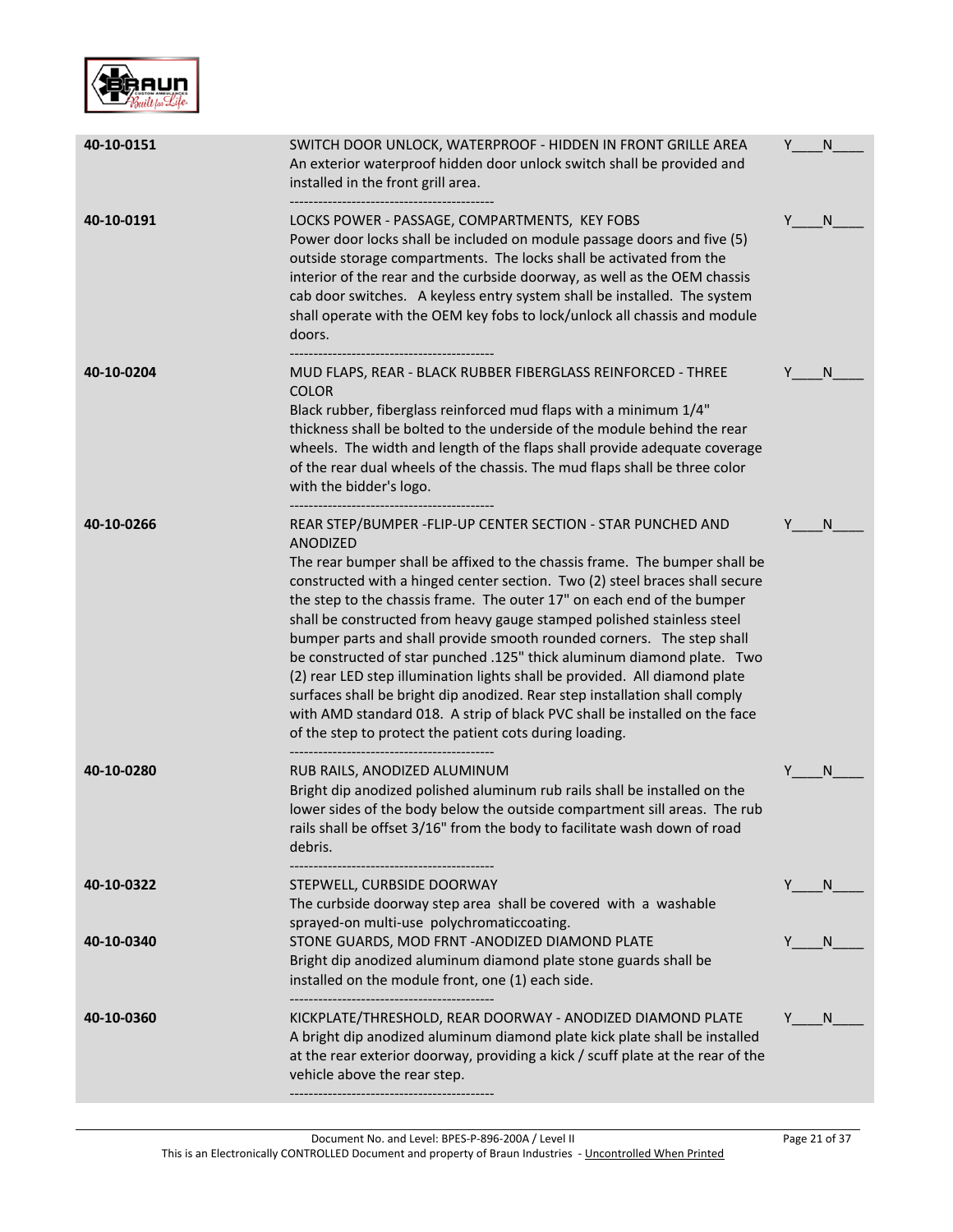

| 40-10-0505 | WINDOWS, PASSAGE DOOR - (CURB SLIDING, REAR FIXED)<br>The curbside passage door shall have a 16" x 23" openable (sliding) window<br>with removable screen. Each rear passage door shall have a 19" x 18" non-<br>openable window. The distance between the rear window glass shall not<br>exceed 6" to assure maximum vision to the rear. The windows shall have a<br>69% dark tint and shall be secured with black oxide coated fasteners. No<br>warning lights shall be blocked from view when the curbside or rear doors<br>are open. | Y | N            |
|------------|------------------------------------------------------------------------------------------------------------------------------------------------------------------------------------------------------------------------------------------------------------------------------------------------------------------------------------------------------------------------------------------------------------------------------------------------------------------------------------------------------------------------------------------|---|--------------|
| EC2-2001   | <b>EXTERIOR CURB F350</b><br>Curbside Exterior F350: Please refer to completed drawing and the selected<br>features for actual details of curbside exterior layout.                                                                                                                                                                                                                                                                                                                                                                      | Y | N.           |
| EF2-2001   | <b>EXTERIOR FRONT F350</b><br>Front Exterior F350: Please refer to completed drawing and the selected<br>features for actual details of front exterior layout.                                                                                                                                                                                                                                                                                                                                                                           |   | N            |
| ER2-2001   | <b>EXTERIOR REAR F350</b><br>Rear Exterior F350: Please refer to completed drawing and the selected<br>features for actual details of Rear exterior layout.<br>                                                                                                                                                                                                                                                                                                                                                                          |   | <sub>N</sub> |
| ES2-2001   | <b>EXTERIOR STREET F350</b><br>Streetside Exterior F350: Please refer to completed drawing and the<br>selected features for actual details of Streetside exterior layout.                                                                                                                                                                                                                                                                                                                                                                |   | <sub>N</sub> |
| OS102WELD  | OSS #1 - OXYGEN STORAGE BRACKET WELDED IN FOR H or M CYLINDER<br>An oxygen storage bracket shall be welded in OSS #1 for retention of "H" or<br>"M" oxygen cylinders.                                                                                                                                                                                                                                                                                                                                                                    | Y | N.           |
| OS1ASS1OP1 | <b>OSS #1A</b><br>A Streetside exterior center compartment OSS #1A, shall be installed.<br>-------------------------------                                                                                                                                                                                                                                                                                                                                                                                                               |   | N            |
| OS1ASS1STD | OSS #1A - STREETSIDE CENTER<br>Streetside exterior compartmen center, OSS #1A, shall have a 45.25" high<br>x 17.50" wide clear door opening with 50.25" high x 24.00" wide x 18.50"<br>deep interior dimensions. The door shall be held open with a spring<br>loaded gas cylinder. A locking handle shall be installed on the exterior of<br>the door.                                                                                                                                                                                   | Y | N.           |
| OS1BB      | OSS #1 - BACKBOARD - SCOOP STRETCHER STORAGE<br>Outside storage compartment #1 shall provide storage for backboard /<br>scoop stretcher.                                                                                                                                                                                                                                                                                                                                                                                                 | Y | N.           |
| OS1DIV1    | OSS #1 - FIXED DIVIDER<br>One (1) fixed divider with sprayed on polyurethane material shall be<br>provided and installed in outside storage compartment #1.                                                                                                                                                                                                                                                                                                                                                                              |   | <sub>N</sub> |
| OS1SS1OP1  | OSS #1 - OXYGEN STORAGE WITH DIVIDER<br>There shall be an outside storage compartment #1, Streetside forward,<br>with divider and oxygen bracket for backboard - scoop stretcher and O2<br>storage.                                                                                                                                                                                                                                                                                                                                      | Y | <sub>N</sub> |

This is an Electronically CONTROLLED Document and property of Braun Industries - Uncontrolled When Printed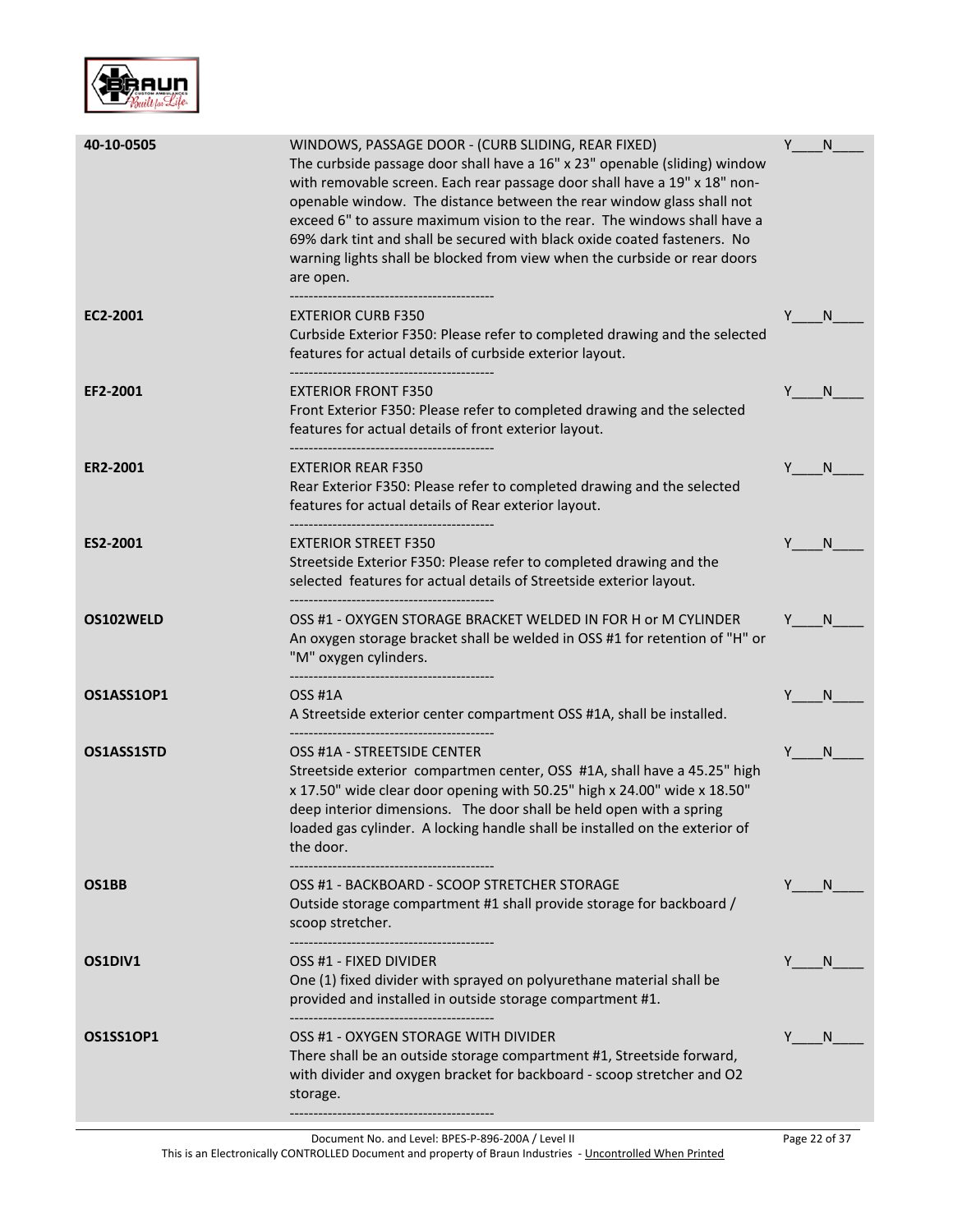

| OS1SS1STD          | OSS #1 - STREETSIDE FORWARD<br>#1 (forward street side compartment) shall have a 81.75" high x 19.25"<br>wide clear door opening and interior dimensions of 82.75" high x 22.75"<br>wide x 18.50" deep. This compartment shall provide storage for either an<br>"M" or "H" oxygen cylinder. A spring-loaded, hinged acrylic door shall be<br>provided to allow access from inside the patient compartment to the<br>oxygen cylinder valve. Restraining devices shall meet AMD standard 028<br>and SAE J3043, oxygen tank retention system requirements. A cylinder<br>changing wrench shall be provided and secured inside the oxygen<br>compartment. This compartment shall include one (1) eight inch deep<br>fixed divider and adjustable strap to accommodate a scoop<br>stretcher/backboard forward of the divider. The compartment door shall<br>be held open by a spring loaded gas cylinder. A locking handle shall be<br>installed on the exterior of the door. A nine (9) square inch minimum vent<br>shall be provided in the oxygen compartment to dissipate any leaking<br>oxygen gas. The oxygen cylinder shall be provided by the purchaser. The<br>compartment and door shall come prepped to accommodate future install<br>of the E-Z O2 lift. | Y | N            |
|--------------------|-----------------------------------------------------------------------------------------------------------------------------------------------------------------------------------------------------------------------------------------------------------------------------------------------------------------------------------------------------------------------------------------------------------------------------------------------------------------------------------------------------------------------------------------------------------------------------------------------------------------------------------------------------------------------------------------------------------------------------------------------------------------------------------------------------------------------------------------------------------------------------------------------------------------------------------------------------------------------------------------------------------------------------------------------------------------------------------------------------------------------------------------------------------------------------------------------------------------------------------------------------------------|---|--------------|
| <b>OS2SCHOOK</b>   | STAIR CHAIR HOOK AND STRAP ON DOOR<br>The compartment door shall have a strap, and two (2) J hooks installed on<br>the interior side to accommodate a stair chair.<br>-----------------------------------                                                                                                                                                                                                                                                                                                                                                                                                                                                                                                                                                                                                                                                                                                                                                                                                                                                                                                                                                                                                                                                       | Y | N.           |
| <b>OS2SHELFSF2</b> | OSS #2 - SHELVES TWO (2) ADJUSTABLE - 1 FULL DEPTH, 1 SHALLOW DEPTH Y<br><b>WITH TRACK</b><br>There shall be two (2) shallow depth adjustable shelves with track in<br>Outside storage compartment #2.<br>--------------------------------------                                                                                                                                                                                                                                                                                                                                                                                                                                                                                                                                                                                                                                                                                                                                                                                                                                                                                                                                                                                                                |   | N.           |
| <b>OS2SS1OP1</b>   | OSS #2 - (2) ADJ. SHELF (1 SHALLOW, 1 FULL DEPTH) WITH INSIDE/OUTSIDE<br>ACCESS & STAIR CHAIR HOOKS/STRAP ON THE DOOR<br>There shall be a outside storage compartment #2 Streetside, with two (2)<br>adjustable shelves (one shallow, one full depth), inside outside access, and<br>stair chair hooks and strap.                                                                                                                                                                                                                                                                                                                                                                                                                                                                                                                                                                                                                                                                                                                                                                                                                                                                                                                                               |   | - N          |
| OS2SS1STD          | OSS #2 - STREETSIDE REAR - TALL DOOR<br>Streetside rear compartment #2 shall have a 59.50" high x 28.00" wide<br>clear door opening with 61.25" high x 34.00" wide x 18.50" deep interior<br>dimensions and shall provide inside/outside access. This compartment can<br>accommodate a folding stair chair / stretcher mounted on the door with<br>the installed two (2) J hooks and a strap, or it can be used to provide spare<br>tire storage. The door shall be held open with a spring loaded gas cylinder<br>and a locking handle shall be installed on the exterior of the door.                                                                                                                                                                                                                                                                                                                                                                                                                                                                                                                                                                                                                                                                         | Y | N            |
| OS3BB              | OSS #3 - BACKBOARD - SCOOP STRETCHER STORAGE<br>There shall be storage in the compartment #3 for backboard scoop /<br>stretcher.                                                                                                                                                                                                                                                                                                                                                                                                                                                                                                                                                                                                                                                                                                                                                                                                                                                                                                                                                                                                                                                                                                                                |   | N.           |
| <b>OS3SS1OP1</b>   | OSS #3 - BACKBOARD/SCOOP STORAGE<br>There shall be storage in the compartment #3 for backboard / scoop<br>stretcher.                                                                                                                                                                                                                                                                                                                                                                                                                                                                                                                                                                                                                                                                                                                                                                                                                                                                                                                                                                                                                                                                                                                                            |   | <sub>N</sub> |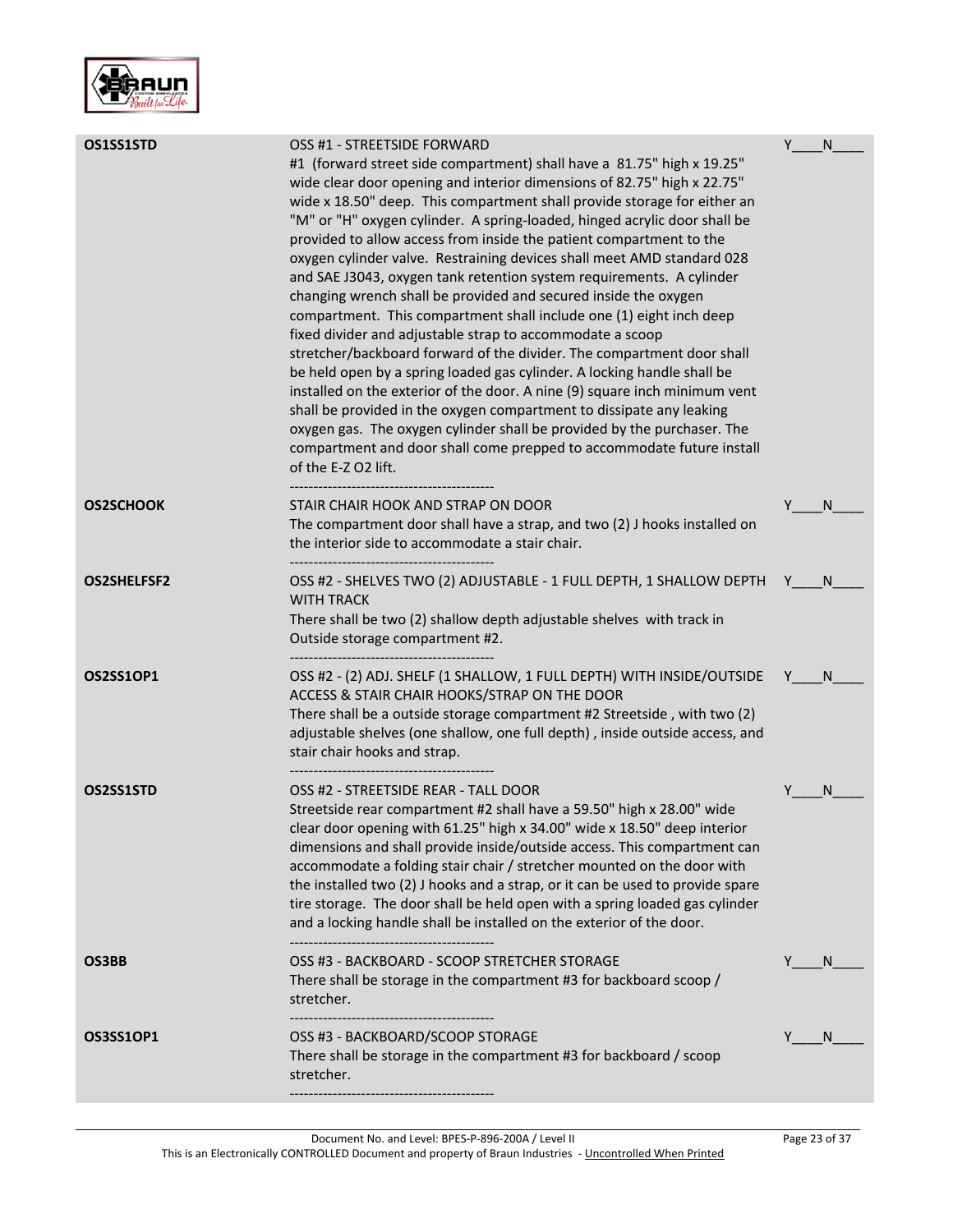

| OS3SS1STD                                    | OSS #3 - CURBSIDE REAR<br>The curbside rear compartment #3 shall have a 75.50" high x 15.00" wide<br>clear opening with 76.75" high x 18.00" wide x 18.50" deep interior<br>dimensions. The compartment shall provide storage for backboard / scoop<br>stretcher. The compartment door shall be held open with a spring loaded<br>gas cylinder. A locking handle shall be installed on the exterior of the door.                                                                                                                                                                            | Υ | N |
|----------------------------------------------|---------------------------------------------------------------------------------------------------------------------------------------------------------------------------------------------------------------------------------------------------------------------------------------------------------------------------------------------------------------------------------------------------------------------------------------------------------------------------------------------------------------------------------------------------------------------------------------------|---|---|
| <b>OS4SS11OP1</b>                            | OSS #4 - INSIDE/OUTSIDE ACCESS WITH (3) ADJUSTABLE SHELVES - #4A<br><b>OPEN STORAGE AREA</b><br>The outside compartment #4, curbside forward, shall have inside / outside<br>access with three (3) adjustable shelves, a lower section for additional<br>miscellaneous storage. The compartment door shall have a locking handle<br>installed on the exterior of the door.                                                                                                                                                                                                                  |   | N |
| OS4SS1STD                                    | OSS #4 - CURBSIDE FORWARD<br>Compartment #4, Curbside forward, shall have a 60.50" high x 15.50" wide,<br>clear door opening, provide inside / outside access, and shall be split into<br>two (2) sections. The uppermost section shall have three (3) adjustable<br>shelves (reference the lower front wall cabinet in patient compartment<br>specification for interior dimensions). The lowermost section, #4A, shall<br>have 18.25" high x 15.50" wide x 17.00" deep interior dimensions. The<br>compartment door shall have a locking handle installed on the exterior of<br>the door. | γ | N |
| <b>Module Interior / Patient Compartment</b> |                                                                                                                                                                                                                                                                                                                                                                                                                                                                                                                                                                                             |   |   |
| <b>Item Number</b>                           | <b>Name</b>                                                                                                                                                                                                                                                                                                                                                                                                                                                                                                                                                                                 |   |   |
| 50-00-0202                                   | <b>ROUNDED INTERIOR CORNERS</b><br>Interior vertical edges shall have rounded/padded corners in the following<br>locations: forward and aft edges of the CPR seat (if provided), the wall at<br>the aft end of the squad bench, and the partition opening cabinet edges,<br>along with the upper front wall cabinet (if provided).                                                                                                                                                                                                                                                          | Υ | N |

The ACP (attendant control panel) door, the PDQ (power distribution quarters) door, and the radio cabinet door shall be secured with chrome locking lever latches; all remaining interior hinged cabinet doors shall be secured with with center squeeze latches. All interior drawers shall be secured with locking flush pull latches. Cabinet(s) shall be KKK-A-1822F Change Notice 10 compliant and conform to all applicable SAE J3058

The left wall, upper rear interior cabinet (#1) shall have a door opening of 13.00" high x 44.00" wide with interior dimensions of 14.75" high x 45.75"

#### wide x 16.25" deep. The cabinet shall be enclosed by one (1) set of sliding acrylic doors and contain one (1) adjustable shelf.

**50-10-0138** CABINET - LEFT WALL, UPPER REAR #1 - FIXED FRAME

requirements.

-------------------------------------------

**50-01-0408** LATCHES, CABINET, CN10 COMPLIANT AS APPLICABLE

|            | activile doors and contain one (1) adjustable shell.                                                                               |  |
|------------|------------------------------------------------------------------------------------------------------------------------------------|--|
|            |                                                                                                                                    |  |
| 50-10-0226 | LEFT WALL - ATTENDANT CONTROL PANEL - HINGED PANEL<br>A hinged access panel and secured with two (2) latches shall be installed to |  |
|            | the immediate right of the attendant's seat. The color micro processor<br>screen shall be installed on the panel.                  |  |
|            |                                                                                                                                    |  |

 $\mathsf{N}$ 

 $N$ 

 $N_{\_}$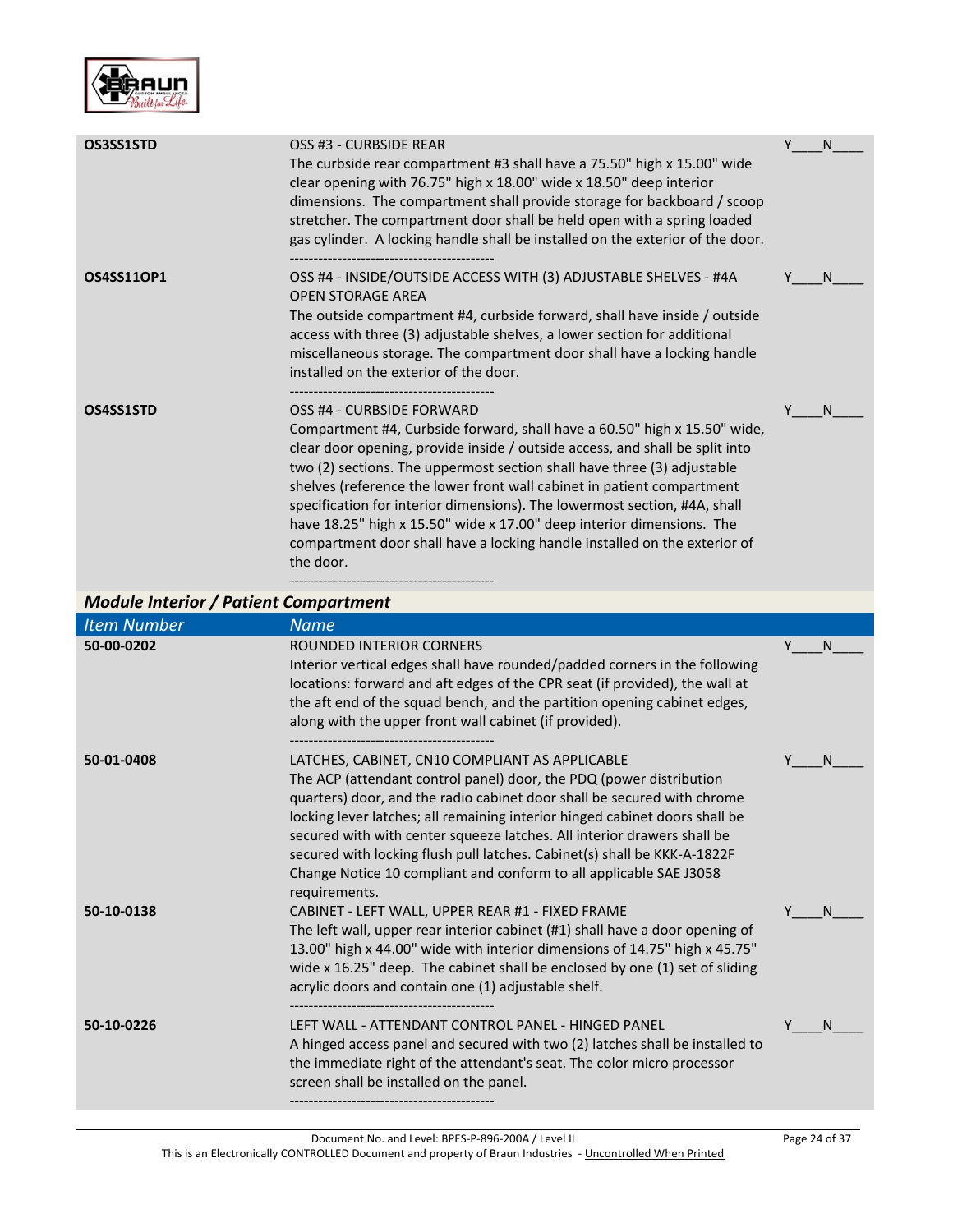

| 50-10-0338 | CABINET - LEFT WALL, UPPER OVER PANEL #2 - FIXED FRAME<br>The left wall, interior cabinet (#2) above the attendant control panel shall<br>be enclosed by one (1) set of sliding polycarbonate doors. The doors shall<br>have full length handles with the outer most sliding door to have handles<br>on both ends.                                                                                                                                                                                                                                                                                                                                                     | Y | N            |
|------------|------------------------------------------------------------------------------------------------------------------------------------------------------------------------------------------------------------------------------------------------------------------------------------------------------------------------------------------------------------------------------------------------------------------------------------------------------------------------------------------------------------------------------------------------------------------------------------------------------------------------------------------------------------------------|---|--------------|
| 50-10-0514 | CABINET - LEFT WALL, LOWER REAR #3 - INSIDE/OUTSIDE<br>The left wall, lower rear interior cabinet (#3) shall provide inside/outside<br>access into outside storage compartment #2 and shall have hinged<br>polycarbonate doors. (Reference the exterior outside storage<br>compartment #2 in the module section for shelving configurations). Each<br>door shall have a full length hinge, a full length handle, and a center<br>squeeze latch.<br>----------------------------------                                                                                                                                                                                  |   | N            |
| 50-10-0532 | DRAWER - LEFT WALL, LOWER UNDER REAR ACTION AREA #4<br>A slide-out drawer shall be provided in the street side wall below the rear<br>action area. The drawer shall be constructed of .090" thick aluminum and<br>shall be secured with one (1) stainless steel flush pull latch.                                                                                                                                                                                                                                                                                                                                                                                      |   | <sup>N</sup> |
| 50-10-0617 | PRIMARY ACTION AREA<br>The primary action area shall be located beside the attendant seat with<br>work area dimensions of approximately 36.00." wide x 15.50" deep.<br>---------------------------------                                                                                                                                                                                                                                                                                                                                                                                                                                                               |   | N            |
| 50-10-0641 | <b>SECONDARY ACTION AREA</b><br>The secondary action area shall be located to the rear of the CPR seat with<br>work area dimensions of approximately 16.75" high x 14.00" wide x 15.50"<br>deep.<br>-----------------------------------                                                                                                                                                                                                                                                                                                                                                                                                                                | Y | -N           |
| 50-20-0135 | CABINET - FRONT WALL, UPPER #1<br>The front wall, upper interior cabinet #1 shall be constructed of aluminum<br>and enclosed by one (1) flip-up polycarbonate door with hold-opens and<br>secured with a center squeeze latch. The compartment shall contain one<br>(1) adjustable shelf.                                                                                                                                                                                                                                                                                                                                                                              |   | N.           |
| 50-20-0273 | CABINET - FRONT WALL, LOWER #2<br>The front wall interior cabinet #2 shall be enclosed by one (1) set of sliding<br>aluminum doors. The doors shall have full length handles with the outer<br>most sliding door to have handles on both ends.                                                                                                                                                                                                                                                                                                                                                                                                                         |   | N            |
| 50-20-0409 | CABINET - FRONT WALL, MID LEVEL #3<br>The front wall mid-level cabinet #3 shall be enclosed by a drop down<br>hinged aluminum door secured with a chrome locking lever latch.                                                                                                                                                                                                                                                                                                                                                                                                                                                                                          | Y | N.           |
| 50-20-0420 | CABINET - FRONT WALL, LOWER #4 and #5 - INSIDE/OUTSIDE ACCESS<br>The lower front interior wall shall have two (2) compartments, with a<br>center shelf to serve as the divider between the cabinets. The uppermost<br>cabinet (#4) shall have a door opening of 17.75" high x 25.00" wide with<br>interior dimensions of 19.25" high x 27.75" wide x 20.00" deep. This<br>cabinet shall provide inside/outside access and shall have one (1)<br>adjustable shelf on Unistrut adjustable track brackets. One (1) clear light<br>mounted in a removable panel will provide illumination in this<br>compartment. There shall be aluminum beveled ramp edging installed on |   | N.           |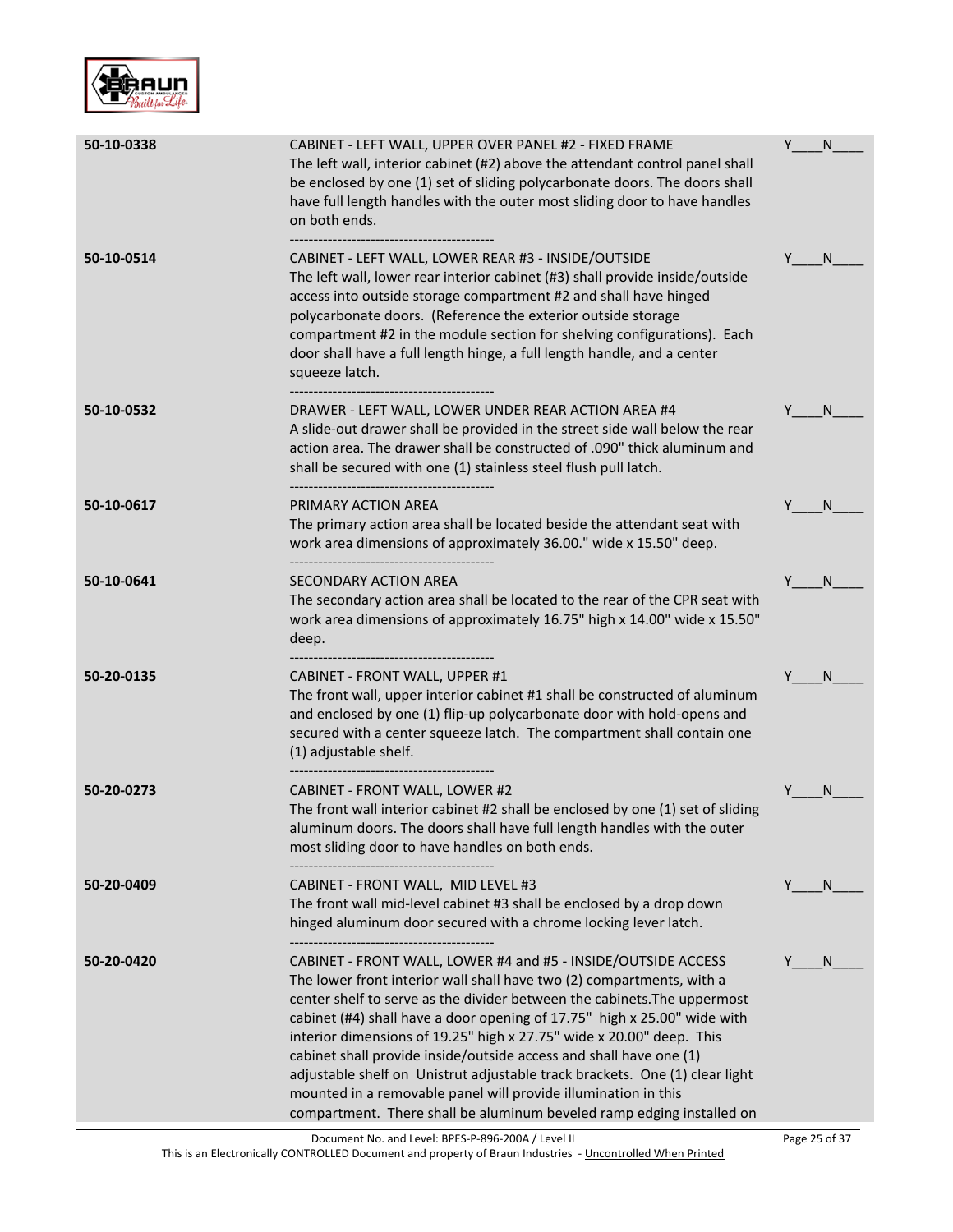

|            | two edges of each shelf. This compartment shall be enclosed by one (1)<br>pair of 3/8" thick, hinged polycarbonate doors. Each door shall have a full<br>length hinge and center squeeze latches. The front wall lower cabinet (#5)<br>shall have a door opening of 17.75" high x 25.00" wide with interior<br>dimensions of 19.25" high x 27.75" wide x 20.00" deep. This cabinet shall<br>provide inside/outside access and shall have one (1) adjustable shelf on<br>Unistrut adjustable track brackets. One (1) clear light mounted in a<br>removable panel will provide illumination in this compartment. There shall<br>be aluminum beveled ramp edging installed on two edges of each shelf.<br>This compartment shall be enclosed by one (1) pair of 3/8" thick, hinged<br>polycarbonate doors. Each door shall have a full length hinge and center<br>squeeze latches.                                                                                                                                                 |   |              |
|------------|---------------------------------------------------------------------------------------------------------------------------------------------------------------------------------------------------------------------------------------------------------------------------------------------------------------------------------------------------------------------------------------------------------------------------------------------------------------------------------------------------------------------------------------------------------------------------------------------------------------------------------------------------------------------------------------------------------------------------------------------------------------------------------------------------------------------------------------------------------------------------------------------------------------------------------------------------------------------------------------------------------------------------------|---|--------------|
| 50-20-0522 | PASS THROUGH - CAB TO MODULE, WINDOW OPENING<br>A window opening shall be provided in the rear of the cab to accommodate<br>pass-through communications to the patient compartment.                                                                                                                                                                                                                                                                                                                                                                                                                                                                                                                                                                                                                                                                                                                                                                                                                                             | Y | N            |
| 50-50-0103 | SEATING - ATTENDANT - EVS HIBAC, INTEGRAL CHILD, SWIVEL BASE CN8<br><b>COMPLIANT</b><br>A rear facing EVS HiBAC attendant seat shall be installed at the head of the<br>patient cot. The seat shall be equipped with a SB-2, two position, sliding<br>swivel base and incorporate an integral child safety restraint system. The<br>seat shall be KKK-A-1822F Change Notice 8 compliant with V4 harness style<br>shoulder / seat belt and conform to all applicable FMVSS and SAE J3026<br>requirements. Documentation from a certified independent testing facility<br>shall be required stating the seat has passed SAE J3026 requirements and<br>tested in accordance with SAE J2917, Occupant Restraint and Equipment<br>Mounting Integrity - Frontal Impact System-Level Ambulance Patient<br>Compartment and SAE J2956, Occupant Restraint and Equipment Mounting<br>Integrity - Side Impact System-Level Ambulance Patient Compartment. The<br>seat shall be padded and covered with color coordinated, cushioned vinyl. |   | N            |
| 50-50-0122 | SEATING - ATTENDANT - SIDE MOUNT POSITION<br>The attendant seat shall be in a side mount position.                                                                                                                                                                                                                                                                                                                                                                                                                                                                                                                                                                                                                                                                                                                                                                                                                                                                                                                              |   | N            |
| 50-50-0541 | HOLD OPENS - SQUAD BENCH LID - GAS CYLINDERS<br>Two (2) gas cylinders hold -opens shall be provided and installed to hold<br>the cushioned lid in the open and closed position.                                                                                                                                                                                                                                                                                                                                                                                                                                                                                                                                                                                                                                                                                                                                                                                                                                                 |   | N            |
| 50-50-0556 | SQUAD BENCH LID, PADDED WITH SHARPS / TRASH ACCESS                                                                                                                                                                                                                                                                                                                                                                                                                                                                                                                                                                                                                                                                                                                                                                                                                                                                                                                                                                              |   | <sub>N</sub> |
| 50-51-1001 | CABINET CONSTRUCTION - INTERIOR - ALUMINUM<br>All interior cabinets shall be constructed of .090" thick welded aluminum.<br>Wood products shall not be used in the construction of any interior<br>cabinet. All cabinet exteriors, interiors, drawer fronts, drawer interiors,<br>and aluminum doors shall be sealed with a washable sprayed-on multi-use<br>polychromatic coating.                                                                                                                                                                                                                                                                                                                                                                                                                                                                                                                                                                                                                                             |   | N            |
| 50-51-1011 | RECESSED ADJUSTABLE SHELF TRACK - CABINETS<br>Unistrut 13/16" x 13/32", 19 gauge channel shall be installed in the interior<br>cabinets that contain adjustable shelves. The track shall be welded in and                                                                                                                                                                                                                                                                                                                                                                                                                                                                                                                                                                                                                                                                                                                                                                                                                       |   | N            |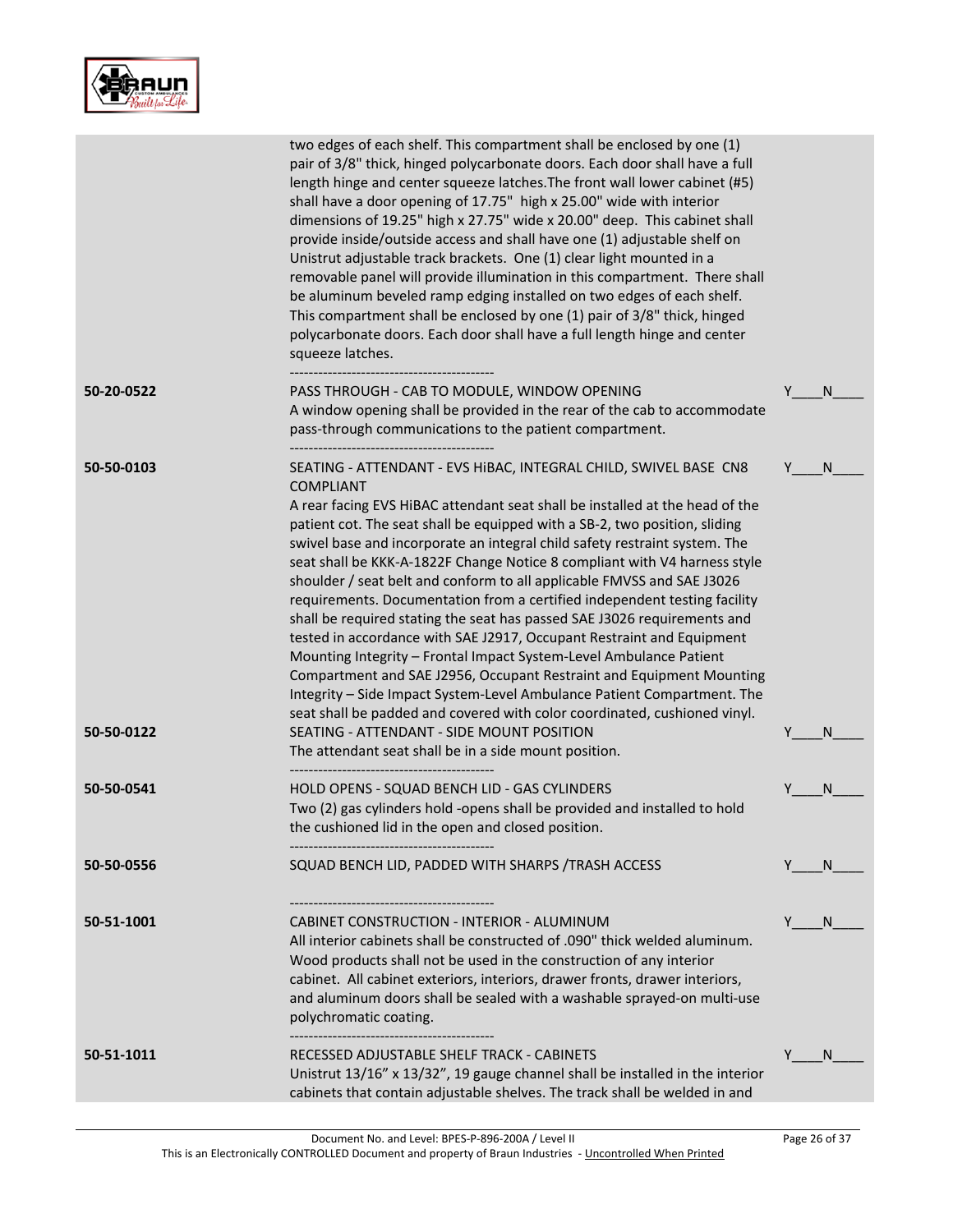

|            | recessed to reduce the number of fasteners and provide a cleaner look.                                                                                                                                                                                                                                                                                                                                                                         |         |
|------------|------------------------------------------------------------------------------------------------------------------------------------------------------------------------------------------------------------------------------------------------------------------------------------------------------------------------------------------------------------------------------------------------------------------------------------------------|---------|
| 50-51-1013 | <b>HOLD OPENS FOR INTERIOR DOORS</b><br>All interior cabinets with doors less than 6" tall shall have friction hinges as<br>hold opens for door(s). Doors 6" and taller shall be designed using gas<br>shocks as hold opens for the door(s).                                                                                                                                                                                                   | Y<br>N  |
| 50-51-1014 | CATCH, MAGNETIC - ADHESIVE BACK FOR INTERIOR DOOR(S) OVER 36<br><b>INCHES</b><br>All interior doors that are over 36" inches tall with a latch on the top of the<br>door shall have an adhesive back magnetic catch installed on the bottom of<br>the door.                                                                                                                                                                                    | N       |
| 50-51-2002 | CABINET DOORS - CLEAR POLYCARBONATE<br>All cabinet doors shall be clear polycarbonate material. The sliding cabinet<br>doors shall be installed in aluminum track lined with PPL inserts to<br>eliminate rattles and prevent the doors from opening during transit. An<br>edge mounted aluminum handle shall be installed on each sliding cabinet<br>door.                                                                                     | N.<br>Y |
| 50-51-3001 | CABINETS/ WALLS - POLYCHROMATIC COATING - MARBLE STONE<br>All exposed side walls, the partition wall (on the patient compartment side<br>only), the headliner, along with the cabinet and drawer fronts, aluminum<br>doors, cabinet and drawer interiors shall be covered with a washable #99-<br>7371 Marble Stone sprayed-on multi-use polychromatic coating, to create<br>a laminate-free interior.                                         | N       |
| 50-51-4002 | COUNTER TOP - RECESSED ALUMINUM - POLYCHROMATIC SPRAY COATED<br>The counter top shall be recessed 3/4" to prevent equipment from sliding<br>off. All counter top work surfaces shall be finished with multi-use poly-<br>chromatic spray coating prior to being clear coated.                                                                                                                                                                  | N       |
| 50-51-5015 | UPHOLSTERY - RENAISSANCE - STEEL BLUE #9214<br>All cushion, head pads and seating surfaces shall be covered with Spradling<br>International "Renaissance" Steel Blue #9214 expanded vinyl upholstery<br>material. The vinyl and all foam cushion material shall comply with FMVSS<br>#302 flame spread requirements.                                                                                                                           | N       |
| 50-51-6001 | LONPLATE II, NON-SLIP EMBOSSED SM. GRID - MICA (GRAY) #421<br>The floor in the patient compartment shall be covered with Lonseal<br>"Lonplate II" non-slip; small grid (embossed) Mica (gray) #421, resilient<br>sheet vinyl flooring material, which shall be coved 3-inches up the wall on<br>the street side, and to the top of the squad bench base on the curbside.<br>The flooring material shall be stripped and waxed before delivery. | N       |
| 50-60-0018 | ASPIRATOR / SUCTION - SSCOR - WITH ELECTRIC PUMP - RECESSED<br>An SSCOR suction system with a 12 VDC electric vacuum pump shall be<br>recessed into the street side lower interior wall near the attendant's seat.<br>The 12 VDC electric vacuum pump shall be mounted in the standard<br>outside storage compartment. The system shall be activated by a switch on<br>the attendant control panel. The SSCOR vacuum pump exhaust shall be     | N       |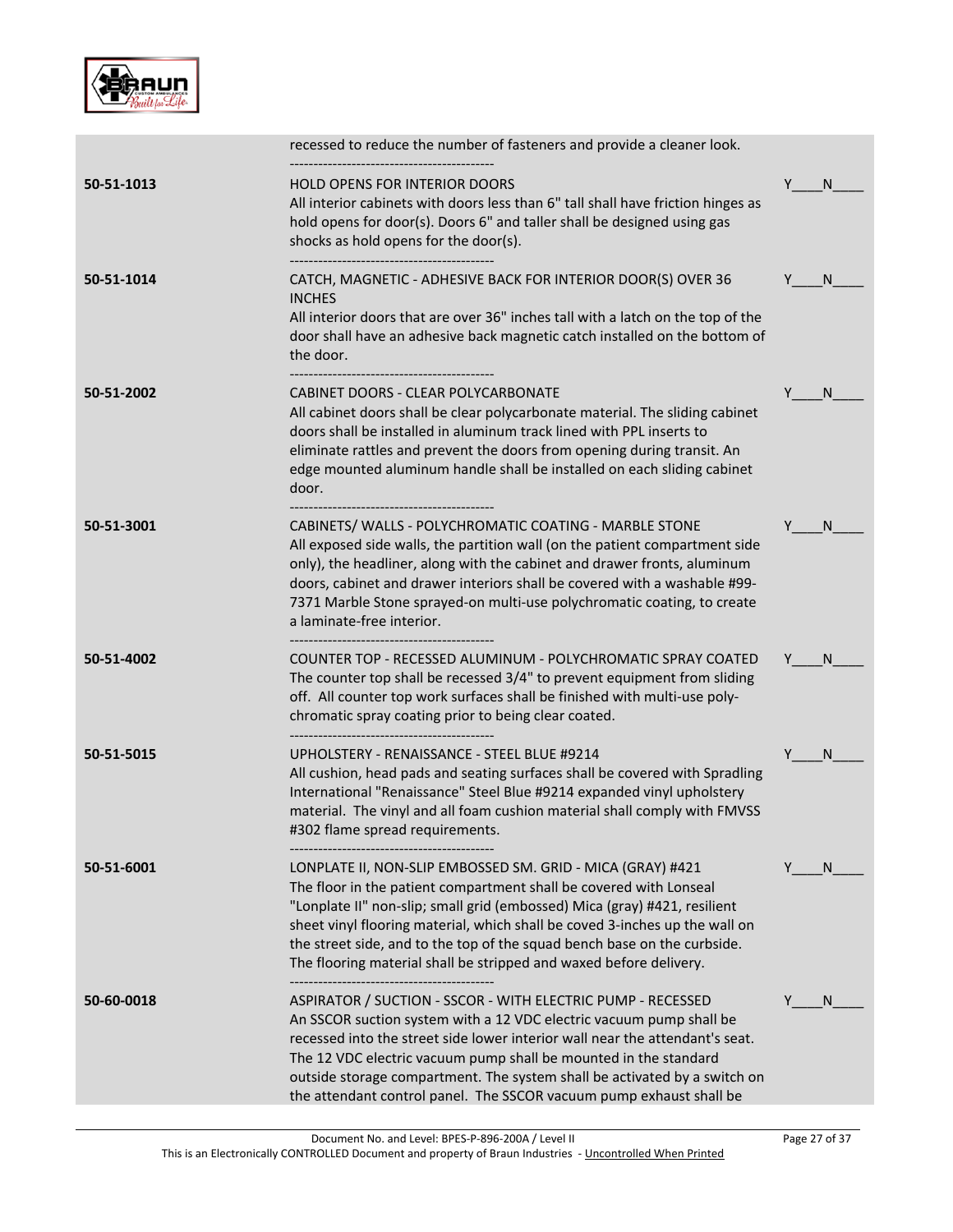

|            | vented to the exterior of the vehicle.                                                                                                                                                                                                                                                                                                                                                                                                                                                                                                                                                                                                                                                                                                                                                                                                                                                                                                                                                                                                                                                                                                                                                                                                                                                                                                                                                                                                                                                                                                                     |         |
|------------|------------------------------------------------------------------------------------------------------------------------------------------------------------------------------------------------------------------------------------------------------------------------------------------------------------------------------------------------------------------------------------------------------------------------------------------------------------------------------------------------------------------------------------------------------------------------------------------------------------------------------------------------------------------------------------------------------------------------------------------------------------------------------------------------------------------------------------------------------------------------------------------------------------------------------------------------------------------------------------------------------------------------------------------------------------------------------------------------------------------------------------------------------------------------------------------------------------------------------------------------------------------------------------------------------------------------------------------------------------------------------------------------------------------------------------------------------------------------------------------------------------------------------------------------------------|---------|
| 50-60-0257 | EXHAUST VENTILATOR, 3-SPEED - MULTIPLEX ELECTRIC SYSTEM<br>A three-speed, 250 CFM (minimum) exhaust fan meeting KKK-A-1822F<br>requirements shall be provided and installed in the front wall cabinet in the<br>patient compartment. The exhaust fan shall be pulse width modulated<br>from a switch on the attendant control panel vista screen. The exhaust<br>system shall have a louvered grille inside and a chrome vent outside. The<br>exhaust system shall vent through the side of thevehicle, not through the<br>roof.                                                                                                                                                                                                                                                                                                                                                                                                                                                                                                                                                                                                                                                                                                                                                                                                                                                                                                                                                                                                                           | N<br>Y  |
| 50-60-0340 | GRAB RAIL, 1-1/4" DIAMETER, (96") OVER COT AREA<br>One (1) 1-1/4" diameter x 96" long stainless steel grab rail shall be installed<br>on the ceiling for attendant/ patient balance control. The grab rail shall be<br>attached to the ceiling with three (3) mounting brackets that secure it to<br>the super structure of the module. Installation of the grab rail shall comply<br>with AMD-008 requirements.                                                                                                                                                                                                                                                                                                                                                                                                                                                                                                                                                                                                                                                                                                                                                                                                                                                                                                                                                                                                                                                                                                                                           | Y<br>N  |
| 50-60-0417 | HEAT/AC, PROAIR 935 700 CFM BRUSHLESS BLOWER MOTOR (35,000 BTU<br>heating / 32,000 BTU cooling)<br>A Pro-Air 12V model #935 high capacity 700 CFM heater/air conditioner<br>system with 35,000 BTU heating capacity and 32,000 BTU cooling capacity<br>and with a brushless blower motor controlled through, the pulse-width-<br>modulated output of the microprocessor based electrical system, shall be<br>provided for high volume air movement with minimal noise. The<br>heater/air conditioner air return shall be filtered to minimize<br>contamination of the heater/air conditioner cores. The cab and module<br>environmental systems shall be simultaneously capable of heating in the<br>front while cooling in the rear and vice-versa. A thermostatically controlled<br>rear system shall be provided for heating and air conditioning the patient<br>compartment. The temperature, whether heating or cooling, shall be<br>controlled by a thermostat built into the attendant control panel screen,<br>located in the street side cabinet and from the cab master control console<br>screen. Heating and cooling may be selected automatically or manually.<br>The heater/air conditioner system shall function only when the ignition<br>system and the module power switch are on. The rear heater shall have<br>EPDM/Nomex heater hoses. The rear air conditioner shall have barrier air<br>conditioner hoses for R-134A refrigerant. Full module HVAC controls shall<br>be located on both the rear ACP screen and the cab MCC screen. | Y<br>N  |
| 50-60-0431 | IV HANGERS - CEILING RECESSED - CAST PRODUCTS #IV2008-1 (2)<br>Two (2) Cast Products #IV2008-1 recessed, dual, ceiling I.V. hangers shall be<br>provided. One (1) installednear the Streetside above the cot area, and one<br>(1) near the Curbside above the squad bench area.                                                                                                                                                                                                                                                                                                                                                                                                                                                                                                                                                                                                                                                                                                                                                                                                                                                                                                                                                                                                                                                                                                                                                                                                                                                                            | Y<br>N. |
| 50-60-0591 | NET, SQUAD BENCH - CURBSIDE INTERIOR (RED)<br>A removable net shall be installed at the forward end of the curbside squad<br>bench. The net shall be red in color and constructed of safety belt webbing<br>material. The net shall be anchored to the curbside wall, ceiling, and the<br>forward end of the squad bench into .50" thick aluminum tapping plates.<br>The net shall be removable for cleaning, via the use of seatbelt type<br>buckles.                                                                                                                                                                                                                                                                                                                                                                                                                                                                                                                                                                                                                                                                                                                                                                                                                                                                                                                                                                                                                                                                                                     | N.      |
|            |                                                                                                                                                                                                                                                                                                                                                                                                                                                                                                                                                                                                                                                                                                                                                                                                                                                                                                                                                                                                                                                                                                                                                                                                                                                                                                                                                                                                                                                                                                                                                            |         |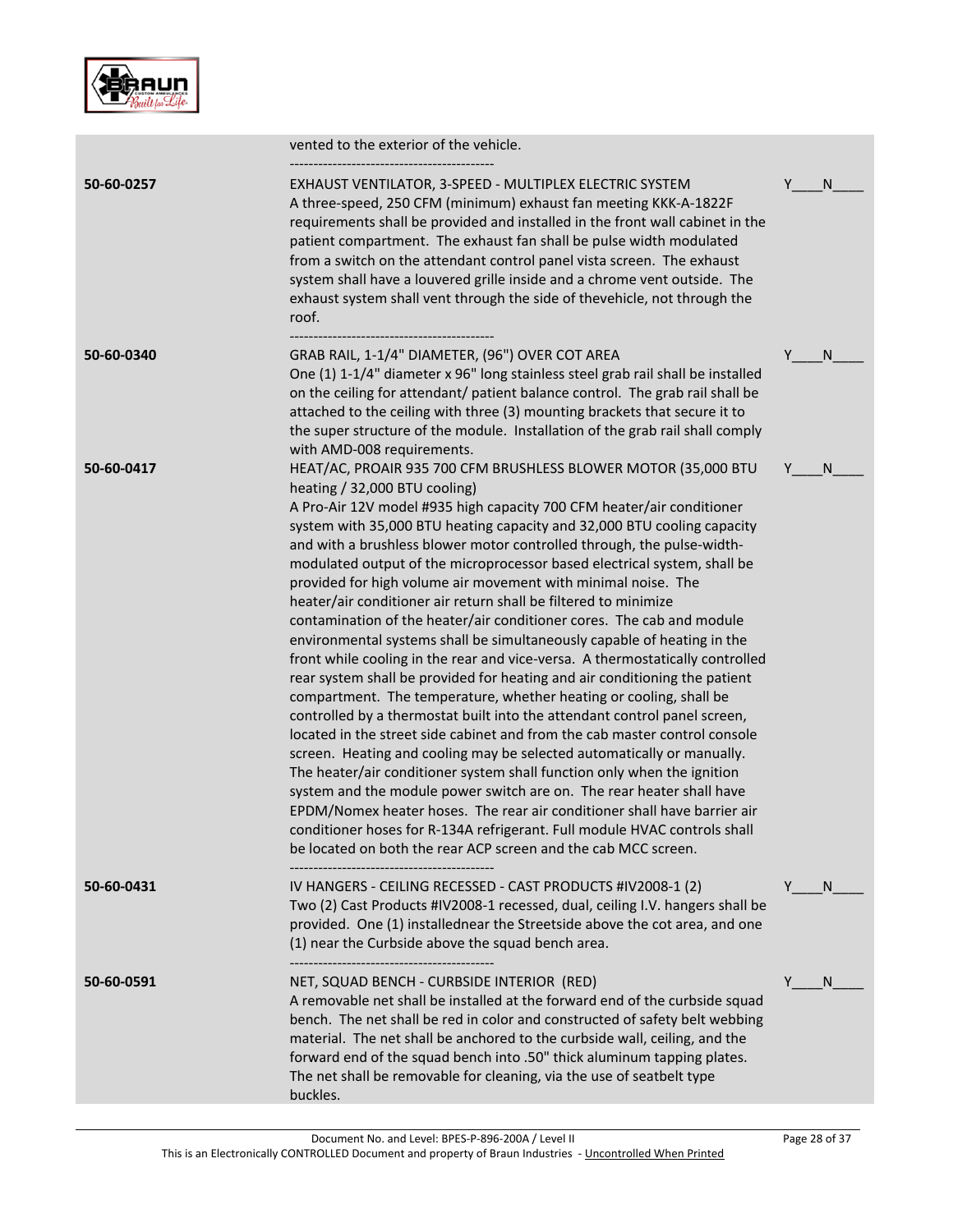

| 50-60-0629 | FLOW METER, OXYGEN - THORPE STYLE<br>One (1) Thorpe style oxygen flow meter (15LPM) shall be shipped loose<br>with the completed vehicle.                                                                                                                                                                                                                                                                                                                                                                                                                                                                                               | Y | N  |
|------------|-----------------------------------------------------------------------------------------------------------------------------------------------------------------------------------------------------------------------------------------------------------------------------------------------------------------------------------------------------------------------------------------------------------------------------------------------------------------------------------------------------------------------------------------------------------------------------------------------------------------------------------------|---|----|
| 50-60-0652 | OXYGEN SYSTEM, MANUAL SYSTEM<br>The oxygen system shall be completely installed and include a pre-set<br>oxygen regulator with a cylinder pressure gauge and a 200 PSI safety valve<br>with all necessary piping and connections. The oxygen system shall be<br>completely low pressure, and the regulator shall be fastened directly to the<br>cylinder. The regulator shall be set to operate at approximately 50 PSI. The<br>oxygen cylinder shall be installed so the system may be easily turned on<br>and off at the main cylinder valve from the patient compartment. The<br>oxygen cylinder shall be provided by the purchaser. | Y | N  |
|            | The oxygen system monitor shall be readily available to the attendant while<br>seated at the head of the cot as part of the microprocessor based electrical<br>system. Flexible conductive oxygen hose with a minimum 900 lbs. burst<br>rating shall be installed between the regulator and the oxygen receptacles.<br>The system shall be tested and tagged in conformance with NFPA-56-F and<br>KKK-A-1822F.                                                                                                                                                                                                                          |   |    |
| 50-60-0661 | The manual O2 system shall have flexible conductive oxygen hose with a<br>minimum of 900 lb. burst rating installed between the O2 storage<br>compartment and the oxygen receptacle(s). The system shall be tested and<br>tagged in conformance with NFPA-56-F and KKK-A-1822F.<br>PADS, HEAD AND BACK                                                                                                                                                                                                                                                                                                                                  |   | N  |
|            | Vinyl upholstered, foam cushioned head/back pads shall be installed as<br>follows: the lower edge of the upper front wall cabinet (above the partition<br>doorway or window), above the rear doors, above the side door, and on<br>the street side wall behind and each side of the CPR seat. The pads shall be<br>covered with a flame retardant color coordinated vinyl upholstery material.                                                                                                                                                                                                                                          |   |    |
| 50-60-0709 | SHARPS AND TRASH CONTAINERS - ACCESS THRU SQUAD BENCH LID<br>A 6.9 qt. #BD5489 sharps container, and a 8 qt. trash container shall be<br>installed in the forward end of the squad bench base. The containers shall<br>be accessed through the squad bench lid, and covered with a 3/8" thick<br>clear acrylic hinged lid with a biohazard warning label.<br>------------------------------                                                                                                                                                                                                                                             |   | N  |
| 50-60-0718 | SQUAD BENCH FACE - VINYL FLOORING MATERIAL<br>The face of the squad bench shall be covered with vinyl flooring material.<br>-------------------------------------                                                                                                                                                                                                                                                                                                                                                                                                                                                                       | Y | N. |
| 50-60-0730 | DOOR PANELS - MODULE PASSAGE DOORS - FULL LENGTH ALUMINUM -<br><b>W/ACCESS PANELS</b><br>The inner door panels shall be manufactured from aluminum, and covered<br>with a washable sprayed-on multi-use polychromatic coating. The panels<br>shall run the full length of the door and will contain a removable latch<br>access panel.                                                                                                                                                                                                                                                                                                  |   | N. |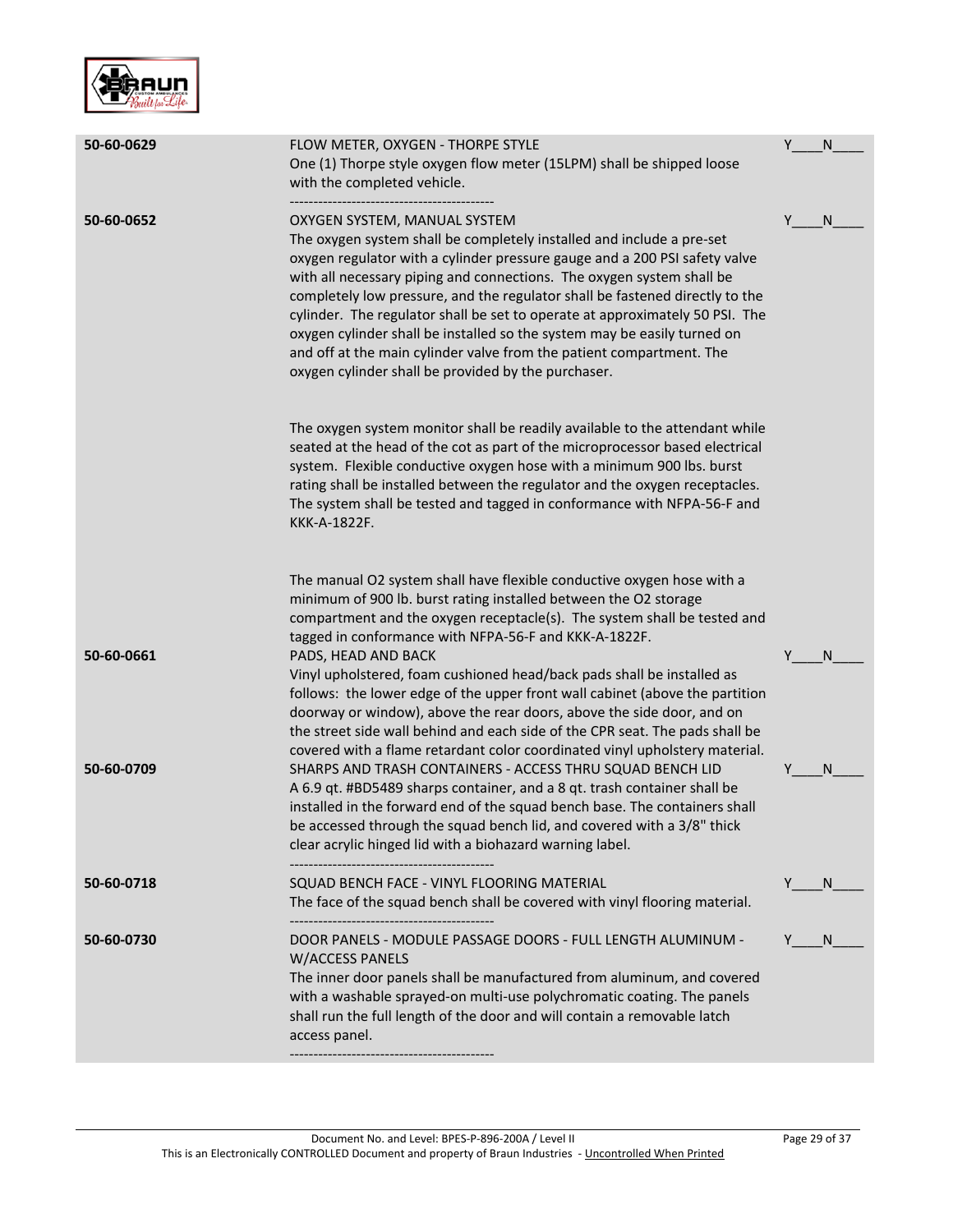

| 50-60-0761    | STAINLESS STEEL WALL PROTECTION - INTERIOR STREETSIDE<br>A brushed stainless steel panel shall be provided on the street side wall<br>from the bottom of the CPR seat                                                                                                                                                                                                                                                                                                                                                                                                                                                                                                                                                                                                                                                                                                                                                                                                              | Y | N            |
|---------------|------------------------------------------------------------------------------------------------------------------------------------------------------------------------------------------------------------------------------------------------------------------------------------------------------------------------------------------------------------------------------------------------------------------------------------------------------------------------------------------------------------------------------------------------------------------------------------------------------------------------------------------------------------------------------------------------------------------------------------------------------------------------------------------------------------------------------------------------------------------------------------------------------------------------------------------------------------------------------------|---|--------------|
| 50-60-0820    | TURTLE TILE - SKID-RESISTANT MAT, CURBSIDE STEPWELL<br>Skid resistant charcoal gray turtle tile matting shall be installed in the<br>curbside step well.                                                                                                                                                                                                                                                                                                                                                                                                                                                                                                                                                                                                                                                                                                                                                                                                                           |   | N.           |
| 50-60-1601    | OXYGEN OUTLET (1) LEFT WALL - OHIO MED - ACTION AREA<br>One (1) Ohio Medical flush mounted, quick release wall outlet shall be<br>installed in the forward street side cabinet action area.<br>---------------------------------                                                                                                                                                                                                                                                                                                                                                                                                                                                                                                                                                                                                                                                                                                                                                   |   | N.           |
| 50-60-1640    | OXYGEN OUTLET (1) RIGHT WALL - OHIO MED - HEAD SQ BENCH<br>One (1) Ohio Medical flush mounted, quick release wall outlet shall be<br>installed in the right wall above the head end of the squad bench.                                                                                                                                                                                                                                                                                                                                                                                                                                                                                                                                                                                                                                                                                                                                                                            |   | N.           |
| 50-60-1680    | OXYGEN OUTLET (1) CEILING - OHIO MED - ABOVE HEAD OF COT<br>One (1) Ohio Medical flush mounted, quick release oxygen outlet shall be<br>installed in the ceiling above the head of cot in the center mount position.                                                                                                                                                                                                                                                                                                                                                                                                                                                                                                                                                                                                                                                                                                                                                               |   | <sup>N</sup> |
| 50-61-0001    | ASSIST HANDLES, (6) BLACK RUBBER<br>A total of six (6) 10-7/8" black vulcanized rubber with steel core assist<br>handles shall be provided and installed: one (1) handle on each rear door,<br>one (1) on the curbside door, one (1) at the curbside doorway and two (2)<br>at the rear doorway.                                                                                                                                                                                                                                                                                                                                                                                                                                                                                                                                                                                                                                                                                   |   | <sup>N</sup> |
| 50-62-0301    | COT FASTENER - STAT-TRAC SINGLE - CENTER POSITION CN8 COMPLIANT<br>A Stat Trac, single-position (center mount) cot fastener shall be installed on<br>the module floor to accommodate a Ferno series cot. 0.625" thick<br>aluminum tapping plate(s) shall be installed below the aluminum floor to<br>secure the cot floor mounting plates.                                                                                                                                                                                                                                                                                                                                                                                                                                                                                                                                                                                                                                         |   | N            |
| <b>CPROP3</b> | SEATING - CPR - EVS WITH V4 HARNESS<br>A CPR seat shall be installed on the street side of the patient compartment<br>aft of the main action area counter. The CPR seat shall be KKK-A-1822F<br>Change Notice 8 compliant with V4 harness style shoulder / seat belt and<br>conform to all applicable FMVSS and SAE J3026 requirements.<br>Documentation from a certified independent testing facility shall be<br>required stating the seat has passed SAE J3026 requirements and tested in<br>accordance with SAE J2917, Occupant Restraint and Equipment Mounting<br>Integrity - Frontal Impact System-Level Ambulance Patient Compartment<br>and SAE J2956, Occupant Restraint and Equipment Mounting Integrity -<br>Side Impact System-Level Ambulance Patient Compartment. The head pad<br>and back pad will be constructed of energy absorbing material. The seat<br>bottom, backrest, and headrest shall be padded and covered with color<br>coordinated, cushioned vinyl. |   | N            |
| IC2-2001      | <b>INTERIOR CURB TYPE1</b>                                                                                                                                                                                                                                                                                                                                                                                                                                                                                                                                                                                                                                                                                                                                                                                                                                                                                                                                                         |   | <sup>N</sup> |
|               |                                                                                                                                                                                                                                                                                                                                                                                                                                                                                                                                                                                                                                                                                                                                                                                                                                                                                                                                                                                    |   |              |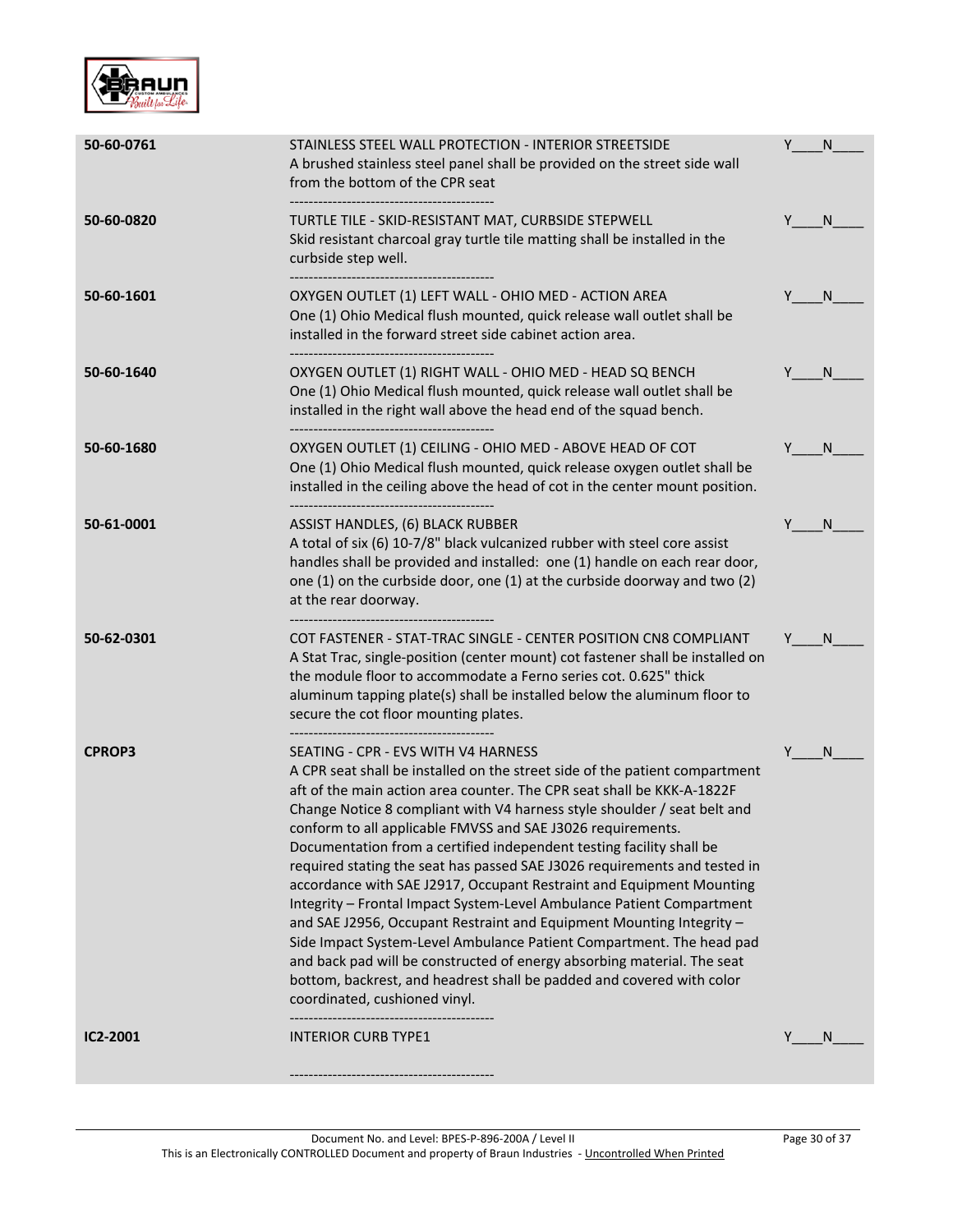

| IF2-2001                 | <b>INTERIOR FRONT TYPE1</b>                                                                                                                                                                                                                                                                                                                                                                                                                                                                                                                                                                                                                                                                                                                                                                                                                                                                                                                                                                                                | Y | <sub>N</sub>      |
|--------------------------|----------------------------------------------------------------------------------------------------------------------------------------------------------------------------------------------------------------------------------------------------------------------------------------------------------------------------------------------------------------------------------------------------------------------------------------------------------------------------------------------------------------------------------------------------------------------------------------------------------------------------------------------------------------------------------------------------------------------------------------------------------------------------------------------------------------------------------------------------------------------------------------------------------------------------------------------------------------------------------------------------------------------------|---|-------------------|
| <b>IR2-2001</b>          | INTERIOR REAR TYPE1                                                                                                                                                                                                                                                                                                                                                                                                                                                                                                                                                                                                                                                                                                                                                                                                                                                                                                                                                                                                        |   | N.                |
| IS2-2001                 | INTERIOR STREET TYPE1 - WITH CPR<br>Interior Streetside layout, Type3 - with CPR.                                                                                                                                                                                                                                                                                                                                                                                                                                                                                                                                                                                                                                                                                                                                                                                                                                                                                                                                          |   | <sup>N</sup>      |
| <b>SQ-BN-BASE</b>        | SQUAD BENCH BASE W/STORAGE<br>A storage area shall be provided in the squad bench base. The squad bench<br>base shall be constructed of .090" thick aluminum for maximum storage<br>capacity and minimum weight. The interior of the squad bench shall be<br>sprayed with sound absorbing polyurethane material.                                                                                                                                                                                                                                                                                                                                                                                                                                                                                                                                                                                                                                                                                                           |   | N                 |
| SQSTOP3                  | SEATING - CN8 COMPLIANT TWO (2) EVS V4<br>A Squad bench seat with two (2) EVS individual seating positions will be<br>installed on the curb side of the patient compartment. The squad bench<br>seat shall be KKK-A-1822F Change Notice 8 compliant with (2) V4 harness<br>style shoulder / seat belts and conform to all applicable FMVSS and SAE<br>J3026 requirements. Documentation from a certified independent testing<br>facility shall be required stating the seat has passed SAE J3026<br>requirements and tested in accordance with SAE J2917, Occupant<br>Restraint and Equipment Mounting Integrity - Frontal Impact System-Level<br>Ambulance Patient Compartment and SAE J2956, Occupant Restraint and<br>Equipment Mounting Integrity - Side Impact System-Level Ambulance<br>Patient Compartment. The headrest and backrest will be constructed of<br>energy absorbing material. The seat bottom, backrest, and headrest shall<br>be padded and covered with color coordinated, cushioned vinyl material. | Y | <sub>N</sub>      |
| TD2-2001                 | <b>INTERIOR CEILING TYPE1</b>                                                                                                                                                                                                                                                                                                                                                                                                                                                                                                                                                                                                                                                                                                                                                                                                                                                                                                                                                                                              |   | <sup>N</sup>      |
| <b>Paint / Graphics</b>  |                                                                                                                                                                                                                                                                                                                                                                                                                                                                                                                                                                                                                                                                                                                                                                                                                                                                                                                                                                                                                            |   |                   |
| <b>Item Number</b>       | <b>Name</b>                                                                                                                                                                                                                                                                                                                                                                                                                                                                                                                                                                                                                                                                                                                                                                                                                                                                                                                                                                                                                |   |                   |
| 60-01-0001<br>60-01-0002 | <b>PAINT PROCEDURE</b><br>All non-anodized aluminum module body surfaces shall be completely<br>chemically steam cleaned, filled with premium body filler as needed,<br>sanded smooth and primed with an epoxy primer and then primed again<br>with a high solid primer.<br>The cured primer surfacer shall be DA sanded with 320 grit and cleaned. A<br>high solid primer shall then be applied, where needed, as a sealer.<br>PAINT MODULE - OEM WHITE PLUS CLEAR COAT<br>The module shall be painted with a low voc Axalta polyurethane paint, to<br>match the OEM chassis color, at a dry thickness of no less than 2 to 2.5<br>mils.<br>The entire module shall be clear-coated, using an Axalta Process, sprayed<br>over the final paint coat.                                                                                                                                                                                                                                                                       | Y | N<br><sub>N</sub> |
|                          |                                                                                                                                                                                                                                                                                                                                                                                                                                                                                                                                                                                                                                                                                                                                                                                                                                                                                                                                                                                                                            |   |                   |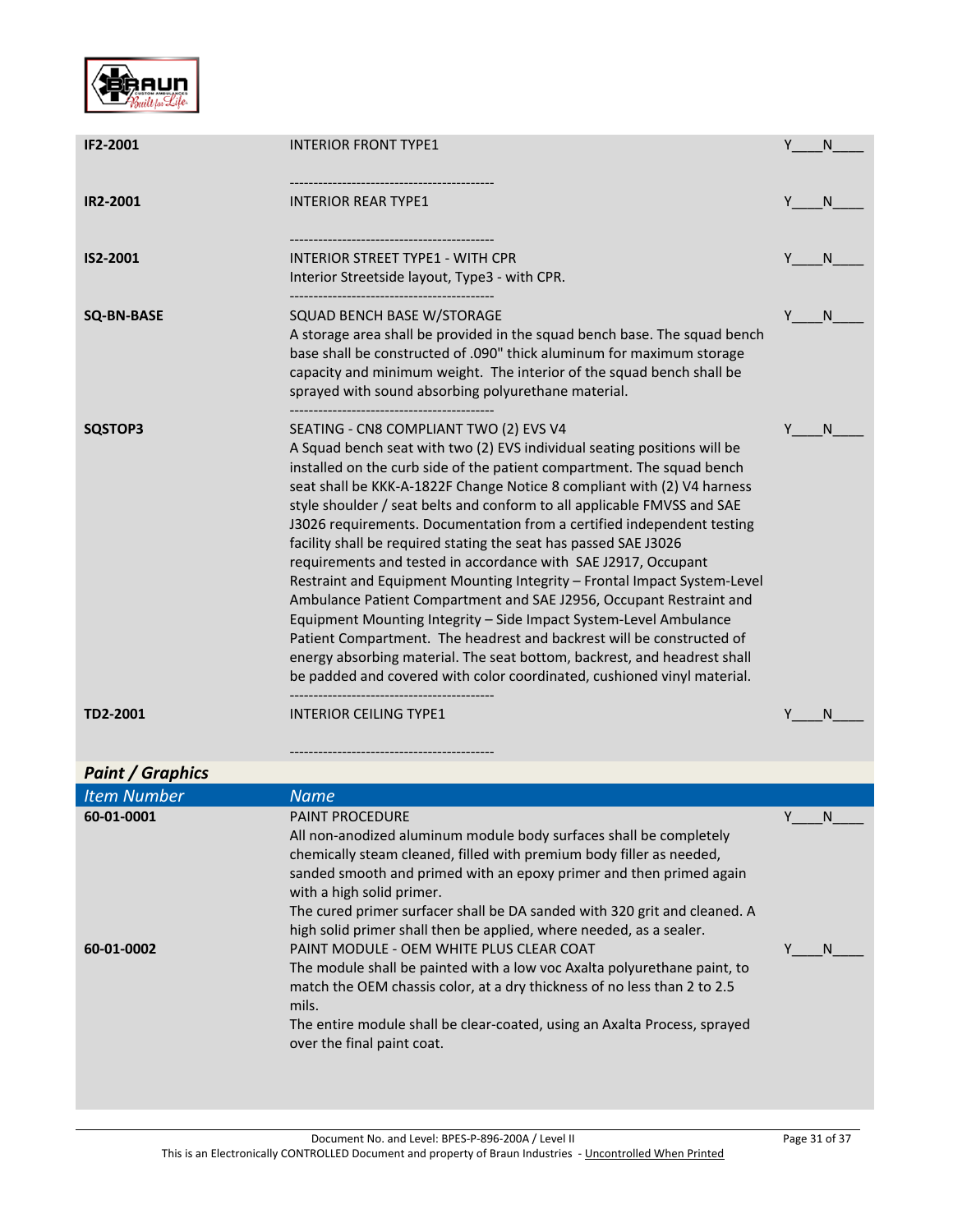

| 60-01-0004 | <b>BUFFING, PAINT - MODULE</b><br>The paint on the module sides shall be buffed to a high shine using a<br>recommended paint buff system.                                                                                                                                                                                                                                                                                                                                                                                                                                                                                                                                                                                                                                                                                                                                                                                                                                                                                                                                                                                                                                                                                                                                                                                                                                                                                                                                                                                                                                                                                                                                                                                                                                                                                                                                                                                                                                                                                                                                                                                                                                                                                                                                                                                                                                                                                                                                                                                                                                                                                                                                                                                                                                               | Y | N  |
|------------|-----------------------------------------------------------------------------------------------------------------------------------------------------------------------------------------------------------------------------------------------------------------------------------------------------------------------------------------------------------------------------------------------------------------------------------------------------------------------------------------------------------------------------------------------------------------------------------------------------------------------------------------------------------------------------------------------------------------------------------------------------------------------------------------------------------------------------------------------------------------------------------------------------------------------------------------------------------------------------------------------------------------------------------------------------------------------------------------------------------------------------------------------------------------------------------------------------------------------------------------------------------------------------------------------------------------------------------------------------------------------------------------------------------------------------------------------------------------------------------------------------------------------------------------------------------------------------------------------------------------------------------------------------------------------------------------------------------------------------------------------------------------------------------------------------------------------------------------------------------------------------------------------------------------------------------------------------------------------------------------------------------------------------------------------------------------------------------------------------------------------------------------------------------------------------------------------------------------------------------------------------------------------------------------------------------------------------------------------------------------------------------------------------------------------------------------------------------------------------------------------------------------------------------------------------------------------------------------------------------------------------------------------------------------------------------------------------------------------------------------------------------------------------------------|---|----|
| 60-01-0005 | STANDARDS AND SPECIFICATIONS FOR VEHICLE PAINT APPEARANCE<br>Standards and Specifications for Vehicle Paint Appearance<br>1. PURPOSE: To provide cosmetic standards that represent a common<br>language and set of shared expectations of the appearance quality the<br>Bidder's vehicle. This and associated documents define the appearance<br>acceptability and non-acceptability criteria for the Bidder's Ambulance.<br>These standards represent a realistic balance between our Customer<br>expectations and the derived output from our current manufacturing<br>process. Any output required beyond these objectively based requirements<br>requires extraordinary means and comes with associated costs and timing.<br>2. SCOPE: These standards apply to all of the Bidder's vehicles being<br>produced beginning in calendar year 2016.<br><b>3. DEFINITONS:</b><br>3.1 Class A Surfaces are defined as:<br>A. Highly Visible or reflective surfaces that cause the viewer's eye to focus<br>on that area of the vehicle.<br>B. The exterior of the vehicle from 36 inches off of the ground to 96 inches<br>off of the ground.<br>C. Areas that passengers of the vehicle would view in a normal viewing<br>direction of $(+/- 45$ degrees) and a distance of (24 Inches $-36$ inches).<br>3.2 Class B Surfaces are defined as;<br>A. Less visible area that is viewed as a general area. This would include<br>areas beyond the normal viewing direction as specified in Class A surfaces<br>including those higher than 96 inches off of the ground or lower than 36<br>inches off of the ground.<br>B. Another description would include areas seen peripherally.<br>C. Any area that must be viewed at an unusual angle.<br>3.3 Class C Surfaces are defined as;<br>A. Any area that must be viewed by close inspection.<br>B. This would include the roof area of a cab.<br>C. Any area that would be visible less than 1% of the time such as door<br>jams or the back of doors including those on the module<br><b>3.4</b> Class D Surfaces are defined as;<br>A. Areas that the consumer will be unable to evaluate without removal of<br>other component parts.<br>B. Any area that must be viewed at an abnormal or unusual angle.<br>C. Any area that can only be seen when lying on the ground, from under<br>the vehicle, or require a ladder to see, such as the roof.<br>4. PROCEDURE:<br>4.1 General Inspection Requirements:<br>A. Cosmetic inspection by the Bidder or its suppliers shall use the TIME and<br>DISTANCE method of inspection as described in different sections of this<br>document.<br>B. The Cosmetic standards defined in this document shall be used for<br>training personnel, checking surface quality produced by any process and | Y | N. |
|            | used in making "Accept/Reject" decisions.<br>4.2 Viewing Conditions:                                                                                                                                                                                                                                                                                                                                                                                                                                                                                                                                                                                                                                                                                                                                                                                                                                                                                                                                                                                                                                                                                                                                                                                                                                                                                                                                                                                                                                                                                                                                                                                                                                                                                                                                                                                                                                                                                                                                                                                                                                                                                                                                                                                                                                                                                                                                                                                                                                                                                                                                                                                                                                                                                                                    |   |    |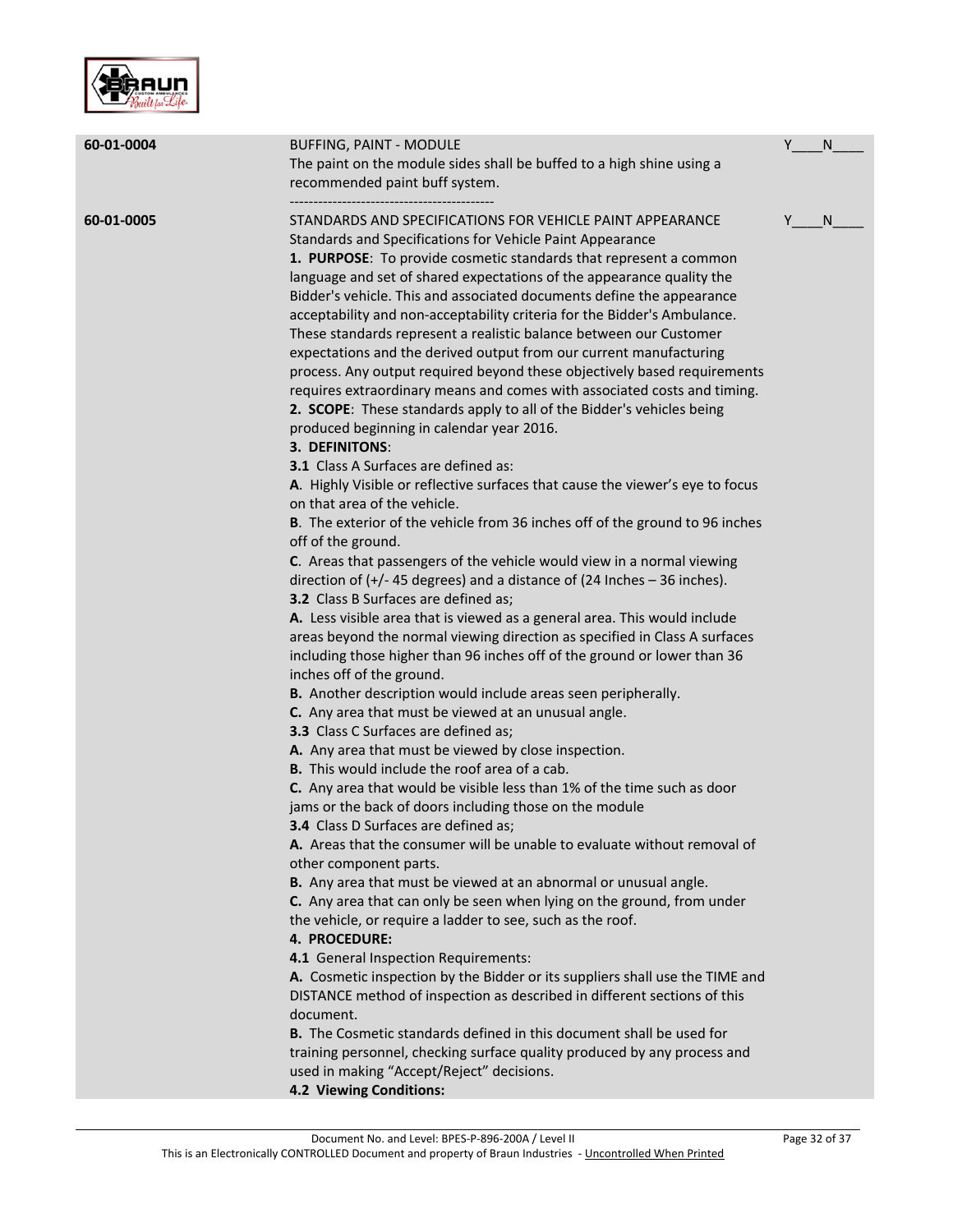

**A.** All visual inspection will be made under normal artificial lighting, unaided and viewed in a manner that duplicates the typical end use of the vehicle. During cosmetic inspection, only visual qualities (appearance) of the part surface shall be considered. surfaces shall be viewed without the aid of magnification, at an angle approx. 45° to normal of the surface to be inspected.

#### **4.3 The following are Inspection criteria:**

**A**. Inspection shall be conducted using the unaided eye.

**B.** Viewing distance shall be 18" or 24" as specified by surface class.

**C.** Viewing angle shall be at a minimum of 45° to the surface.

**D.** Light source shall be fluorescent light; the light source shall provide optimal viewing and minimized glare and shadowing of the vehicle.

**E.** Where subjectiveness intervenes in the assessment, form/fit/function shall take precedent.

**4.4** The following table shall be used to determine viewing distance and duration:

Codes: Class A Class B Class C Class D

Viewing Distance: 18 inches 18 inches 24 inches 24 inches Viewing Time: 10 seconds 5 seconds 3 seconds 3 seconds Viewing Area: 50 Inches SQD 50 Inches SQD 50 Inches SQD 50 Inches

SQD

**4.5** Conditions and Acceptance Criteria

**A.** The total number of defects per surface shall not exceed the acceptable limit.

**4.6** Specific boundary samples are logged in the Bidder's Database and reviewed annually at a minimum for applicability.

**4.7** These standards do not apply to an OEM chassis in which cased, OEM acceptance standards apply unless it has been quoted to meet the Bidder's Appearance Standards.

**4.8** Any OEM chassis painted by the Bidder will conform to the original OEM acceptance standards unless it has been quoted to meet the Bidder's Appearance Standards.

Specification Limits For Vehicle Appearance (Exterior) ITEM "A" Surface "B" Surface "C" Surface "D" Surface

Bare Substrate NOT ALLOWED NOT ALLOWED NOT ALLOWED NOT ALLOWED

Pin Hole/Solvent Pop .5 mm max. size/1 per 50 inches Squared /must be a minimum of 50 inches apart - MUST NOT BE DEEPER THAN THE CLEAR COAT 1.0 mm max. size/1 per 50 inches Squared /must be a minimum of 50 inches apart - MUST NOT BE DEEPER THAN THE CLEAR COAT 1.5 mm max. size/2 per 50 inches Squared /must be a minimum of 25 inches apart - MUST NOT BE DEEPER THAN THE CLEAR COAT 2.0 mm max. size/3 per 25 inches Squared / must be 12 inches apart - MUST NOT BE DEEPER THAN THE CLEAR COAT

Chips/Damage NOT ALLOWED NOT ALLOWED NOT ALLOWED NOT ALLOWED

Cracking NOT ALLOWED NOT ALLOWED NOT ALLOWED NOT ALLOWED Fish Eyes NOT ALLOWED NOT ALLOWED NOT ALLOWED Must match Boundry Sample

Dings NOT ALLOWED NOT ALLOWED NOT ALLOWED NOT ALLOWED Dirt - Must "feel" flat .5 mm max. size/1 per 50 inches Squared /must be a minimum of 50 inches apart 1.0 mm max. size/1 per 50 inches Squared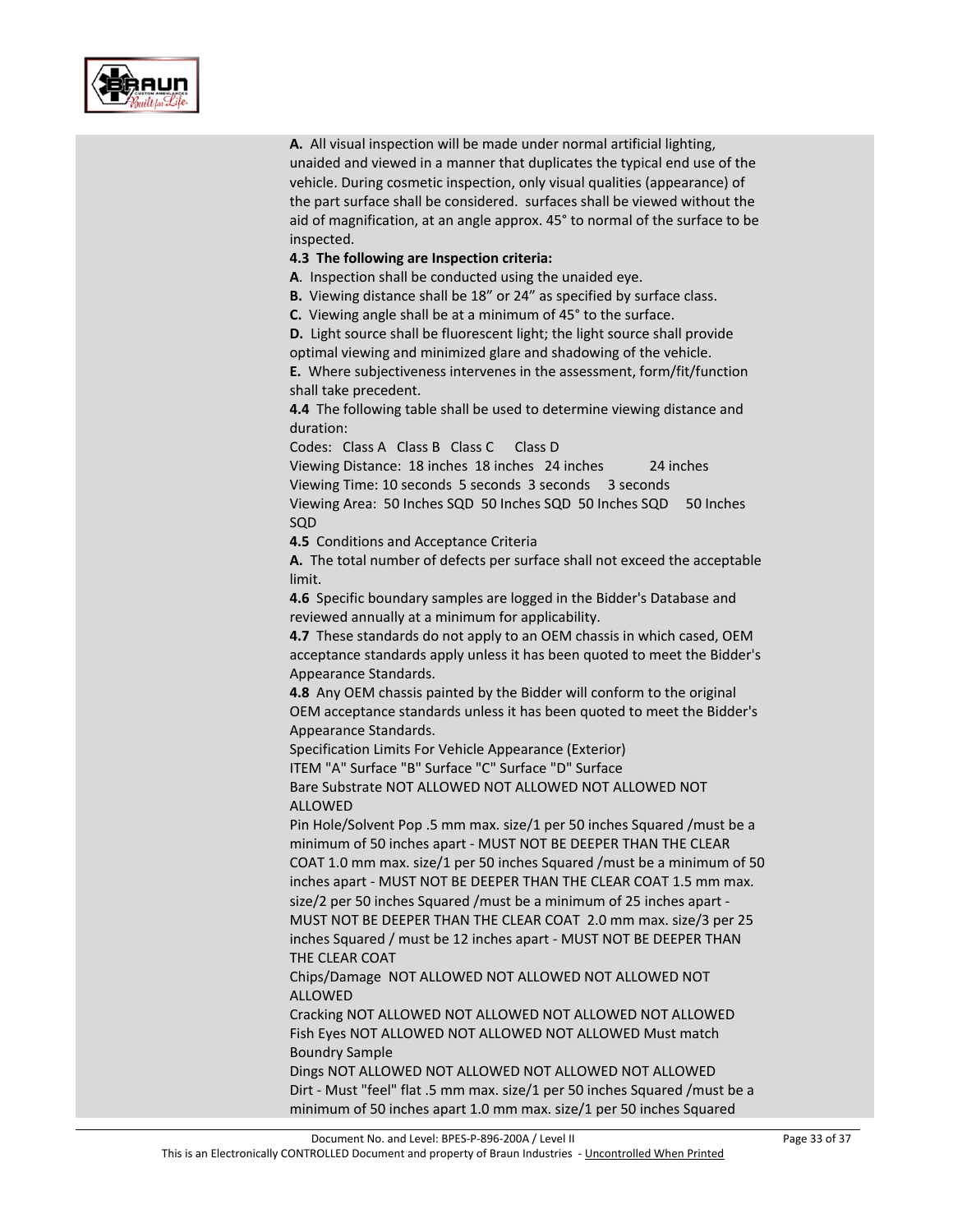

| /must be a minimum of 50 inches apart 1.5 mm max. size/1 per 50 inches<br>Squared /must be a minimum of 25 inches apart 2.0 mm max. size/ 3 per                                                                                                                                                                                                                                                                                                              |
|--------------------------------------------------------------------------------------------------------------------------------------------------------------------------------------------------------------------------------------------------------------------------------------------------------------------------------------------------------------------------------------------------------------------------------------------------------------|
| 25 inches Squared / must be 12 inches apart<br>Dry Spray NONE ALLOWED NONE ALLOWED NONE ALLOWED Must match                                                                                                                                                                                                                                                                                                                                                   |
| <b>Boundry Sample</b><br>Mottling - Color Specific Must match Boundry Sample Must match Boundry                                                                                                                                                                                                                                                                                                                                                              |
| Sample Must match Boundry Sample Must match Boundry Sample<br>Off Color to Cab or other Module elements Visually acceptable to the                                                                                                                                                                                                                                                                                                                           |
| Master Plaque or the Delta E is not greater than 1.5 Visually acceptable to<br>the Master Plaque or the Delta E is not greater than 1.5 Visually acceptable<br>to the Master Plaque or the Delta E is not greater than 1.5 Visually                                                                                                                                                                                                                          |
| acceptable to the Master Plaque or the Delta E is not greater than 1.5<br>Orange Peel Equivalent to #10 panel MIN. Equivalent to #10 panel MIN.                                                                                                                                                                                                                                                                                                              |
| Equivalent to #10 panel MIN. Equivalent to #7 panel MIN.<br>Overspray NONE ALLOWED NONE ALLOWED NONE ALLOWED Must match                                                                                                                                                                                                                                                                                                                                      |
| <b>Boundry Sample</b><br>Paint Drops/Drips NONE ALLOWED NONE ALLOWED NONE ALLOWED NONE<br><b>ALLOWED</b>                                                                                                                                                                                                                                                                                                                                                     |
| Pits/Porosity NONE ALLOWED NONE ALLOWED NONE ALLOWED NONE<br><b>ALLOWED</b>                                                                                                                                                                                                                                                                                                                                                                                  |
| Crooked Mask Lines NONE ALLOWED NONE ALLOWED NONE ALLOWED<br><b>NONE ALLOWED</b>                                                                                                                                                                                                                                                                                                                                                                             |
| Burn Through NONE ALLOWED NONE ALLOWED NONE ALLOWED NONE<br><b>ALLOWED</b>                                                                                                                                                                                                                                                                                                                                                                                   |
| Sags/Runs NONE ALLOWED NONE ALLOWED NONE ALLOWED NONE<br><b>ALLOWED</b>                                                                                                                                                                                                                                                                                                                                                                                      |
| Scratches NONE ALLOWED NONE ALLOWED NONE ALLOWED NONE<br><b>ALLOWED</b>                                                                                                                                                                                                                                                                                                                                                                                      |
| Polishing Swirls (Scratches) Minimal amount of micro scratches from<br>polishing are acceptable, must not be felt or able to be seen from 24 inches<br>Minimal amount of micro scratches from polishing are acceptable, must<br>not be felt or able to be seen from 24 inches Minimal amount of micro<br>scratches from polishing are acceptable, must not be felt or able to be seen<br>from 24 inches Minimal amount of micro scratches from polishing are |
| acceptable, must not be felt or able to be seen from 24 inches<br>Shrinking NONE ALLOWED NONE ALLOWED NONE ALLOWED NONE<br><b>ALLOWED</b>                                                                                                                                                                                                                                                                                                                    |
| Thin Paint NONE ALLOWED NONE ALLOWED NONE ALLOWED NONE<br><b>ALLOWED</b>                                                                                                                                                                                                                                                                                                                                                                                     |
| Water Spots/Rinse Blisters NONE ALLOWED NONE ALLOWED NONE<br>ALLOWED NONE ALLOWED                                                                                                                                                                                                                                                                                                                                                                            |
| Wet Mark NONE ALLOWED NONE ALLOWED NONE ALLOWED NONE<br><b>ALLOWED</b>                                                                                                                                                                                                                                                                                                                                                                                       |
| Wrinkling NONE ALLOWED NONE ALLOWED NONE ALLOWED NONE<br><b>ALLOWED</b>                                                                                                                                                                                                                                                                                                                                                                                      |

Specification Limits For Vehicle Appearance (Interior)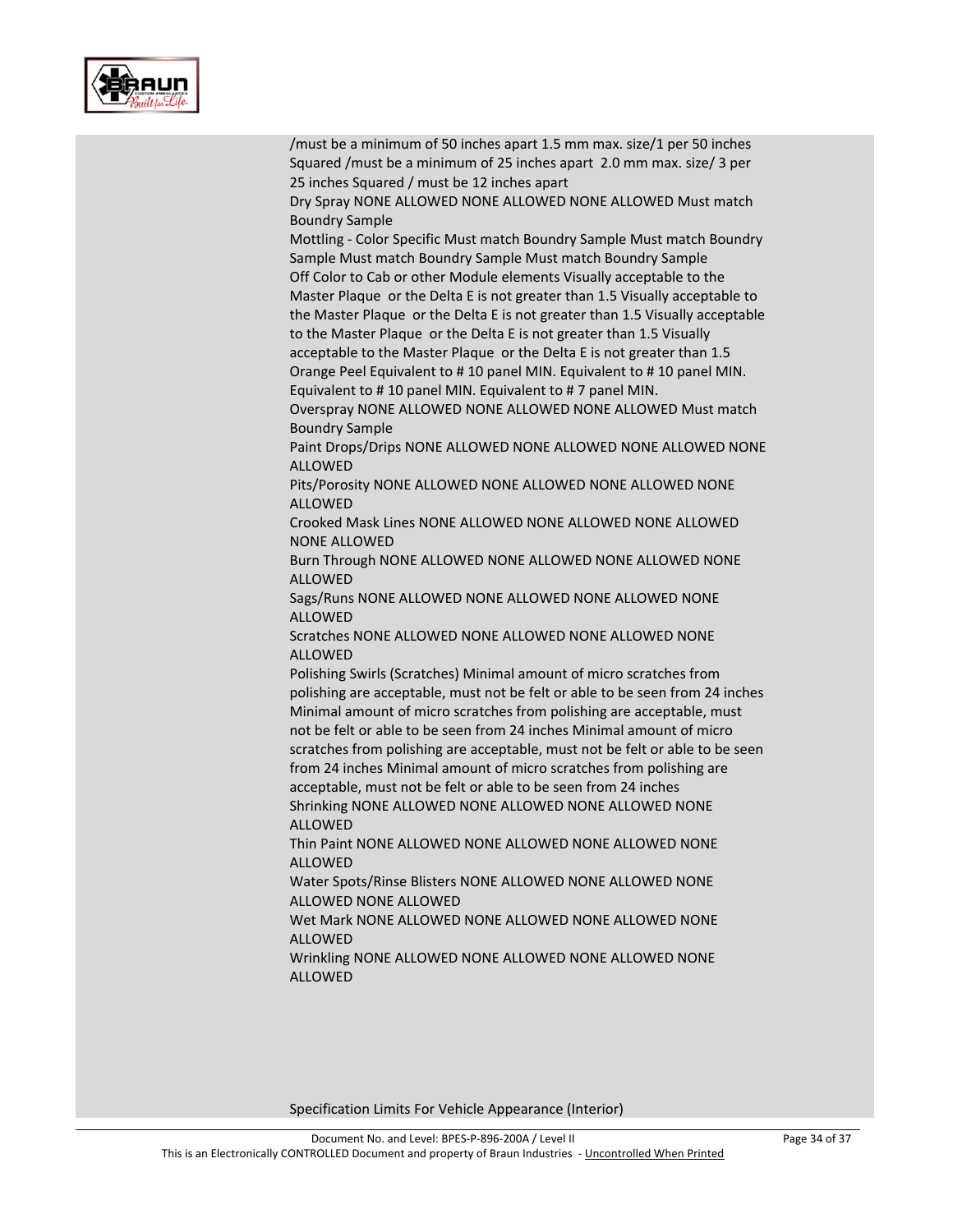

ITEM "A" Surface "B" Surface "C" Surface "D" Surface Bare Substrate NOT ALLOWED NOT ALLOWED NOT ALLOWED NOT ALLOWED Pin Hole/Solvent Pop NOT ALLOWED NOT ALLOWED NOT ALLOWED N/A

Chips/Damage NOT ALLOWED NOT ALLOWED NOT ALLOWED N/A Cracking NOT ALLOWED NOT ALLOWED NOT ALLOWED N/A Dirt - Must "feel" flat NOT ALLOWED NOT ALLOWED 1mm in diameter or 1.5mm surface area (L x W) at a minimum of 400 mm apart. N/A

Dry Spray NOT ALLOWED NOT ALLOWED ALLOWED N/A Off Color to other Module elements NOT ALLOWED NOT ALLOWED NOT ALLOWED N/A

Overspray NOT ALLOWED NOT ALLOWED ALLOWED N/A Paint Drops/Drips NOT ALLOWED NOT ALLOWED 1mm in diameter N/A Pits/Porosity NOT ALLOWED NOT ALLOWED NOT ALLOWED N/A Crooked Mask Lines NOT ALLOWED NOT ALLOWED NOT ALLOWED N/A Sags/Runs NOT ALLOWED NOT ALLOWED SAG - 2mm Wide by 2mm Long by .5mm High MAX / RUN - 3mm WIDE by 2mm Long by .5mm High MAX N/A

Scratches NOT ALLOWED NOT ALLOWED NOT ALLOWED N/A Shrinking NOT ALLOWED NOT ALLOWED NOT ALLOWED N/A Thin Paint NOT ALLOWED NOT ALLOWED NOT ALLOWED N/A Wrinkling NOT ALLOWED NOT ALLOWED NOT ALLOWED N/A

ITEM "A" Surface "B" Surface "C" Surface "D" Surface Bare Substrate NOT ALLOWED NOT ALLOWED NOT ALLOWED NOT ALLOWED

Pin Hole/Solvent Pop .5 mm max. size/1 per 50 inches Squared /must be a minimum of 50 inches apart - MUST NOT BE DEEPER THAN THE CLEAR COAT 1.0 mm max. size/1 per 50 inches Squared /must be a minimum of 50 inches apart - MUST NOT BE DEEPER THAN THE CLEAR COAT 1.5 mm max. size/2 per 50 inches Squared /must be a minimum of 25 inches apart - MUST NOT BE DEEPER THAN THE CLEAR COAT 2.0 mm max. size/3 per 25 inches Squared / must be 12 inches apart - MUST NOT BE DEEPER THAN THE CLEAR COAT

Chips/Damage NOT ALLOWED NOT ALLOWED NOT ALLOWED NOT ALLOWED

Cracking NOT ALLOWED NOT ALLOWED NOT ALLOWED NOT ALLOWED Fish Eyes NOT ALLOWED NOT ALLOWED NOT ALLOWED Must match Boundary Sample

Dings NOT ALLOWED NOT ALLOWED NOT ALLOWED NOT ALLOWED Dirt - Must "feel" flat .5 mm max. size/1 per 50 inches Squared /must be a minimum of 50 inches apart 1.0 mm max. size/1 per 50 inches Squared /must be a minimum of 50 inches apart 1.5 mm max. size/1 per 50 inches Squared /must be a minimum of 25 inches apart 2.0 mm max. size/ 3 per 25 inches Squared / must be 12 inches apart

Dry Spray NONE ALLOWED NONE ALLOWED NONE ALLOWED Must match Boundary Sample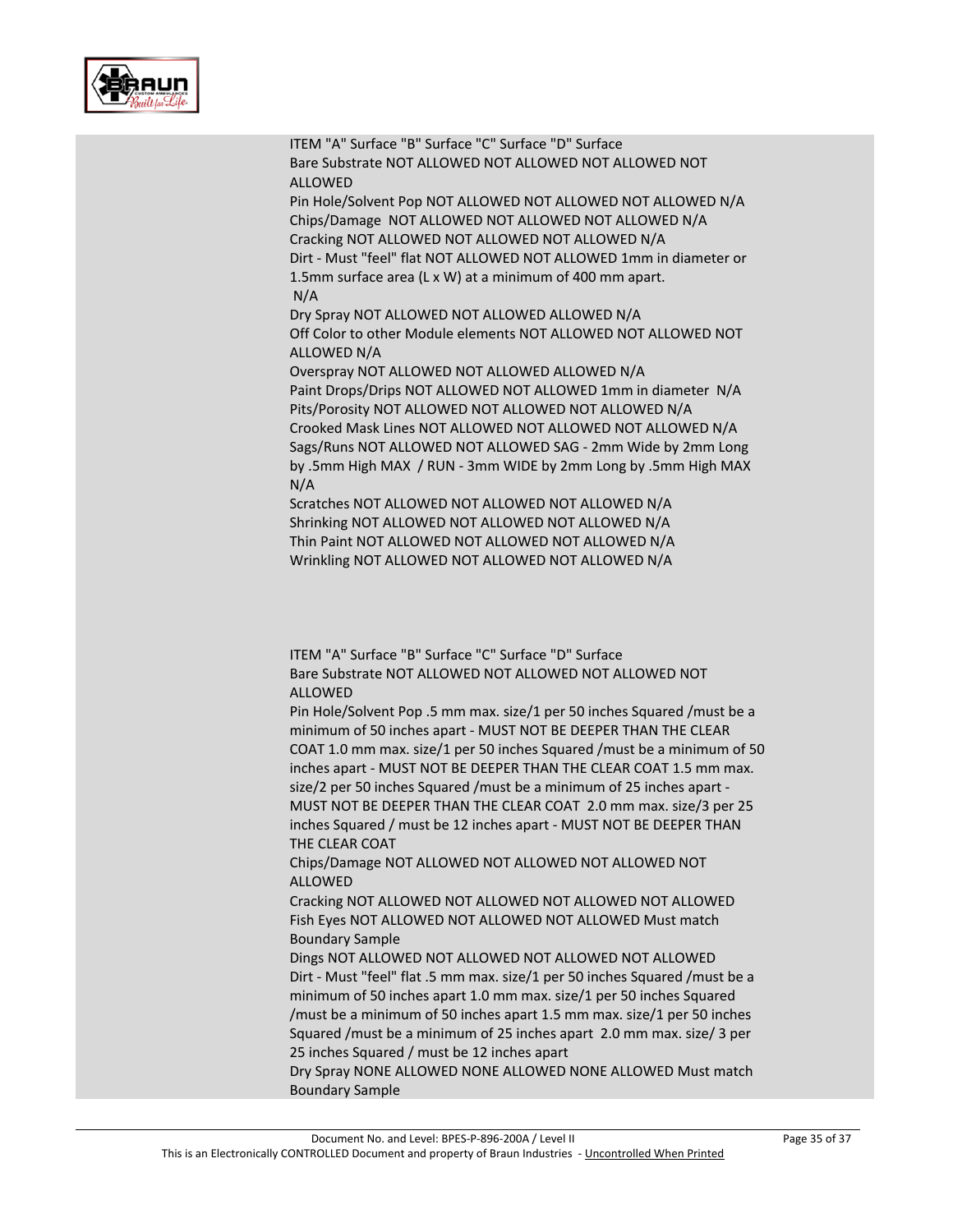

|            | Mottling - Color Specific Must match Boundary Sample Must match                                                                                      |         |  |
|------------|------------------------------------------------------------------------------------------------------------------------------------------------------|---------|--|
|            | Boundary Sample Must match Boundary Sample Must match Boundary                                                                                       |         |  |
|            | Sample                                                                                                                                               |         |  |
|            | Off Color to Cab or other Module elements Visually acceptable to the                                                                                 |         |  |
|            | Master Plaque or the Delta E is not greater than 1.5 Visually acceptable to                                                                          |         |  |
|            | the Master Plaque or the Delta E is not greater than 1.5 Visually acceptable<br>to the Master Plaque or the Delta E is not greater than 1.5 Visually |         |  |
|            | acceptable to the Master Plaque or the Delta E is not greater than 1.5                                                                               |         |  |
|            | Orange Peel Equivalent to #10 panel MIN. Equivalent to #10 panel MIN.                                                                                |         |  |
|            | Equivalent to #10 panel MIN. Equivalent to #7 panel MIN.                                                                                             |         |  |
|            | Overspray NONE ALLOWED NONE ALLOWED NONE ALLOWED Must match                                                                                          |         |  |
|            | <b>Boundary Sample</b>                                                                                                                               |         |  |
|            | Paint Drops/Drips NONE ALLOWED NONE ALLOWED NONE ALLOWED NONE                                                                                        |         |  |
|            | <b>ALLOWED</b>                                                                                                                                       |         |  |
|            | Pits/Porosity NONE ALLOWED NONE ALLOWED NONE ALLOWED NONE                                                                                            |         |  |
|            | <b>ALLOWED</b>                                                                                                                                       |         |  |
|            | Crooked Mask Lines NONE ALLOWED NONE ALLOWED NONE ALLOWED                                                                                            |         |  |
|            | <b>NONE ALLOWED</b>                                                                                                                                  |         |  |
|            | Burn Through NONE ALLOWED NONE ALLOWED NONE ALLOWED NONE                                                                                             |         |  |
|            | <b>ALLOWED</b>                                                                                                                                       |         |  |
|            | Sags/Runs NONE ALLOWED NONE ALLOWED NONE ALLOWED NONE                                                                                                |         |  |
|            | <b>ALLOWED</b>                                                                                                                                       |         |  |
|            | Scratches NONE ALLOWED NONE ALLOWED NONE ALLOWED NONE                                                                                                |         |  |
|            | <b>ALLOWED</b>                                                                                                                                       |         |  |
|            | Polishing Swirls (Scratches) Minimal amount of micro scratches from                                                                                  |         |  |
|            | polishing are acceptable, must not be felt or able to be seen from 24 inches                                                                         |         |  |
|            | Minimal amount of micro scratches from polishing are acceptable, must                                                                                |         |  |
|            | not be felt or able to be seen from 24 inches Minimal amount of micro                                                                                |         |  |
|            | scratches from polishing are acceptable, must not be felt or able to be seen                                                                         |         |  |
|            | from 24 inches Minimal amount of micro scratches from polishing are                                                                                  |         |  |
|            | acceptable, must not be felt or able to be seen from 24 inches                                                                                       |         |  |
|            | Shrinking NONE ALLOWED NONE ALLOWED NONE ALLOWED NONE                                                                                                |         |  |
|            | <b>ALLOWED</b>                                                                                                                                       |         |  |
|            | Thin Paint NONE ALLOWED NONE ALLOWED NONE ALLOWED NONE                                                                                               |         |  |
|            | <b>ALLOWED</b>                                                                                                                                       |         |  |
|            | Water Spots/Rinse Blisters NONE ALLOWED NONE ALLOWED NONE                                                                                            |         |  |
|            | ALLOWED NONE ALLOWED                                                                                                                                 |         |  |
|            | Wet Mark NONE ALLOWED NONE ALLOWED NONE ALLOWED NONE                                                                                                 |         |  |
|            | <b>ALLOWED</b>                                                                                                                                       |         |  |
|            | Wrinkling NONE ALLOWED NONE ALLOWED NONE ALLOWED NONE                                                                                                |         |  |
|            | <b>ALLOWED</b>                                                                                                                                       |         |  |
|            | Gaps in Diamond Plate at intersection of Cab Steps N/A NONE ALLOWED                                                                                  |         |  |
|            | N/A N/A                                                                                                                                              |         |  |
|            |                                                                                                                                                      |         |  |
| 60-10-0108 | <b>CAB - OEM PAINT</b>                                                                                                                               | Y<br>N. |  |
|            |                                                                                                                                                      |         |  |
| 60-25-0101 | REFLECTIVE - BLACK MATERIAL IN RUB RAILS                                                                                                             | Y<br>N. |  |
|            | Rub rails shall incorporate a 5/8" wide black reflective scotchlite safety                                                                           |         |  |
|            | accent stripe.                                                                                                                                       |         |  |
|            |                                                                                                                                                      |         |  |

This is an Electronically CONTROLLED Document and property of Braun Industries - Uncontrolled When Printed